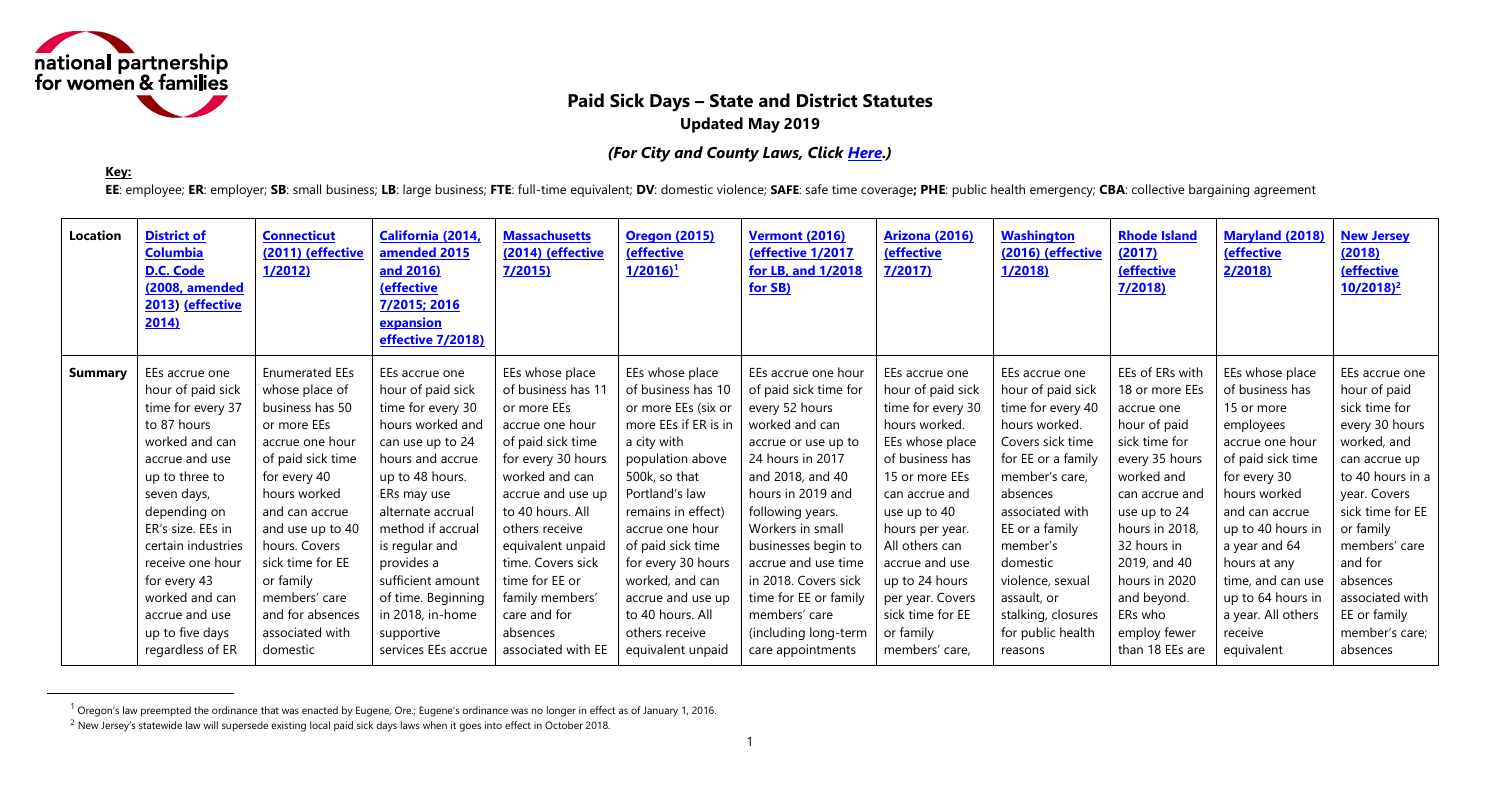| <b>Location</b>           | <b>District of</b><br>Columbia                                                                                                                                    | <b>Connecticut</b>                  | <b>California</b>                                                                                                                                                                                                                                                                            | <b>Massachusetts</b>                          | Oregon                                                                                                                                                                                                                                                                                                           | <b>Vermont</b>                                                                                                                                                                                                                   | <b>Arizona</b>                                                                                                                                                                                                                                                               | Washington                                              | <b>Rhode Island</b>                                                                                                                                                                                                                                                                                                                                                                                                                         | <b>Maryland</b>                                                                                                                                                                                  | <b>New Jersey</b>                                                                                                                                                                                                       |
|---------------------------|-------------------------------------------------------------------------------------------------------------------------------------------------------------------|-------------------------------------|----------------------------------------------------------------------------------------------------------------------------------------------------------------------------------------------------------------------------------------------------------------------------------------------|-----------------------------------------------|------------------------------------------------------------------------------------------------------------------------------------------------------------------------------------------------------------------------------------------------------------------------------------------------------------------|----------------------------------------------------------------------------------------------------------------------------------------------------------------------------------------------------------------------------------|------------------------------------------------------------------------------------------------------------------------------------------------------------------------------------------------------------------------------------------------------------------------------|---------------------------------------------------------|---------------------------------------------------------------------------------------------------------------------------------------------------------------------------------------------------------------------------------------------------------------------------------------------------------------------------------------------------------------------------------------------------------------------------------------------|--------------------------------------------------------------------------------------------------------------------------------------------------------------------------------------------------|-------------------------------------------------------------------------------------------------------------------------------------------------------------------------------------------------------------------------|
|                           | size. Covers<br>sick time for<br>EE or family<br>members' care<br>and for<br>absences<br>associated<br>with domestic<br>violence,<br>sexual abuse<br>or stalking. | violence or sexual<br>assault.      | paid sick time at<br>the same rate, and<br>can use eight<br>hours per year,<br>gradually<br>increasing to 24<br>hours per year.<br>Covers sick time<br>for EE or family<br>members' care<br>and for absences<br>associated with<br>EE's domestic<br>violence, sexual<br>assault or stalking. | or dependent<br>child's domestic<br>violence. | time. Covers sick<br>time for EE or<br>family members'<br>care, for Oregon<br>family leave<br>purposes, for<br>reasons related to<br>a public health<br>emergency and<br>for absences<br>associated with EE<br>or minor<br>child/dependent's<br>domestic violence,<br>sexual harassment,<br>assault or stalking. | for parent,<br>grandparent, spouse<br>or parent-in-law),<br>absences associated<br>with EE or family<br>member's domestic<br>violence, sexual<br>assault or stalking,<br>and closures for<br>public health or<br>safety reasons. | absences<br>associated with<br>EE or family<br>member's<br>domestic<br>violence, sexual<br>violence, abuse<br>or stalking,<br>closures for<br>public health or<br>safety reasons,<br>and care for EE's<br>or family<br>member's<br>exposure to a<br>communicable<br>disease. |                                                         | not required to<br>allow workers<br>to accrue paid<br>sick days but<br>must allow use<br>of unpaid sick<br>time of up to<br>24 hours in<br>2018, 32 hours<br>in 2019 and 40<br>hours in 2020.<br>Covers sick<br>time for EE or<br>family<br>members' care,<br>absences<br>associated with<br>EE or family<br>member's<br>domestic<br>violence, sexual<br>assault or<br>stalking, and<br>closures for<br>public health or<br>safety reasons. | unpaid time.<br>Covers sick time<br>for EE or family<br>members' care<br>and for absences<br>associated with EE<br>or family<br>member's<br>domestic violence,<br>sexual assault or<br>stalking. | associated with<br>EE or family<br>member's<br>domestic<br>violence, sexual<br>assault or<br>stalking, closures<br>for public health<br>emergencies or<br>attend child's<br>school-related<br>conference or<br>meeting. |
| Law/Bill<br><b>Number</b> | § 32-131.01 et<br>seq.                                                                                                                                            | Public Act 11-52                    | Cal. Labor Code<br>§§ 245, 2810.5                                                                                                                                                                                                                                                            | Mass. Gen.<br>Laws ch. 149,<br>\$148(c), (d)  | ORS §§ 653.256,<br>659A.885                                                                                                                                                                                                                                                                                      | 21 Vt. Stat. §§ 384,<br>481-485, 345; 29 Vt.<br>Stat. § 161                                                                                                                                                                      | Ariz. Title 23, Ch.<br>2, Art. 8, §§ 23-<br>363, 23-364; Title<br>23, Ch. 2, Art. 8.1                                                                                                                                                                                        | RCW 49.46.005,<br>49.46.020,<br>49.46.090,<br>49.46.100 | H. 5413                                                                                                                                                                                                                                                                                                                                                                                                                                     | H.B. 0001                                                                                                                                                                                        | A1827                                                                                                                                                                                                                   |
| Impact                    | Approx.<br>220,000                                                                                                                                                | Approx. 200,000<br>workers formerly | Approx. 6.9<br>million workers                                                                                                                                                                                                                                                               | Approx. 900,000<br>workers formerly           | Approx. 473,000<br>workers formerly                                                                                                                                                                                                                                                                              | Not yet determined.<br>Approx. 60,000                                                                                                                                                                                            | Approx. 934,000<br>workers formerly                                                                                                                                                                                                                                          | Approx.<br>1,000,000                                    | Approx.<br>100,000                                                                                                                                                                                                                                                                                                                                                                                                                          | Approx. 750,000<br>workers were                                                                                                                                                                  | Approx. 1.2<br>million workers                                                                                                                                                                                          |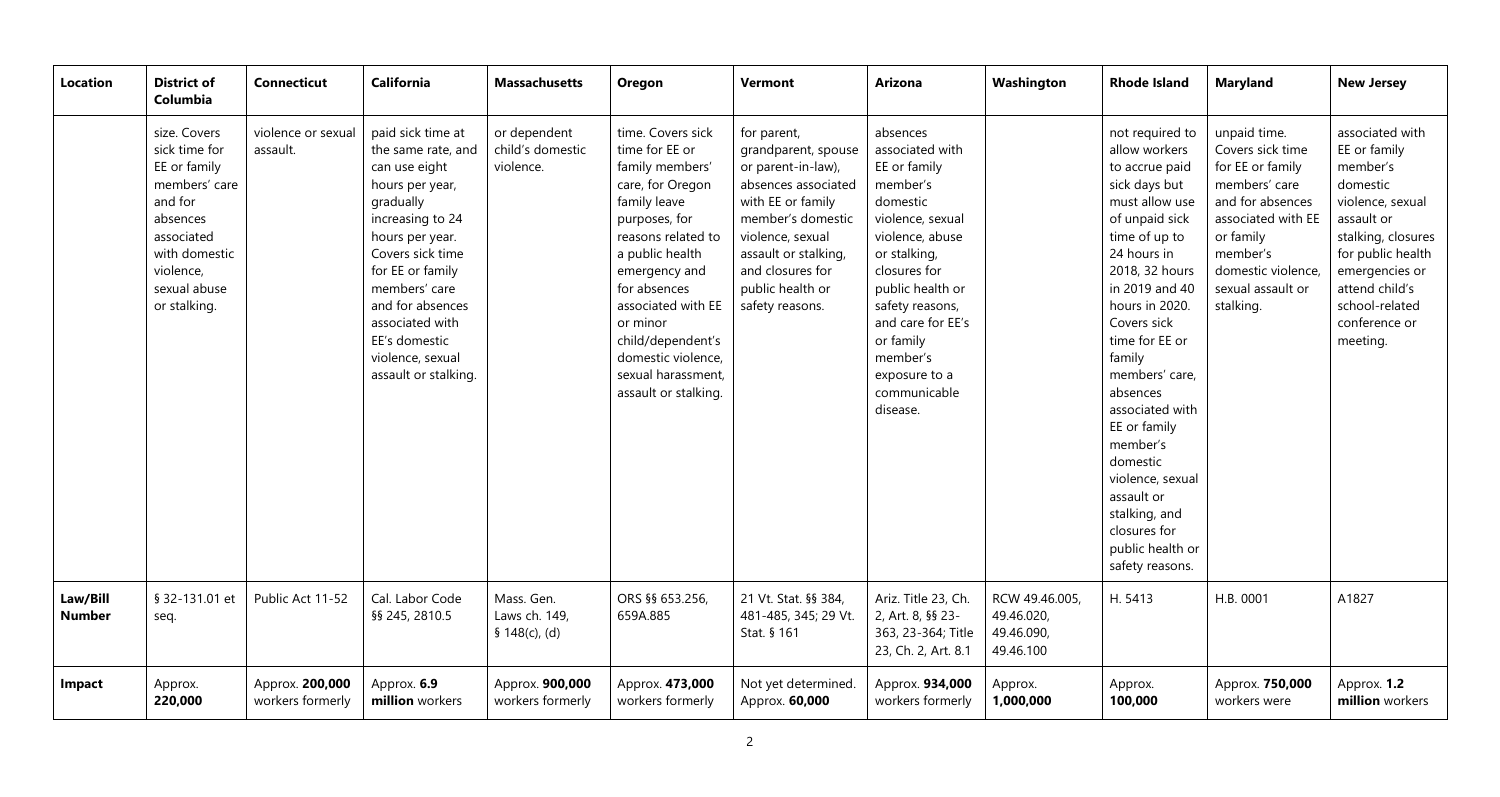| <b>Location</b>   | <b>District of</b><br>Columbia                                                                                                                                                                                                                                                                                                                                                            | <b>Connecticut</b>                                                                                                                                                                                                                                                                                               | <b>California</b>                                                                                                                                                                                                                                                                                                                                                                                                                                                            | <b>Massachusetts</b>                                     | Oregon                                                                                                                                                                                                                                                                                                                                                                                                                                                           | <b>Vermont</b>                                                                                                                                                                                                                                                                                                                                                                                                                                                                                                                         | <b>Arizona</b>                                                                                                                                                                                                 | Washington                                                                                     | <b>Rhode Island</b>                                                                                                                                                                                                                                                                                                                                                                                                              | <b>Maryland</b>                                                                                                                                                                                                                                                                                                                                                                                                                                                      | <b>New Jersey</b>                                                                                                                                                                                  |
|-------------------|-------------------------------------------------------------------------------------------------------------------------------------------------------------------------------------------------------------------------------------------------------------------------------------------------------------------------------------------------------------------------------------------|------------------------------------------------------------------------------------------------------------------------------------------------------------------------------------------------------------------------------------------------------------------------------------------------------------------|------------------------------------------------------------------------------------------------------------------------------------------------------------------------------------------------------------------------------------------------------------------------------------------------------------------------------------------------------------------------------------------------------------------------------------------------------------------------------|----------------------------------------------------------|------------------------------------------------------------------------------------------------------------------------------------------------------------------------------------------------------------------------------------------------------------------------------------------------------------------------------------------------------------------------------------------------------------------------------------------------------------------|----------------------------------------------------------------------------------------------------------------------------------------------------------------------------------------------------------------------------------------------------------------------------------------------------------------------------------------------------------------------------------------------------------------------------------------------------------------------------------------------------------------------------------------|----------------------------------------------------------------------------------------------------------------------------------------------------------------------------------------------------------------|------------------------------------------------------------------------------------------------|----------------------------------------------------------------------------------------------------------------------------------------------------------------------------------------------------------------------------------------------------------------------------------------------------------------------------------------------------------------------------------------------------------------------------------|----------------------------------------------------------------------------------------------------------------------------------------------------------------------------------------------------------------------------------------------------------------------------------------------------------------------------------------------------------------------------------------------------------------------------------------------------------------------|----------------------------------------------------------------------------------------------------------------------------------------------------------------------------------------------------|
|                   | workers<br>formerly<br>without sick<br>time gained it<br>through this<br>law.                                                                                                                                                                                                                                                                                                             | without sick time<br>gained it through<br>this law.ii                                                                                                                                                                                                                                                            | formerly without<br>sick time will gain<br>it through this<br>law.iii                                                                                                                                                                                                                                                                                                                                                                                                        | without sick time<br>will gain it<br>through this law.iv | without sick time<br>will gain it<br>through this law. <sup>v</sup>                                                                                                                                                                                                                                                                                                                                                                                              | workers were<br>without paid sick<br>time before the<br>law's passage, but<br>carve-outs create<br>challenges in<br>estimating the<br>number who will<br>gain access.vi                                                                                                                                                                                                                                                                                                                                                                | without sick time<br>will gain it<br>through this<br>law.vii                                                                                                                                                   | workers formerly<br>without sick time<br>will gain it<br>through this<br>law.viii              | workers<br>formerly<br>without sick<br>time will gain it<br>through this<br>law <sup>ix</sup>                                                                                                                                                                                                                                                                                                                                    | without sick time<br>before the law's<br>passage. <sup>x</sup>                                                                                                                                                                                                                                                                                                                                                                                                       | formerly without<br>sick time will gain<br>it through this<br>law.xi                                                                                                                               |
| <b>Exemptions</b> | Does not<br>apply to<br>independent<br>contractors;<br>students<br>employed by<br>their higher<br>education<br>institution for<br>less than 25<br>hours/<br>week; health<br>care workers<br>in premium<br>pay programs;<br>volunteers<br>that engage in<br>activities of an<br>educational,<br>charitable,<br>religious, or<br>nonprofit<br>organization;<br>casual baby-<br>sitter; some | Does not apply<br>to EEs not<br>employed in one<br>of the 68<br>enumerated<br>service<br>occupations or<br>by ERs with fewer<br>than 50 EEs;<br>salaried or<br>exempt workers;<br>temporary<br>workers; certain<br>state EEs;<br>manufacturing<br>ERs; nationally<br>chartered<br>nonprofits (i.e.,<br>the YMCA) | Does not apply to<br>EEs of any<br>governmental<br>entity who receive<br>a retirement<br>allowance and are<br>now reemployed<br>without<br>reinstatement into<br>retirement system;<br>EEs covered by a<br>CBA with express<br>sick time;<br>construction EEs<br>covered by a CBA;<br>in-home support<br>service workers<br>who have worked<br>less than 30 days<br>in the state;<br>certain airline<br>flight deck or<br>cabin crew<br>members; EEs who<br>have worked less | Does not apply to<br>city or town EEs                    | Does not apply to<br>EEs who are<br>covered by a CBA,<br>who are employed<br>through a labor<br>organization<br>referral system<br>and whose<br>benefits are<br>provided by a<br>multi-employer-<br>employee plan;<br>are ER's child,<br>spouse or parent;<br>EEs who receive<br>paid sick time<br>under federal law;<br>independent<br>contractors; work-<br>study students;<br>work training<br>program<br>participants;<br>railroad workers<br>exempted under | Does not apply to<br>workers who<br>average less than 18<br>hours of work per<br>week in a year,<br>federal government<br>EEs; state<br>government EEs<br>who are exempt<br>from state classified<br>service; EEs who<br>work for an ER for<br>20 or fewer weeks in<br>a year on a job<br>scheduled to last 20<br>weeks or fewer; per<br>diem/intermittent<br>health care or long-<br>term care facility<br>EEs; substitute<br>teachers who are<br>not contracted to<br>provide long-term<br>substitute coverage;<br>EEs under age 18; | Does not apply<br>to state or<br>federal<br>government EEs;<br>persons<br>employed by a<br>parent or a<br>sibling; or<br>persons<br>performing<br>babysitting<br>services in ER's<br>home on a casual<br>basis | Does not apply<br>to workers who<br>are exempt from<br>Washington state<br>minimum wage<br>law | Does not apply<br>to state or<br>municipal EEs;<br>ERs with fewer<br>than 18 EEs,<br>provided they<br>allow EEs to<br>use up to 24<br>hours in 2018<br>32 hours in<br>2019 and 40<br>hours in 2020<br>of unpaid sick<br>time; ERs with a<br>paid time off<br>policy or paid<br>sick and safe<br>leave policy<br>that makes<br>available at<br>least the same<br>amount of time<br>as the bill;<br>construction<br>EEs covered by | Does not apply to<br>individuals who<br>are casual<br>employees,<br>independent<br>contractors,<br>licensed real<br>estate<br>salespersons,<br>licensed associate<br>real estate<br>brokers, under the<br>age of 18,<br>employed in the<br>agricultural sector<br>on an agricultural<br>operation,<br>regularly work less<br>than 12 hours a<br>week, employed<br>by temporary<br>services agency to<br>provide temporary<br>staffing services if<br>the agency does | Does not apply<br>to public<br>employees,<br>construction<br>workers under<br>contract pursuant<br>to a collective<br>bargaining<br>agreement or per<br>diem hospital<br>health care<br>employees. |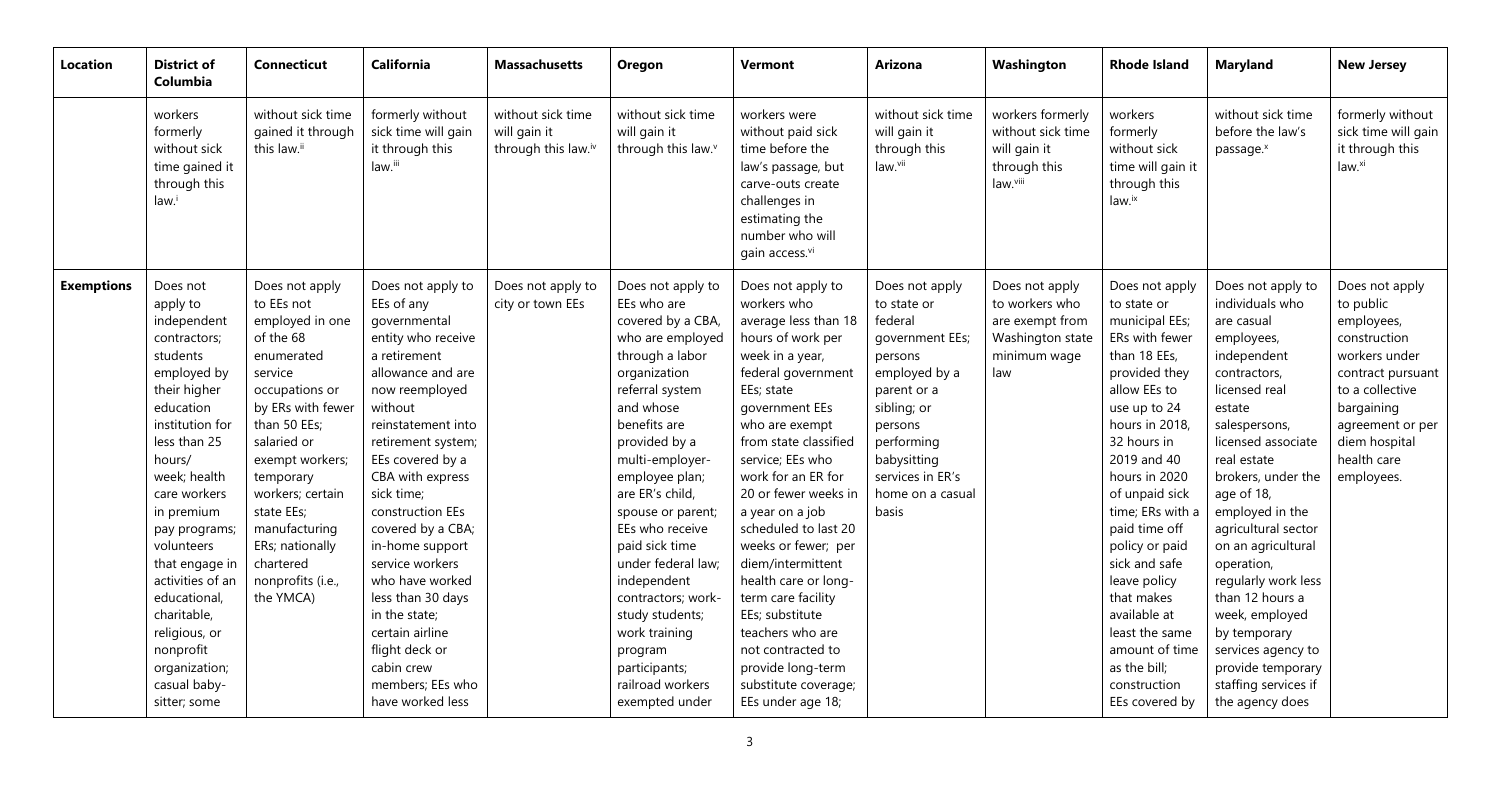| Location                                                       | <b>District of</b><br>Columbia                                                                                                                  | <b>Connecticut</b>                                                             | California                                                                                                                       | <b>Massachusetts</b>                                                                                                                       | Oregon                                                                                                                                                                    | <b>Vermont</b>                                                                                                                                                                                                                                                                                             | <b>Arizona</b>                                                                                                                          | Washington                                                                                                                                   | <b>Rhode Island</b>                                                                                                                                                                                                                                                                                                                                               | <b>Maryland</b>                                                                                                                                                                                                                                                                                                                                        | <b>New Jersey</b>                                                                                                                             |
|----------------------------------------------------------------|-------------------------------------------------------------------------------------------------------------------------------------------------|--------------------------------------------------------------------------------|----------------------------------------------------------------------------------------------------------------------------------|--------------------------------------------------------------------------------------------------------------------------------------------|---------------------------------------------------------------------------------------------------------------------------------------------------------------------------|------------------------------------------------------------------------------------------------------------------------------------------------------------------------------------------------------------------------------------------------------------------------------------------------------------|-----------------------------------------------------------------------------------------------------------------------------------------|----------------------------------------------------------------------------------------------------------------------------------------------|-------------------------------------------------------------------------------------------------------------------------------------------------------------------------------------------------------------------------------------------------------------------------------------------------------------------------------------------------------------------|--------------------------------------------------------------------------------------------------------------------------------------------------------------------------------------------------------------------------------------------------------------------------------------------------------------------------------------------------------|-----------------------------------------------------------------------------------------------------------------------------------------------|
|                                                                | religious<br>organization<br>members                                                                                                            |                                                                                | than 30 days for<br>the same ER                                                                                                  |                                                                                                                                            | the Federal<br>Railroad Insurance<br>Act                                                                                                                                  | per diem or<br>temporary EEs who<br>work only when they<br>indicate they are<br>available, are under<br>no obligation to<br>work for ER and<br>have no expectation<br>of continuing<br>employment with<br>the ER; new ERs are<br>not subject to the<br>law for one-year<br>period after hiring<br>first EE |                                                                                                                                         |                                                                                                                                              | a CBA; licensed<br>nurses who are<br>employed by a<br>health care<br>facility, are<br>under no<br>obligation to<br>work a regular<br>schedule, work<br>only when they<br>are available<br>and are under<br>no obligation<br>to work when<br>unavailable,<br>and receive<br>higher pay than<br>an EE at the<br>same facility<br>who works a<br>regular<br>schedule | not have day-to-<br>day control over<br>work assignments<br>and supervision,<br>directly employed<br>by an<br>employment<br>agency to provide<br>part-time or<br>temporary<br>services to<br>another person, or<br>who are employed<br>in the<br>construction<br>industry and<br>covered by a CBA<br>that expressly<br>waives the terms<br>of the bill |                                                                                                                                               |
| <b>Accrual Rate</b><br>and<br><b>Maximum</b><br><b>Accrual</b> | SB (1-24 EEs):<br>One hour for<br>every 87 hours<br>worked, up to<br>three days<br>MB (25-99<br>EEs): One hour<br>for every 43<br>hours worked, | 50 or more EEs:<br>One hour for<br>every 40 hours<br>worked, up to 40<br>hours | One hour for<br>every 30 hours<br>worked, can use<br>up to 24 hours,<br>accrue up to 48<br>hours<br>In-Home<br><b>Supportive</b> | SB (1-10 EEs):<br>One hour of<br>unpaid time off for<br>every 30 hours<br>worked, up to 40<br>hours<br>LB (11 or more<br>EEs): One hour of | SB (1-9/1-5 EEs<br>in Portland) $3$ :<br>One hour of<br>unpaid time off for<br>every 30 hours<br>worked or 1-1/3<br>hours for every 40<br>hours worked, up<br>to 40 hours | SB (1-5 EEs):<br>Beginning on<br>1/1/2018, one hour<br>for every 52 hours<br>worked; in 2018, can<br>accrue and use up<br>to 24 hours; in 2019<br>and following years,                                                                                                                                     | SB (1-14 EEs):<br>One hour for<br>every 30 hours<br>worked, can<br>accrue and use<br>up to 24 hours<br>LB (15 or more<br>EEs): One hour | One hour for<br>every 40 hours<br>worked. ER is not<br>required to allow<br>more than 40<br>hours to carry<br>over to the<br>following year. | SB (1-17 EEs):<br>Must allow use<br>of up to 24<br>hours in 2018,<br>32 hours in<br>2019 and 40<br>hours in 2020<br>of unpaid sick<br>time                                                                                                                                                                                                                        | SB (1-14 EEs):<br>One hour of<br>unpaid time off for<br>every 30 hours<br>worked; can earn<br>up to 40 hours in<br>a year, use up to<br>64 hours in a year,<br>and accrue up to                                                                                                                                                                        | One hour for<br>every 30 hours<br>worked, can<br>accrue and use<br>up to 40 hours.<br>ER is not required<br>to allow more<br>than 40 hours to |

<sup>&</sup>lt;sup>3</sup> For ERs in a city with a population exceeding 500,000, an SB is 1-5 EEs and an LB is 6 or more; for ERs in all other locations, an SB is 1-9 EEs and an LB is 10 or more.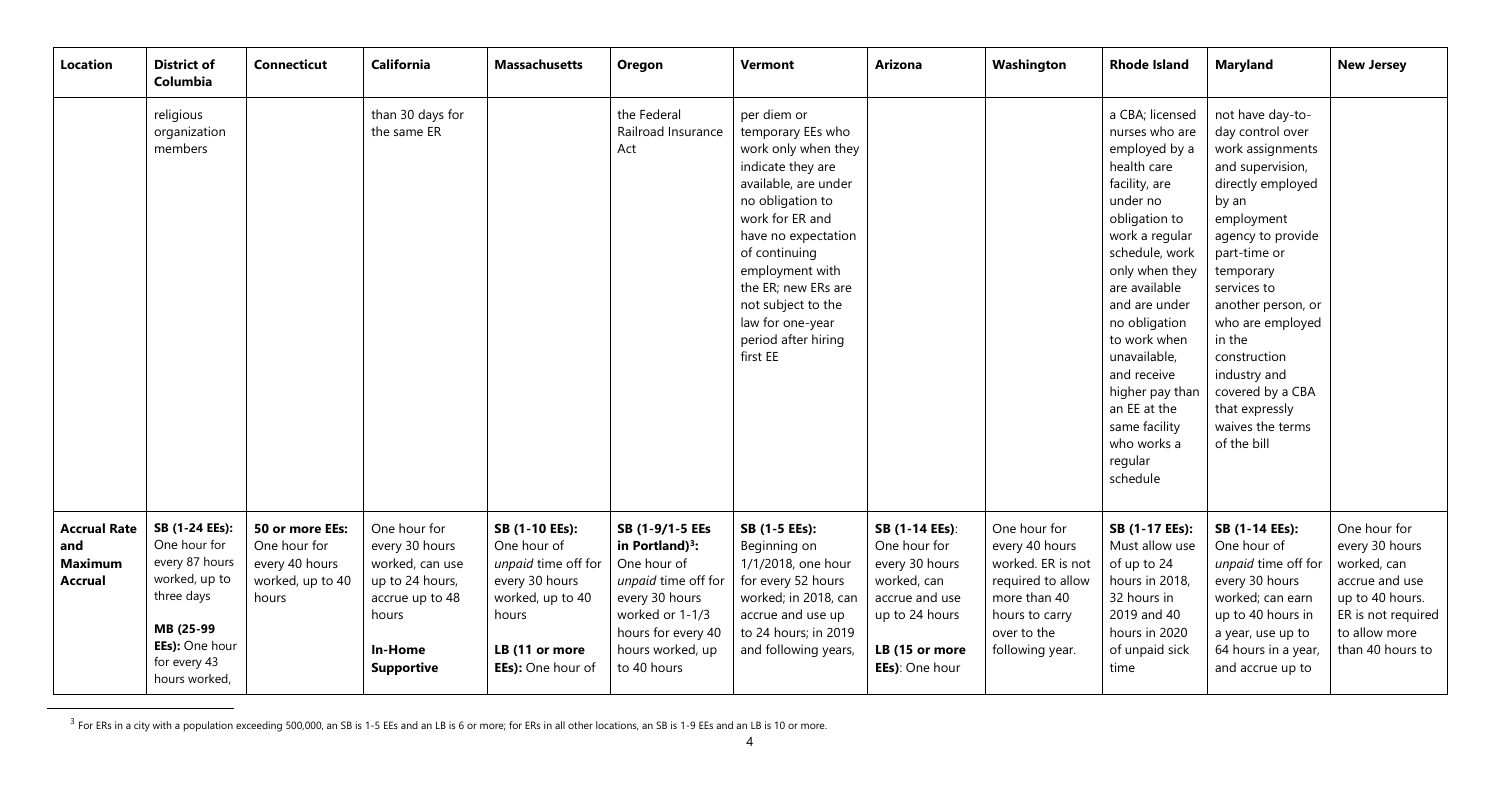| <b>Location</b>                                                         | <b>District of</b><br>Columbia                                                                                                                                                                                                  | <b>Connecticut</b>                                                                                                                      | California                                                                                                                                                                                                                                                                                                                      | <b>Massachusetts</b>                                                                                                                  | Oregon                                                                                                                                                                             | <b>Vermont</b>                                                                                                                                                                                                                                                                                                                                                          | <b>Arizona</b>                                                                                                                        | Washington                                                                                                                            | <b>Rhode Island</b>                                                                                                                                                                                                         | <b>Maryland</b>                                                                                                                                                                                                                           | <b>New Jersey</b>                                                                                                                 |
|-------------------------------------------------------------------------|---------------------------------------------------------------------------------------------------------------------------------------------------------------------------------------------------------------------------------|-----------------------------------------------------------------------------------------------------------------------------------------|---------------------------------------------------------------------------------------------------------------------------------------------------------------------------------------------------------------------------------------------------------------------------------------------------------------------------------|---------------------------------------------------------------------------------------------------------------------------------------|------------------------------------------------------------------------------------------------------------------------------------------------------------------------------------|-------------------------------------------------------------------------------------------------------------------------------------------------------------------------------------------------------------------------------------------------------------------------------------------------------------------------------------------------------------------------|---------------------------------------------------------------------------------------------------------------------------------------|---------------------------------------------------------------------------------------------------------------------------------------|-----------------------------------------------------------------------------------------------------------------------------------------------------------------------------------------------------------------------------|-------------------------------------------------------------------------------------------------------------------------------------------------------------------------------------------------------------------------------------------|-----------------------------------------------------------------------------------------------------------------------------------|
|                                                                         | up to 5 days<br>LB (100 or<br>more EEs):<br>One hour for<br>every 37 hours<br>worked, up to<br>seven days<br><b>Tipped</b><br>restaurant<br>and bar<br>workers: One<br>hour for every<br>43 hours<br>worked, up to<br>five days |                                                                                                                                         | <b>Service Workers:</b><br>From July 1, 2018,<br>to December 31,<br>2019 (scheduled),<br>one hour for every<br>30 hours worked,<br>can use up to<br>eight hours. From<br>January 1, 2020, to<br>December 31,<br>2021 (scheduled),<br>can use up to 16<br>hours. From<br>January 1, 2022,<br>onwards, can use<br>up to 24 hours. | paid time off for<br>every 30 hours<br>worked, up to 40<br>hours                                                                      | LB (10 or more/6<br>or more EEs in<br>Portland):<br>One hour of paid<br>time off for every<br>30 hours worked<br>or 1-1/3 hours for<br>every 40 hours<br>worked, up to 40<br>hours | can accrue and use<br>up to 40 hours<br>LB (6 or more EEs):<br>One hour for every<br>52 hours worked; in<br>2017 and 2018, can<br>accrue and use up<br>to 24 hours; in 2019<br>and following years,<br>can accrue and use<br>up to 40 hours<br><b>NOTE: New</b><br>businesses have a<br>one-year period of<br>exemption before<br>paid sick time<br>requirements apply. | for every 30<br>hours worked,<br>can accrue and<br>use up to 40<br>hours                                                              |                                                                                                                                       | <b>LB</b> (18 or<br>more EEs): One<br>hour for every<br>35 hours<br>worked, can<br>accrue and use<br>up to 24 hours<br>in 2018, 32<br>hours in 2019<br>and 40 hours in<br>2020 and<br>beyond                                | 64 hours at any<br>time<br>LB (15 or more<br>EEs): One hour of<br>paid time off for<br>every 30 hours<br>worked; can earn<br>up to 40 hours in<br>a year; use up to<br>64 hours in a year,<br>and accrue up to<br>64 hours at any<br>time | carry over to the<br>following year.                                                                                              |
| <b>Waiting</b><br><b>Period for</b><br><b>Accrual and</b><br><b>Use</b> | Accrual begins<br>at<br>commenceme<br>nt of<br>employment;<br>accrued hours<br>may be used<br>90 days after<br>commenceme<br>nt of<br>employment                                                                                | Accrual begins at<br>commencement<br>of employment;<br>accrued hours<br>may be used 680<br>hours after<br>commencement<br>of employment | Accrual begins at<br>commencement<br>of employment;<br>accrued hours<br>may be used 90<br>days after<br>commencement<br>of employment                                                                                                                                                                                           | Accrual begins at<br>commencement<br>of employment;<br>accrued hours<br>may be used 90<br>days after<br>commencement<br>of employment | Accrual begins at<br>commencement<br>of employment;<br>accrued hours<br>may be used 91<br>days after<br>commencement<br>of employment                                              | Accrual begins at<br>commencement of<br>employment; ER<br>may require EEs to<br>complete waiting<br>period of up to one<br>year after<br>commencement of<br>employment or<br>effective date of law<br>(whichever is later)<br>before using<br>accrued hours                                                                                                             | Accrual begins at<br>commencement<br>of employment;<br>accrued hours<br>may be used 90<br>days after<br>commencement<br>of employment | Accrual begins at<br>commencement<br>of employment;<br>accrued hours<br>may be used 90<br>days after<br>commencement<br>of employment | Accrual begins<br>at<br>commencemen<br>t of<br>employment or<br>law's effective<br>date<br>(whichever is<br>later); ERs may<br>require a<br>waiting period<br>of up to 90<br>days for newly<br>hired EEs;<br>longer waiting | Accrual beings at<br>commencement<br>of employment;<br>accrued hours<br>may be used 106<br>days after<br>commencement<br>of employment                                                                                                    | Accrual beings at<br>commencement<br>of employment;<br>accrued hours<br>may be used 120<br>days after<br>employment<br>commences. |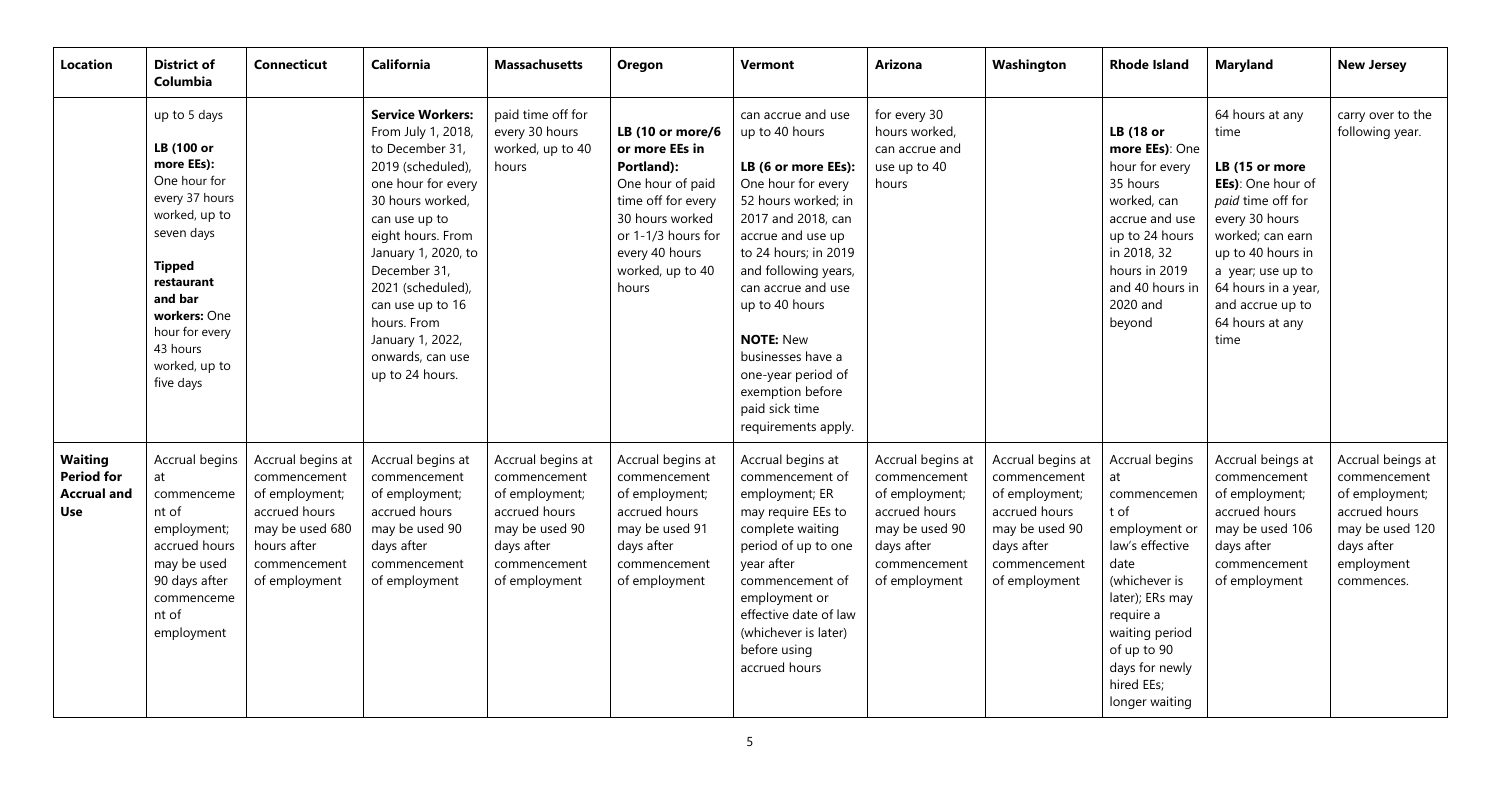| <b>Location</b>                                                                                                      | <b>District of</b><br>Columbia                                                                                                                                                                                                                    | <b>Connecticut</b>                                                              | California                                                                                                                                                                                                                                                         | <b>Massachusetts</b>                                                                                                                                     | Oregon                                                                                                                        | Vermont                                                                                                      | <b>Arizona</b>                                                                                                                                                                                                                                                                                                                                                                                         | Washington                                                                                                                                                                                                                                               | <b>Rhode Island</b>                                                                                                                                                                                                              | <b>Maryland</b>                                                                                                                                                                                                                                                                                                                                        | <b>New Jersey</b>                                                                                                                                                                                                                                                                                                                                                                                                                  |
|----------------------------------------------------------------------------------------------------------------------|---------------------------------------------------------------------------------------------------------------------------------------------------------------------------------------------------------------------------------------------------|---------------------------------------------------------------------------------|--------------------------------------------------------------------------------------------------------------------------------------------------------------------------------------------------------------------------------------------------------------------|----------------------------------------------------------------------------------------------------------------------------------------------------------|-------------------------------------------------------------------------------------------------------------------------------|--------------------------------------------------------------------------------------------------------------|--------------------------------------------------------------------------------------------------------------------------------------------------------------------------------------------------------------------------------------------------------------------------------------------------------------------------------------------------------------------------------------------------------|----------------------------------------------------------------------------------------------------------------------------------------------------------------------------------------------------------------------------------------------------------|----------------------------------------------------------------------------------------------------------------------------------------------------------------------------------------------------------------------------------|--------------------------------------------------------------------------------------------------------------------------------------------------------------------------------------------------------------------------------------------------------------------------------------------------------------------------------------------------------|------------------------------------------------------------------------------------------------------------------------------------------------------------------------------------------------------------------------------------------------------------------------------------------------------------------------------------------------------------------------------------------------------------------------------------|
|                                                                                                                      |                                                                                                                                                                                                                                                   |                                                                                 |                                                                                                                                                                                                                                                                    |                                                                                                                                                          |                                                                                                                               |                                                                                                              |                                                                                                                                                                                                                                                                                                                                                                                                        |                                                                                                                                                                                                                                                          | periods for<br>seasonal and<br>temporary EEs                                                                                                                                                                                     |                                                                                                                                                                                                                                                                                                                                                        |                                                                                                                                                                                                                                                                                                                                                                                                                                    |
| Family<br><b>Members</b><br><b>Covered</b><br><b>Other Than</b><br>Self, Child,<br><b>Spouse or</b><br><b>Parent</b> | Domestic<br>partner; live-in<br>partner (living<br>together at<br>least 12<br>months);<br>sibling;<br>sibling's<br>spouse;<br>grandchild;<br>parent-in-law;<br>spouse of<br>child; child<br>living with EE<br>for whom EE<br>cares<br>permanently | Child and spouse<br>only                                                        | Domestic partner;<br>sibling;<br>grandparent;<br>grandchild; legal<br>ward; parent of<br>spouse or<br>domestic partner;<br>legal guardian of<br>EE, spouse or<br>domestic partner;<br>person with whom<br>EE was or is in a<br>relationship of in<br>loco parentis | Parent-in-law;<br>legal ward; person<br>who assumed the<br>responsibilities of<br>parenthood for EE<br>or child for whom<br>EE assumed<br>responsibility | Grandparent;<br>grandchild;<br>parent-in-law;<br>person with whom<br>EE was or is in a<br>relationship of in<br>loco parentis | Grandparent;<br>grandchild; sibling;<br>parent-in-law                                                        | Domestic partner;<br>sibling;<br>grandparent;<br>grandchild; legal<br>ward; parent of<br>spouse or<br>domestic partner;<br>legal guardian of<br>EE or spouse;<br>person with<br>whom EE was or<br>is in a<br>relationship of in<br>loco parentis; any<br>other individual<br>related by blood<br>or affinity whose<br>close association<br>with EE is the<br>equivalent of a<br>family<br>relationship | Domestic partner;<br>sibling;<br>grandparent;<br>grandchild; legal<br>ward; child for<br>whom EE is a de<br>facto parent;<br>parent of spouse<br>or domestic<br>partner; person<br>with whom EE<br>was or is in a<br>relationship of in<br>loco parentis | Domestic<br>partner; sibling;<br>grandparent;<br>grandchild;<br>care recipient<br>(person for<br>whom EE is<br>responsible for<br>providing or<br>arranging<br>health or safety<br>related care);<br>member of EE's<br>household | Child for whom<br>the EE has legal or<br>physical custody<br>or guardianship;<br>child for whom<br>employee stands<br>in loco parentis;<br>legal guardian of<br>the EE; individual<br>who acted as a<br>parent or stood in<br>loco parentis to<br>the EE or EE's<br>spouse when EE or<br>spouse was a<br>minor;<br>grandparent;<br>grandchild; sibling | Grandchild,<br>sibling, domestic<br>partner, civil<br>union partner,<br>grandparent;<br>spouse, domestic<br>partner, or civil<br>union partner of<br>a parent or<br>grandparent;<br>sibling of a<br>spouse, domestic<br>partner or civil<br>union partner of<br>the EE; any other<br>individual related<br>by blood to the<br>EE or whose close<br>association with<br>the EE is the<br>equivalent of a<br>family<br>relationship. |
| <b>Safe Time</b><br>Coverage,<br>Coverage<br>for Public<br><b>Health</b><br><b>Emergency</b>                         | <b>SAFE:</b><br>Coverage for<br>EE's or family<br>member's DV,<br>sexual assault<br>or stalking                                                                                                                                                   | <b>SAFE: Coverage</b><br>for EE's or family<br>member's DV or<br>sexual assault | <b>SAFE: Coverage</b><br>for EE's DV, sexual<br>assault or stalking                                                                                                                                                                                                | <b>SAFE: Coverage</b><br>for EE or<br>dependent child's<br>DV                                                                                            | <b>SAFE:</b> Coverage<br>for EE or minor<br>child/dependent's<br>DV, harassment,<br>sexual assault or<br>stalking             | <b>SAFE:</b> Coverage for<br>EE or family<br>member's DV, sexual<br>assault or stalking<br>PHE: Coverage for | <b>SAFE: Coverage</b><br>for EE's or family<br>member's DV,<br>sexual violence,<br>abuse or stalking                                                                                                                                                                                                                                                                                                   | <b>SAFE:</b> Coverage<br>for EE or family<br>member's DV,<br>sexual assault, or<br>stalking                                                                                                                                                              | <b>SAFE:</b><br>Coverage for<br>EE or a family<br>member's DV,<br>sexual assault<br>or stalking                                                                                                                                  | <b>SAFE: Coverage</b><br>for EE or family<br>member's DV,<br>sexual assault or<br>stalking                                                                                                                                                                                                                                                             | <b>SAFE: Coverage</b><br>for EE or family<br>member's<br>domestic or<br>sexual violence or<br>stalking.                                                                                                                                                                                                                                                                                                                            |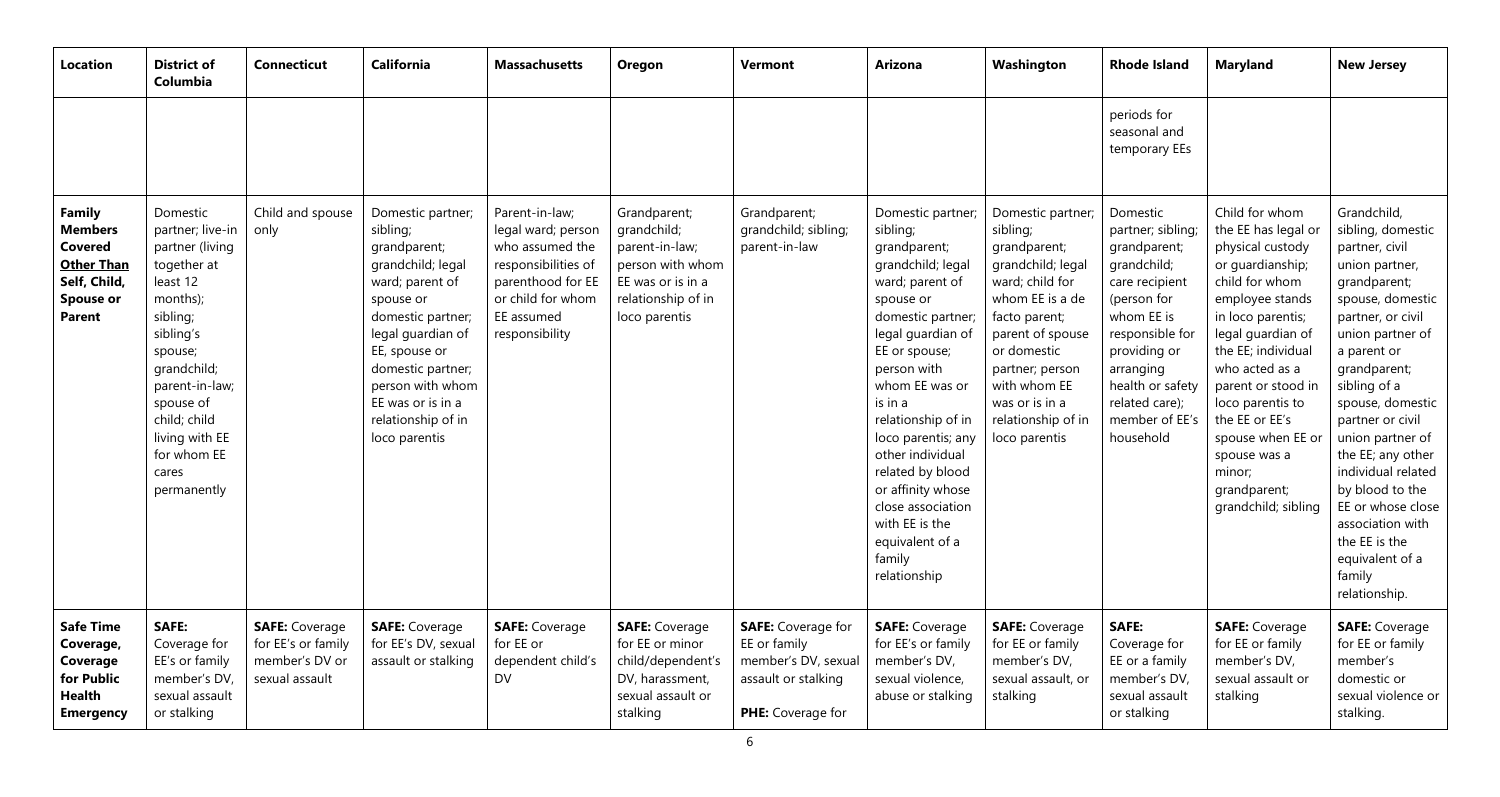| Location                                                                    | <b>District of</b><br>Columbia                                                                                                                                                                                                                                                                         | <b>Connecticut</b>                                                                                                                                                                                             | <b>California</b>                                                                                                                                                                                                                                                                                                                                                                                              | <b>Massachusetts</b>                                                            | Oregon                                                                                                                                                                                                                                                                                          | <b>Vermont</b>                                                                                                                                                                                                                                     | <b>Arizona</b>                                                                                                                                                                                                                                               | Washington                                                                                                                         | <b>Rhode Island</b>                                                                                                                                                                                   | <b>Maryland</b>                                                                                                                                                                             | <b>New Jersey</b>                                                                                                                                                                                                                                                                |
|-----------------------------------------------------------------------------|--------------------------------------------------------------------------------------------------------------------------------------------------------------------------------------------------------------------------------------------------------------------------------------------------------|----------------------------------------------------------------------------------------------------------------------------------------------------------------------------------------------------------------|----------------------------------------------------------------------------------------------------------------------------------------------------------------------------------------------------------------------------------------------------------------------------------------------------------------------------------------------------------------------------------------------------------------|---------------------------------------------------------------------------------|-------------------------------------------------------------------------------------------------------------------------------------------------------------------------------------------------------------------------------------------------------------------------------------------------|----------------------------------------------------------------------------------------------------------------------------------------------------------------------------------------------------------------------------------------------------|--------------------------------------------------------------------------------------------------------------------------------------------------------------------------------------------------------------------------------------------------------------|------------------------------------------------------------------------------------------------------------------------------------|-------------------------------------------------------------------------------------------------------------------------------------------------------------------------------------------------------|---------------------------------------------------------------------------------------------------------------------------------------------------------------------------------------------|----------------------------------------------------------------------------------------------------------------------------------------------------------------------------------------------------------------------------------------------------------------------------------|
| and/or<br>Coverage<br>for Other<br><b>Purposes</b>                          |                                                                                                                                                                                                                                                                                                        |                                                                                                                                                                                                                |                                                                                                                                                                                                                                                                                                                                                                                                                |                                                                                 | PHE: Coverage for<br>closure of place of<br>business or child's<br>school or place of<br>care; coverage to<br>care for self or<br>family member if<br>would jeopardize<br>health of<br>community or if EE<br>is excluded from<br>the workplace for<br>health reasons                            | closure of family<br>member's business<br>or school for public<br>health or safety<br>reasons<br><b>Other:</b> Coverage for<br>accompanying<br>parent, grand-<br>parent, spouse or<br>parent-in-law to<br>appointment related<br>to long-term care | PHE: Coverage<br>for closure of<br>place of business<br>or child's school<br>or place of care;<br>coverage to care<br>for self or family<br>member exposed<br>to a<br>communicable<br>disease                                                                | PHE: Coverage<br>for closure of<br>place of business<br>or child's school<br>or place of care<br>for any health-<br>related reason | PHE: Coverage<br>for closure of<br>place of<br>business or<br>child's school<br>or place of<br>care; coverage<br>to care for self<br>or family<br>member<br>exposed to a<br>communicable<br>disease   |                                                                                                                                                                                             | PHE: Coverage<br>for closure of<br>place of business<br>or child's school<br>or place of care<br><b>Other: Coverage</b><br>for time needed<br>by EE for child's<br>school-related<br>conference,<br>meeting, function<br>or other event.                                         |
| <b>Treatment</b><br>of Collective<br><b>Bargaining</b><br><b>Agreements</b> | Does not<br>diminish<br>obligations<br>under CBAs<br>that provide<br>greater<br>benefits; a<br>CBA cannot<br>waive the paid<br>time<br>requirements<br>of the Act<br>unless the<br>CBA provides<br>at least 3 paid<br>days of sick<br>time; does not<br>apply to EEs in<br>construction<br>or building | Does not<br>diminish<br>obligations under<br>CBAs that<br>provide greater<br>benefits; does<br>not preempt or<br>override the<br>terms of any<br>CBAs in effect<br>prior to<br>legislation's<br>effective date | Does not diminish<br>obligations under<br>CBAs that provide<br>greater benefits;<br>does not apply to<br>an EE covered by a<br>CBA if agreement<br>expressly provides:<br>(1) employment<br>terms, (2) paid sick<br>days or an<br>equivalent leave<br>policy (3)<br>arbitration of paid<br>sick day disputes,<br>(4) premium wage<br>rates for all<br>overtime hours<br>worked, and (5)<br>regular hourly rate | Does not diminish<br>obligations under<br>CBAs that provide<br>greater benefits | Does not apply to<br>workers covered<br>by CBAs who are<br>employed through<br>a labor<br>organization<br>referral system<br>and whose<br>benefits are<br>provided by a<br>multi-employer-<br>employee plan;<br>does not diminish<br>obligations under<br>CBAs that provide<br>greater benefits | Does not diminish<br>obligations under<br>CBAs that provide<br>greater benefits;<br>does not preempt or<br>override terms of a<br>CBA in effect before<br>January 1, 2017                                                                          | Does not<br>diminish<br>obligations under<br>CBAs that<br>provide greater<br>benefits; does<br>not apply if CBA<br>expressly waives<br>requirements in<br>clear and<br>unambiguous<br>terms; does not<br>apply to existing<br>CBAs until their<br>expiration | Not specified                                                                                                                      | Does not<br>diminish<br>obligations<br>under CBAs<br>that provide<br>greater sick<br>and safe leave<br>time than<br>required in bill;<br>does not apply<br>to construction<br>EEs covered by<br>a CBA | Does not apply to<br>workers in the<br>construction<br>industry who are<br>covered by a CBA<br>that expressly<br>waives<br>requirements of<br>the bill in clear<br>and unambiguous<br>terms | Does not apply<br>to workers in the<br>construction<br>industry that are<br>under a contract<br>pursuant to a<br>CBA; does not<br>diminish<br>obligations under<br>CBAs that<br>provide greater<br>benefits; does<br>not apply to<br>existing CBAs<br>until their<br>expiration. |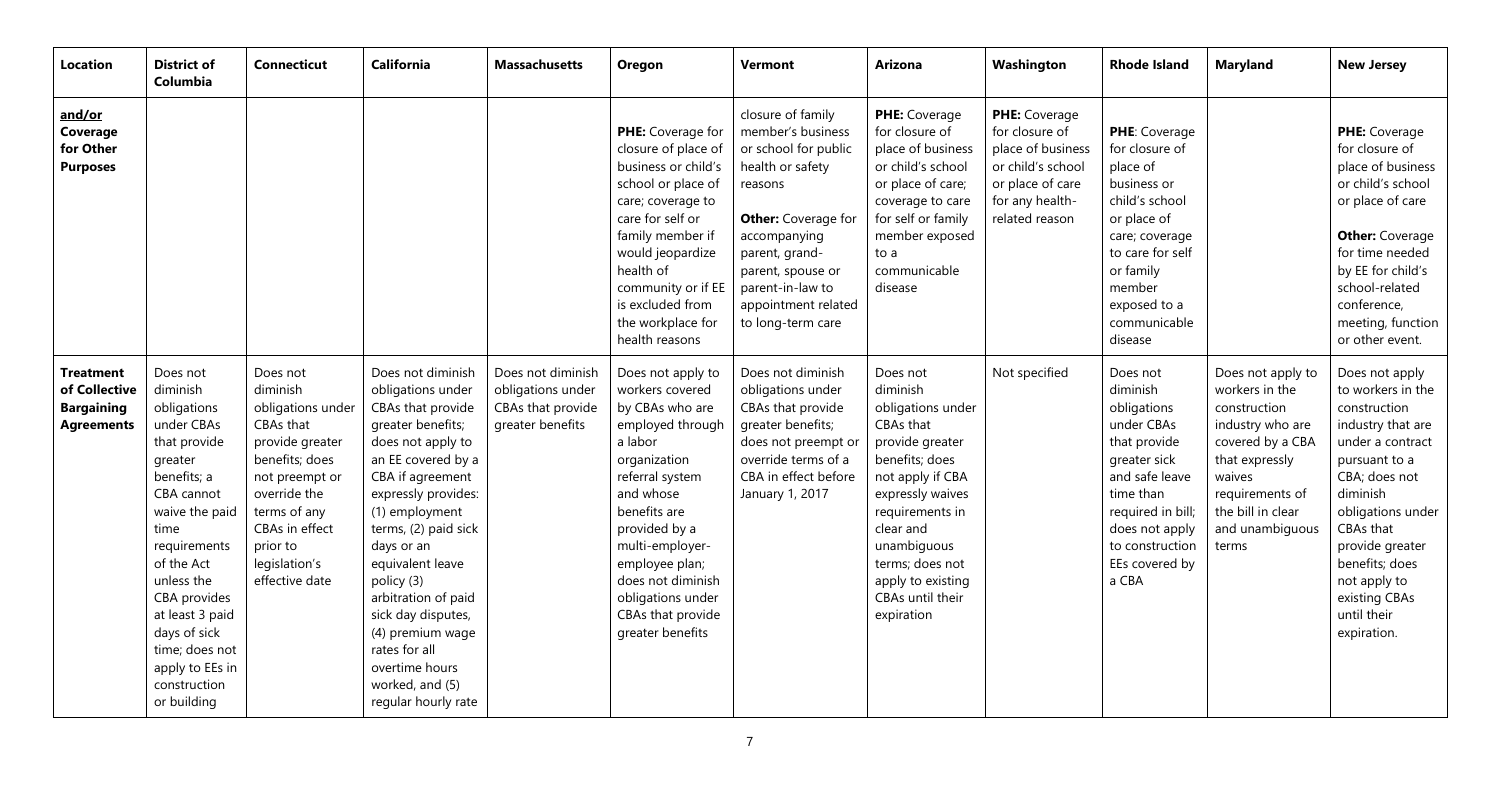| Location                                                            | <b>District of</b><br>Columbia                                                                                                                                                                            | <b>Connecticut</b>                                                                                                                                           | <b>California</b>                                                                                                                                                                                                                                                                                                                                                  | <b>Massachusetts</b>                                                                                                                                                                              | Oregon                                                                                                                                      | <b>Vermont</b>                                                                                                                                                                                                                                                                   | <b>Arizona</b>                                                                                                                                                                                        | Washington                                                                                                                                                      | <b>Rhode Island</b>                                                                                                                                                                         | <b>Maryland</b>                                                                                                                                                                                                                             | <b>New Jersey</b>                                                                                                                                                                                                                                        |
|---------------------------------------------------------------------|-----------------------------------------------------------------------------------------------------------------------------------------------------------------------------------------------------------|--------------------------------------------------------------------------------------------------------------------------------------------------------------|--------------------------------------------------------------------------------------------------------------------------------------------------------------------------------------------------------------------------------------------------------------------------------------------------------------------------------------------------------------------|---------------------------------------------------------------------------------------------------------------------------------------------------------------------------------------------------|---------------------------------------------------------------------------------------------------------------------------------------------|----------------------------------------------------------------------------------------------------------------------------------------------------------------------------------------------------------------------------------------------------------------------------------|-------------------------------------------------------------------------------------------------------------------------------------------------------------------------------------------------------|-----------------------------------------------------------------------------------------------------------------------------------------------------------------|---------------------------------------------------------------------------------------------------------------------------------------------------------------------------------------------|---------------------------------------------------------------------------------------------------------------------------------------------------------------------------------------------------------------------------------------------|----------------------------------------------------------------------------------------------------------------------------------------------------------------------------------------------------------------------------------------------------------|
|                                                                     | industry<br>covered by a<br>CBA; does not<br>apply to<br>existing CBAs<br>until the<br>earlier of the<br>date of their<br>expiration or<br>18 months<br>after<br>enactment                                |                                                                                                                                                              | not less than 30<br>percent more than<br>state minimum<br>wage rate; does<br>not apply to an EE<br>in the construction<br>industry covered<br>by a CBA if<br>agreement<br>provides $(1)$ , $(4)$<br>and (5) if the<br>agreement was<br>either entered into<br>before Jan. 1, 2015<br>or expressly<br>waives<br>requirement in<br>clear and<br>unambiguous<br>terms |                                                                                                                                                                                                   |                                                                                                                                             |                                                                                                                                                                                                                                                                                  |                                                                                                                                                                                                       |                                                                                                                                                                 |                                                                                                                                                                                             |                                                                                                                                                                                                                                             |                                                                                                                                                                                                                                                          |
| <b>Applicability</b><br>to ER's<br><b>Existing</b><br><b>Policy</b> | No additional<br>time required<br>if ER provides<br>paid time that<br>meets Act's<br>accrual<br>requirement<br>and that can<br>be used for<br>the same<br>purposes and<br>under the<br>same<br>conditions | No additional<br>time required if<br>ER provides paid<br>time that meets<br>Act's accrual<br>requirement and<br>that can be used<br>for the same<br>purposes | No additional time<br>required if ER<br>provides paid time<br>that can be used<br>for the same<br>purposes and<br>under the same<br>conditions and<br>meets one of the<br>following: (1) the<br>Act's accrual, carry<br>over, and use<br>requirements; (2)<br>provided                                                                                             | No additional time<br>required if ER<br>provides paid time<br>that meets bill's<br>accrual<br>requirement and<br>that can be used<br>for the same<br>purposes and<br>under the same<br>conditions | No additional time<br>required if ER<br>provides paid time<br>that is<br>substantially<br>equivalent to or<br>more generous<br>than the Act | No additional time<br>required if ER<br>provides paid time<br>that meets bill's use<br>and accrual<br>requirements and<br>can be used for<br>same purposes, or<br>paid time that is<br>provided at the<br>beginning of the<br>year in same<br>amount and can be<br>used for same | No additional<br>time required if<br>ER provides paid<br>time that meets<br>statute's accrual<br>requirements and<br>that can be used<br>for the same<br>purposes and<br>under the same<br>conditions | ERs are not<br>prevented from<br>providing more<br>generous paid<br>sick leave<br>policies;<br>applicability to<br>other forms of<br>paid time not<br>specified | No additional<br>time required if<br>ER has a paid<br>time off or paid<br>sick days policy<br>that makes<br>available the<br>same amount<br>of time that<br>can be accrued<br>under the law | No modification<br>to an existing<br>policy is required<br>if ER provides paid<br>time that meets<br>accrual and use<br>requirements and<br>that can be<br>accessed and<br>accrued at the<br>same rate and<br>used for the same<br>purposes | ER in compliance<br>and no additional<br>time required if<br>ER offers paid<br>time off which is<br>fully paid, can be<br>used for the<br>same purposes<br>and in the same<br>manner as<br>provided by the<br>law and meets<br>the law's accrual<br>rate |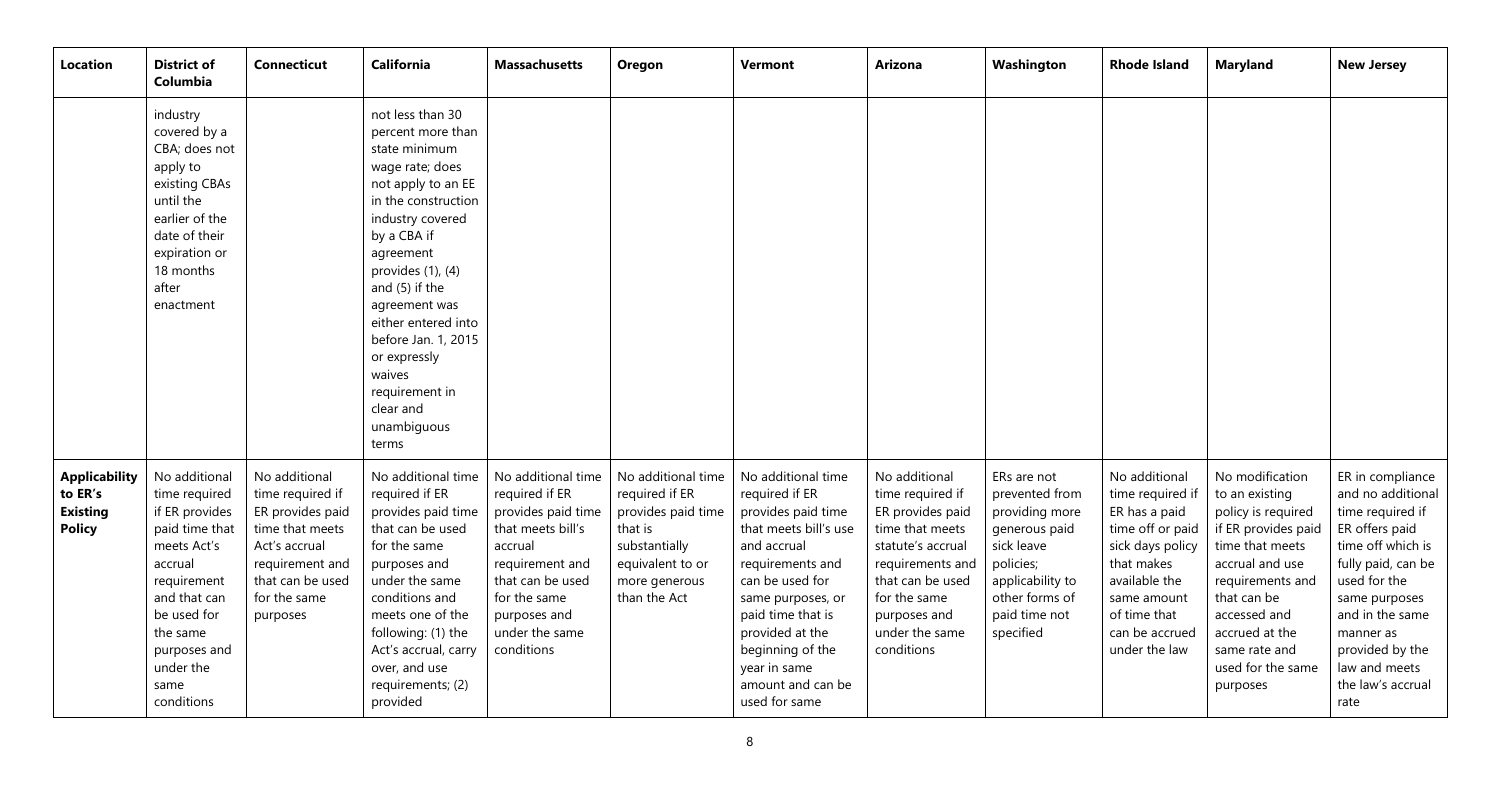| <b>Location</b>                                     | <b>District of</b><br>Columbia                                                                                                                                                                                                                                                      | <b>Connecticut</b>                                                                                                                                                                                                                                                                                                                                                                                | <b>California</b>                                                                                                                                                                                                                                                                                                                                                                               | <b>Massachusetts</b>                                                                                                                                                                                                                                      | Oregon                                                                                                                                                                                                                                                                                                                                                                                  | <b>Vermont</b>                                                                                                                                                                                                                                                                                                                                | <b>Arizona</b>                                                                                                                                                                                                                                                                                                                                                                                                                                                                                             | Washington                                                                                                                                                                                                                                                                                 | <b>Rhode Island</b>                                                                                                                                                                                   | <b>Maryland</b>                                                                                                                                                                                                                                                                                                                                                                                                                                                                 | <b>New Jersey</b>                                                                                                                                       |
|-----------------------------------------------------|-------------------------------------------------------------------------------------------------------------------------------------------------------------------------------------------------------------------------------------------------------------------------------------|---------------------------------------------------------------------------------------------------------------------------------------------------------------------------------------------------------------------------------------------------------------------------------------------------------------------------------------------------------------------------------------------------|-------------------------------------------------------------------------------------------------------------------------------------------------------------------------------------------------------------------------------------------------------------------------------------------------------------------------------------------------------------------------------------------------|-----------------------------------------------------------------------------------------------------------------------------------------------------------------------------------------------------------------------------------------------------------|-----------------------------------------------------------------------------------------------------------------------------------------------------------------------------------------------------------------------------------------------------------------------------------------------------------------------------------------------------------------------------------------|-----------------------------------------------------------------------------------------------------------------------------------------------------------------------------------------------------------------------------------------------------------------------------------------------------------------------------------------------|------------------------------------------------------------------------------------------------------------------------------------------------------------------------------------------------------------------------------------------------------------------------------------------------------------------------------------------------------------------------------------------------------------------------------------------------------------------------------------------------------------|--------------------------------------------------------------------------------------------------------------------------------------------------------------------------------------------------------------------------------------------------------------------------------------------|-------------------------------------------------------------------------------------------------------------------------------------------------------------------------------------------------------|---------------------------------------------------------------------------------------------------------------------------------------------------------------------------------------------------------------------------------------------------------------------------------------------------------------------------------------------------------------------------------------------------------------------------------------------------------------------------------|---------------------------------------------------------------------------------------------------------------------------------------------------------|
|                                                     |                                                                                                                                                                                                                                                                                     |                                                                                                                                                                                                                                                                                                                                                                                                   | equivalent time<br>off before Jan. 1,<br>2015; or (3) is<br>provided pursuant<br>to the sick leave<br>policy for state EEs                                                                                                                                                                                                                                                                      |                                                                                                                                                                                                                                                           |                                                                                                                                                                                                                                                                                                                                                                                         | purposes                                                                                                                                                                                                                                                                                                                                      |                                                                                                                                                                                                                                                                                                                                                                                                                                                                                                            |                                                                                                                                                                                                                                                                                            |                                                                                                                                                                                                       |                                                                                                                                                                                                                                                                                                                                                                                                                                                                                 |                                                                                                                                                         |
| <b>Enforcement</b><br>Agency &<br><b>Mechanisms</b> | DC<br>Department of<br>Employment<br>Services,<br>Office of<br>Wage and<br>Hour; agency<br>will investigate<br>possible<br>violations,<br>order<br>reinstatement<br>of terminated<br>EEs, order<br>payment, and<br>impose<br>penalties and<br>fines against<br>willful<br>violators | Connecticut<br>Department of<br>Labor; file<br>complaint with<br>labor<br>commissioner;<br>relief includes<br>civil penalties,<br>back pay and<br>reinstatement;<br>EEs who do not<br>earn paid time<br>under the law but<br>are covered by<br>an ER's paid time<br>policy and are<br>employed by<br>covered ERs are<br>still protected by<br>the anti-<br>retaliation<br>provision in the<br>law | California Office of<br>Industrial<br>Relations, Labor<br>Commissioner's<br>Office; EEs may file<br>a complaint; Labor<br>commissioner may<br>investigate ERs;<br>hearing is before<br>labor<br>commissioner,<br>who may order<br>payment of back<br>pay, payment of<br>unlawfully<br>withheld paid sick<br>days,<br>reinstatement or<br>fines up to \$4000<br>for withholding or<br>violations | Massachusetts<br>Attorney General's<br>Office; EEs may file<br>a complaint;<br>Attorney general<br>may obtain<br>injunctive or<br>declaratory relief,<br>fines up to<br>\$15,000, and civil<br>citation; ER may<br>appeal to attorney<br>general's office | Oregon Bureau of<br>Labor and<br>Industries; file a<br>complaint; agency<br>may investigate<br>ERs and conduct<br>mediation; if claim<br>is for unpaid<br>wages, agency<br>may place a lien<br>on ER's property;<br>agency may<br>provide for<br>administrative<br>proceeding; ER<br>may appeal to<br>court of appeals;<br>relief includes<br>fines up \$1,000 for<br>willful violation | Vermont<br>Department of<br>Labor; EEs may file a<br>complaint; agency<br>will investigate claim<br>and attempt to<br>arrange a settlement<br>between EE and ER;<br>relief includes<br>collection of unpaid<br>wages, additional<br>payment of up to<br>twice the amount of<br>unpaid wages for<br>willful violations,<br>fines up to \$5,000 | Arizona Industrial<br>Commission; any<br>person or<br>organization may<br>file a complaint;<br>commission or<br>law enforcement<br>officer may<br>inspect and<br>review business<br>records; relief<br>includes civil<br>penalties of at<br>least \$250 for a<br>first violation and<br>at least \$1,000<br>for each<br>subsequent or<br>willful violation;<br>payment of<br>unlawfully<br>withheld paid<br>sick time,<br>including<br>interest, and an<br>additional<br>amount equal to<br>twice the paid | Washington<br>Department of<br>Labor and<br>Industries; EE<br>may file a<br>complaint;<br>director may<br>inspect business<br>records and may<br>bring any legal<br>action necessary<br>to collect EE's<br>claim; relief<br>includes back pay<br>and attorney's<br>fees and court<br>costs | Rhode Island<br>Department of<br>Labor, Division<br>of Labor<br>Standards; EE<br>may file a<br>complaint;<br>Division will<br>investigate;<br>relief includes<br>civil penalties<br>of at least \$100 | Maryland<br>Department of<br>Labor, Licensing<br>and Regulation; EE<br>may file a<br>complaint with<br>Commissioner of<br>Labor and<br>Industry;<br>Commissioner<br>shall conduct<br>investigation and<br>attempt to resolve<br>through<br>mediation;<br>Commissioner can<br>issue an order to<br>collect unpaid sick<br>time, three times<br>value of unpaid<br>earned sick time<br>and a civil penalty<br>of up to \$1,000 for<br>each EE for whom<br>ER not in<br>compliance | New Jersey<br>Department of<br>Labor and<br>Workforce<br>Development; EE<br>may file<br>complaint with<br>Department;<br>Department will<br>investigate |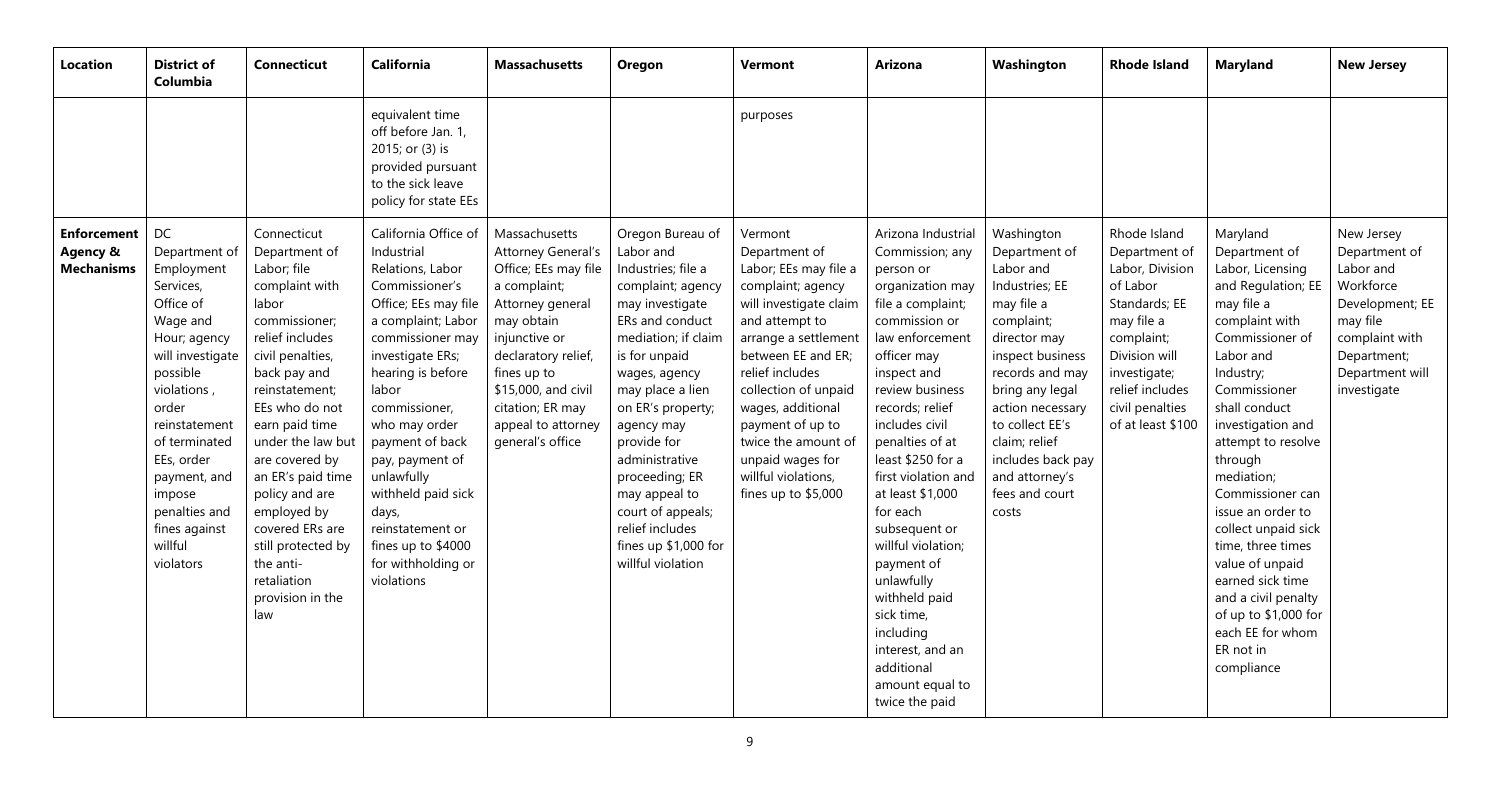| Location                                           | <b>District of</b><br>Columbia                                       | <b>Connecticut</b>                                                        | <b>California</b>                                                                                                                   | <b>Massachusetts</b>                                                                                                                                                                                                  | Oregon                                                                                                                    | Vermont | <b>Arizona</b>                                                                                                                                                                                             | Washington    | <b>Rhode Island</b>                                                                                                                                                                                                                                                                                                                              | <b>Maryland</b>                                                                                                                                                                                                                                                                             | <b>New Jersey</b>                                                                                                                                             |
|----------------------------------------------------|----------------------------------------------------------------------|---------------------------------------------------------------------------|-------------------------------------------------------------------------------------------------------------------------------------|-----------------------------------------------------------------------------------------------------------------------------------------------------------------------------------------------------------------------|---------------------------------------------------------------------------------------------------------------------------|---------|------------------------------------------------------------------------------------------------------------------------------------------------------------------------------------------------------------|---------------|--------------------------------------------------------------------------------------------------------------------------------------------------------------------------------------------------------------------------------------------------------------------------------------------------------------------------------------------------|---------------------------------------------------------------------------------------------------------------------------------------------------------------------------------------------------------------------------------------------------------------------------------------------|---------------------------------------------------------------------------------------------------------------------------------------------------------------|
|                                                    |                                                                      |                                                                           |                                                                                                                                     |                                                                                                                                                                                                                       |                                                                                                                           |         | sick time; relief<br>for retaliation<br>includes at least<br>\$150 for each<br>day the violation<br>occurred                                                                                               |               |                                                                                                                                                                                                                                                                                                                                                  |                                                                                                                                                                                                                                                                                             |                                                                                                                                                               |
| <b>Private</b><br><b>Right of</b><br><b>Action</b> | Yes; may sue<br>for back pay,<br>damages,<br>and/or<br>reinstatement | Yes; may appeal<br>administrative<br>decision to<br><b>Superior Court</b> | Not specified;<br>Labor<br>commissioner or<br>attorney general<br>may file civil<br>action in court of<br>competent<br>jurisdiction | Yes; ER may<br>appeal<br>administrative<br>decision to<br>Superior Court; EE<br>may sue after<br>exhausting<br>administrative<br>remedies for relief<br>including<br>injunctive relief,<br>damages, and lost<br>wages | Yes; may sue in<br>court, which can<br>impose relief<br>including<br>reinstatement,<br>back pay, and<br>injunctive relief | No      | Yes; may sue in<br>court; relief<br>includes payment<br>of unpaid earned<br>sick time, civil<br>penalties,<br>attorney's fees<br>and court costs,<br>and other<br>appropriate legal<br>or equitable relief | Not specified | Yes; may file<br>suit (including<br>class action) in<br>civil court; relief<br>includes<br>payment of<br>unpaid<br>wages/benefits,<br>compensatory<br>damages,<br>liquidated<br>damages up to<br>twice the<br>amount of<br>unpaid<br>wages/benefits,<br>reinstatement,<br>attorneys' fees<br>and costs and<br>any other<br>appropriate<br>relief | Yes; EE may bring<br>action to enforce<br>an order from the<br>Commissioner.<br>Relief includes<br>three times value<br>of EEs unpaid sick<br>time, punitive<br>damages,<br>attorney's fees<br>and costs,<br>injunctive relief<br>and any other<br>relief the court<br>deems<br>appropriate | Yes; EE may file<br>suit with court<br>alleging violation<br>of law; relief<br>includes actual<br>damages plus an<br>equal amount of<br>liquidated<br>damages |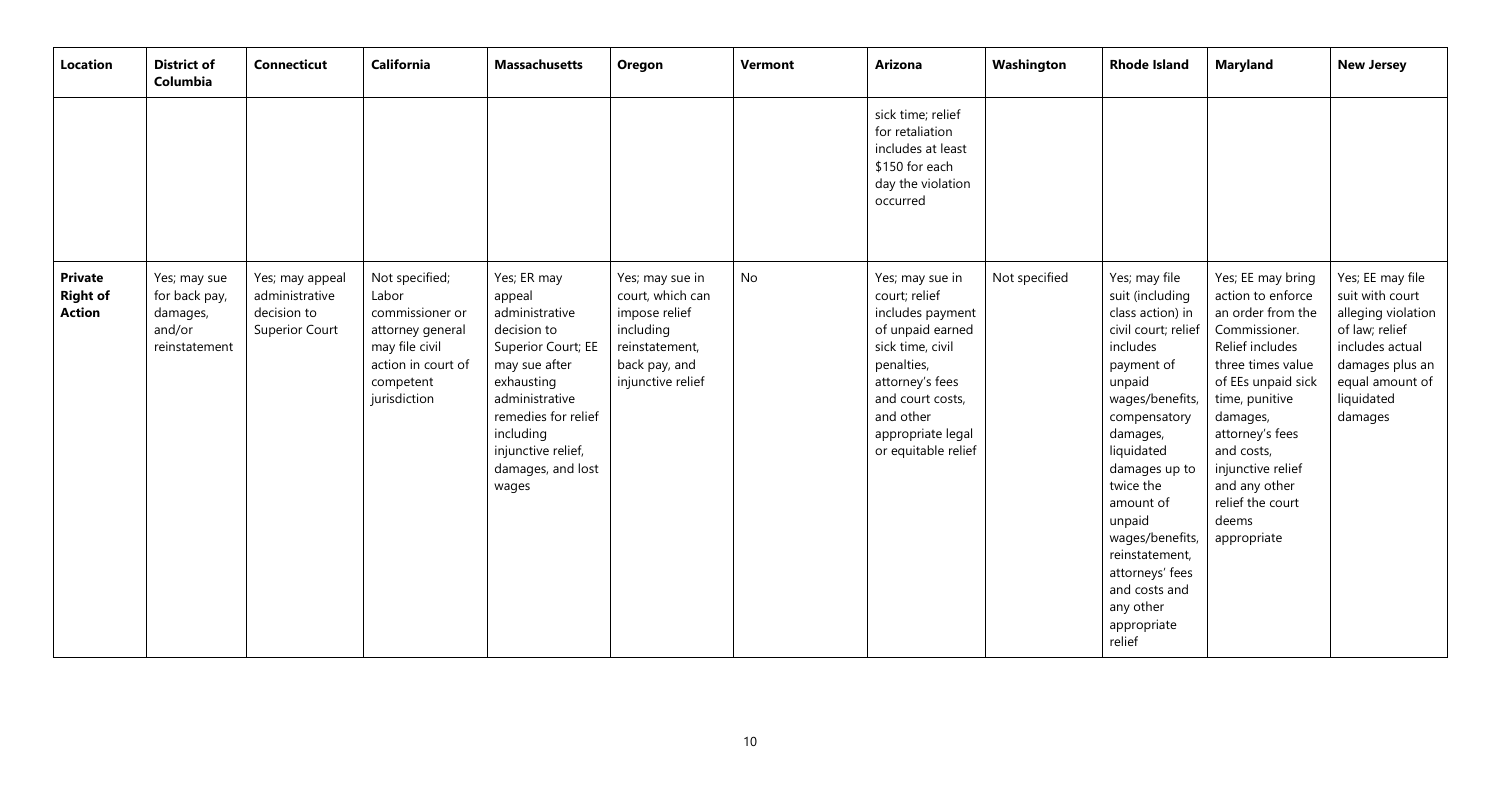<span id="page-10-0"></span>

## **Paid Sick Days – City and County Laws Updated May 2019**

*(For State and District Laws, Click [Here.](#page-0-0))*

#### **Key:**

 $\overline{a}$ 

EE: employee; ER: employer; SB: small business; LB: large business; FTE: full-time equivalent; DV: domestic violence; SAFE: safe time coverage; PHE: public health emergency; CBA: collective bargaining agreement

| Location           | <b>San</b><br><b>Francisco,</b><br><b>Calif. (2006.</b><br>effective<br>2/2007;<br>amended<br>2016,<br>effective with<br>expansions<br>1/2017 | Seattle,<br>Wash.<br>(2011)<br>(effectiv<br>e<br>9/2012) | <b>New York</b><br>City, N.Y.<br>(2013)<br>(2014)<br><b>(effective</b><br>4/2014 | <b>San Diego,</b><br><b>Calif. (2014)</b><br><b>(effective</b><br>$7/2016$ <sup>4</sup> | Oakland,<br>Calif.<br>(2014)<br><b>(effective</b><br>3/2015 | Tacoma,<br><b>Wash. (2015)</b><br><b>(effective</b><br>2/2016 | Philadelphia,<br>Pa. (2015)<br><b>(effective</b><br><u>5/2015)</u> | <b>Montgomery</b><br><b>County, Md.</b><br>(2015)<br><b>(effective</b><br><b>10/2016</b> | <b>Emeryville</b> ,<br><b>Calif. (2015)</b><br><b>(effective</b><br>$7/2015$ ;<br><b>Berkeley</b> ,<br><b>Calif. (2016)</b><br><b>Ceffective</b><br>10/2017 | Pittsburgh,<br>Pa. (2015) <sup>5</sup> | <b>Santa</b><br><b>Monica</b><br><b>Calif. (2016)</b><br><b>Ceffective</b><br>1/2017) | <b>Minneapolis</b> ,<br><b>Minn. (2016)</b><br><b>(effective</b><br>7/2017); St.<br>Paul, Minn.<br>(2016)<br><b>(effective</b><br>7/2017 for LB,<br>and 1/2018 for<br><b>SB)</b> | <b>Los Angeles,</b><br><b>Calif. (2016)</b><br><b>(effective</b><br>7/2016 | <b>Chicago, Ill.</b><br>(2016)<br><b>(effective</b><br>7/2017<br><b>Cook</b><br><b>County, III.</b><br>(2016)<br>(effective<br>7/2017 | <b>Austin,</b><br><b>Texas</b><br>(2018)<br><b>(effective</b><br>10/2018,<br><u>and</u><br>10/2020<br>for ERs<br>with 5 or<br>fewer EEs);<br><u>San</u><br><b>Antonio</b><br><b>Texas</b><br>(2018)<br><b>(effective</b><br>8/2019 for<br>LB; 8/2021<br>for SB<br>with 5 or<br>fewer EEs) | Duluth,<br><b>Minn. (2018)</b><br><b>(effective</b><br>1/2020 | <b>Westchester</b><br><b>County, N.Y.</b><br>(2018)<br><b>(effective</b><br><u>4/2019)</u> | <b>Dallas, Texas</b><br>(2019)<br><b>(effective</b><br>8/2019) |
|--------------------|-----------------------------------------------------------------------------------------------------------------------------------------------|----------------------------------------------------------|----------------------------------------------------------------------------------|-----------------------------------------------------------------------------------------|-------------------------------------------------------------|---------------------------------------------------------------|--------------------------------------------------------------------|------------------------------------------------------------------------------------------|-------------------------------------------------------------------------------------------------------------------------------------------------------------|----------------------------------------|---------------------------------------------------------------------------------------|----------------------------------------------------------------------------------------------------------------------------------------------------------------------------------|----------------------------------------------------------------------------|---------------------------------------------------------------------------------------------------------------------------------------|-------------------------------------------------------------------------------------------------------------------------------------------------------------------------------------------------------------------------------------------------------------------------------------------|---------------------------------------------------------------|--------------------------------------------------------------------------------------------|----------------------------------------------------------------|
| Law/Bill<br>Number | S.F. Admin.<br>Code Ch.<br>12W; Initiative<br>Ord. 160034                                                                                     | Ord.<br>123698                                           | Int. 0097-<br>2010; Int.<br>0001-2014                                            | Municipal<br>Code<br>§ 39.0101;<br>Ord. No. O-<br>20390                                 | Municipal<br>Code ch.<br>5.92                               | Ord. 28275                                                    | Ord. 141026                                                        | Bill 60-14, Bill<br>$32 - 16$                                                            | Ord. 15-004;<br>Municipal Code<br>ch. 13.100                                                                                                                | File 2015-<br>1825                     | Ord. No.<br>2515                                                                      | File 15-01372;<br>Ord. 16-29                                                                                                                                                     | Ord. No.<br>184320                                                         | Ord. O2016-<br>2678; Ord.<br>16-4229                                                                                                  | Ord. No.<br>20180215-<br>049; Ord.<br>No.<br>02018816-<br>0620                                                                                                                                                                                                                            | File 18-009-O   I.D. # 10623                                  |                                                                                            | File 19-479                                                    |

 $^4$  San Diego's ordinance was approved by voters via a June 2016 ballot measure and is expected to take effect as soon as the results are certified, the deadline for which is July 7, 2016.

<sup>&</sup>lt;sup>5</sup> Pittsburgh's ordinance was ruled invalid by an Allegheny County judge on December 21, 2015. Its implementation is on hold, pending appeal and rulings from higher state courts.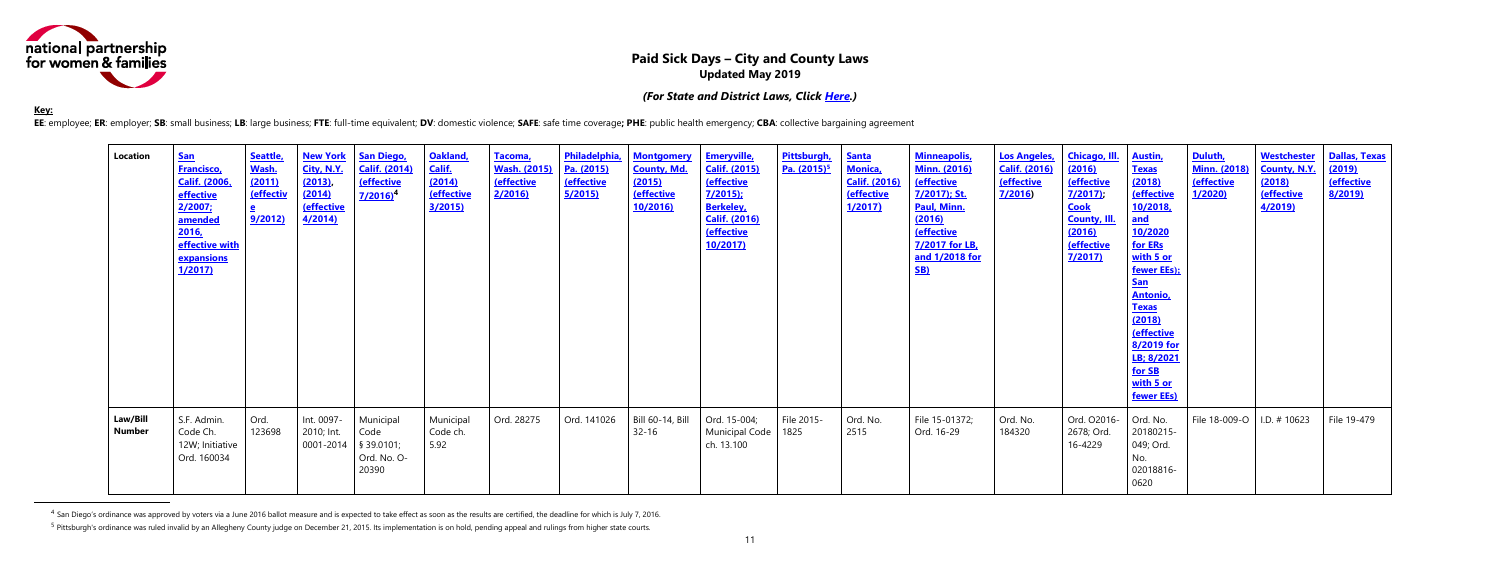| Location       | San<br><b>Francisco</b>      | <b>Seattle</b>        | <b>New York</b><br>City | <b>San Diego</b>          | Oakland                   | Tacoma                    | Philadelphia          | <b>Montgomery</b><br><b>County</b> | Emeryville,<br><b>Berkeley</b> | Pittsburgh            | <b>Santa Monica</b>       | Minneapolis,<br><b>St. Paul</b>     | <b>Los Angeles</b>             | Chicago,<br>Cook<br>County | <b>Austin, San</b><br>Antonio | <b>Duluth</b>         | Westchester<br>County | <b>Dallas</b>         |
|----------------|------------------------------|-----------------------|-------------------------|---------------------------|---------------------------|---------------------------|-----------------------|------------------------------------|--------------------------------|-----------------------|---------------------------|-------------------------------------|--------------------------------|----------------------------|-------------------------------|-----------------------|-----------------------|-----------------------|
| <b>Summary</b> | EEs in the<br>private sector | EEs whose<br>place of | EEs whose<br>place of   | EEs accrue<br>one hour of | EEs accrue<br>one hour of | EEs accrue<br>one hour of | EEs whose<br>place of | EEs whose place<br>of business has | EEs accrue one<br>hour of paid | EEs whose<br>place of | EEs accrue<br>one hour of | EEs accrue one<br>hour of paid sick | EEs accrue one<br>hour of paid | EEs accrue<br>one hour of  | EEs whose<br>place of         | EEs whose<br>place of | EEs whose<br>place of | EEs whose<br>place of |
|                | accrue one                   | business              | business                | paid sick                 | paid sick                 | paid sick time            | business has          | five or more EEs                   | sick time for                  | business has          | paid sick time            | time for every                      | sick time for                  | paid sick                  | business has                  | business has          | business has 5        | business has          |
|                | hour of paid                 | has five or           | has five or             | time for                  | time for                  | for every 40              | 10 or more            | accrue one hour                    | every 30 hours                 | 15 or more            | for every 30              | 30 hours worked                     | every 30 hours                 | time for                   | more than 15                  | 5 or more             | or more EEs           | more than 15          |
|                | sick time for                | more EEs              | more EEs                | every 30                  | every 30                  | hours worked              | EEs accrue            | of paid sick time                  | worked and                     | EEs accrue            | hours worked              | and can accrue                      | worked and                     | every 40                   | EEs accrue                    | EEs accrue            | accrue one            | EEs accrue one        |
|                | every 30                     | accrue                | accrue one              | hours worked              | hours worked              | and can                   | one hour of           | for every 30                       | can accrue and                 | one hour of           | and can                   | up to 48 hours                      | can accrue and                 | hours                      | one hour of                   | one hour of           | hour of paid          | hour of paid          |
|                | hours worked                 | one hour              | hour of                 | and use up                | and can                   | accrue and                | paid sick             | hours worked                       | use up to 48 or                | paid sick             | accrue up to              | (Minneapolis                        | use up to 48                   | worked and                 | paid sick                     | paid sick             | sick time for         | sick time for         |
|                | within the                   | of paid               | paid sick               | to 40 hours               | accrue and                | use up to 24              | time for              | and can accrue                     | 72 hours,                      | time for              | 32 or 40 hours            | only: EEs whose                     | hours. Covers                  | can accrue                 | time for                      | time for              | every 30 hours        | every 30 hours        |
|                | city and can                 | sick time             | time for                | Accrual is                | use up to 40              | hours. Covers             | every 40              | up to 56 hours                     | depending on                   | every 35              | in 2017,                  | place of                            | sick time for EE               | and use up                 | every 30                      | every 50              | of work. EEs          | of work. EEs          |
|                | accrue and                   | for every             | every 30                | unlimited.                | or 72 hours,              | sick time for             | hours worked          | and use up to 80                   | ER's size.                     | hours                 | depending on              | business has five                   | or family                      | to 40 hours                | hours worked                  | hours of              | can accrue and        | can accrue and        |
|                | use up to 40                 | 30 to 40              | hours                   | Covers sick               | depending                 | EE or family              | and can               | hours. All others                  | Covers sick                    | worked and            | ER's size, and            | or fewer EEs                        | members' care                  | Covers sick                | and accrue                    | work. EEs             | use up to 40          | use up to 64          |
|                | or 72 hours,                 | hours                 | worked                  | time for EE or            | on ER's size.             | members'                  | accrue and            | receive an                         | time for EE or                 | can accrue            | up to 40 or 72            | must receive                        | and for                        | time for EE                | and use up                    | can accrue            | hours in a year.      | hours in a year.      |
|                | depending                    | worked                | and can                 | family                    | Covers sick               | care, closures            | use up to 40          | equivalent 32                      | family                         | up to 40              | hours from                | equivalent                          | absences                       | or family                  | to 64 hours.                  | up to 64              | EEs whose             | EEs whose             |
|                | on ER's size.                | and use               | accrue and              | members'                  | time for EE or            | due to a                  | hours. All            | paid and 24                        | members' care                  | hours. All            | 2018 onward.              | unpaid time.)                       | associated with                | members                    | All others                    | hours and             | place of              | place of              |
|                | Covers sick                  | up to 40              | use up to               | care, for                 | family                    | public health             | others                | unpaid hours.                      | and (Emeryville                | others                | There is no               | There is no                         | EE's domestic                  | care,                      | accrue at the                 | use up to 40          | business has          | business has 15       |
|                | time for EE or               | to 108                | 40 hours.               | absences                  | members'                  | emergency                 | receive               | Covers sick time                   | only) absences                 | accrue at             | annual cap on             | annual cap on                       | violence, sexua                | absences                   | same rate                     | hours in a            | fewer than 5          | or fewer EEs          |
|                | family                       | hours,                | All others              | associated                | care.                     | and for                   | equivalent            | for EE or family                   | associated with                | the same              | use of paid               | use of paid sick                    | assault or                     | associated                 | and can                       | year. Covers          | EEs can accrue        | can accrue and        |
|                | members                      | depend-               | receive                 | with                      |                           | absences                  | unpaid time.          | members' care,                     | EE's domestic                  | rate up to            | sick time.                | time, but EEs                       | stalking.                      | with EE or                 | accrue and                    | sick time for         | and use up to         | use up to 48          |
|                | care,                        | ing on                | equivalent              | domestic                  |                           | associated                | Covers sick           | absences                           | violence, sexual               | 24 unpaid             | Covers sick               | can have no                         |                                | family                     | use up to 48                  | EE or family          | 40 hours of           | hours of paid         |
|                | absences                     | ER's size.            | unpaid                  | violence,                 |                           | with EE or                | time for EE or        | associated with                    | assault or                     | hours in the          | time for EE or            | more than 80                        |                                | member                     | hours. Covers                 | members'              | unpaid sick           | sick time in a        |
|                | associated                   | Accrual is            | time. EEs in            | sexual assault            |                           | family                    | family                | EE or family                       | stalking and                   | first year the        | family                    | accrued but                         |                                | being the                  | sick time for                 | care,                 | time. Domestic        | year. Covers          |
|                | with EE's                    | unlimited             | certain                 | or stalking,              |                           | members'                  | members'              | member's                           | care for EE or                 | law is in             | members' care             | unused hours at                     |                                | victim of                  | EE or family                  | absences              | workers can           | sick time for EE      |
|                | domestic                     | Covers                | industries              | and closures              |                           | domestic                  | care and for          | domestic                           | family                         | effect,               | and for                   | one time. Covers                    |                                | domestic                   | members'                      | associated            | accrue one            | or family             |
|                | violence,                    | sick time             | can accrue              | due to a                  |                           | violence,                 | absences              | violence, sexual                   | members'                       | followed by           | absences                  | sick time for EE                    |                                | violence or                | care,                         | with EE or            | hour of paid          | members' care,        |
|                | sexual assault               | for EE or             | and use                 | public health             |                           | sexual assau              | associated            | assault or                         | service dog.                   | 24 paid               | associated                | or family                           |                                | a sex                      | absences                      | family                | sick time for         | absences              |
|                | or stalking                  | family                | two paid                | emergency.                |                           | or stalking.              | with EE or            | stalking,                          |                                | hours after           | with EE's                 | members' care,                      |                                | offense                    | associated                    | member                | every seven           | associated with       |
|                | and purposes                 | members               | days after              |                           |                           |                           | family                | closures due to                    |                                | the first             | domestic                  | absences                            |                                | (Chicago)/c                | with EE or                    | being the             | days worked           | EE or family          |
|                | related to                   | care,                 | one year of             |                           |                           |                           | members <sup>®</sup>  | a public health                    |                                | year. Covers          | violence,                 | associated with                     |                                | omestic                    | family                        | victim of             | and can accrue        | member being          |
|                | bone marrow                  | absences              | employ-                 |                           |                           |                           | domestic              | emergency, care                    |                                | sick time for         | sexual assault            | EE or family                        |                                | violence,                  | member                        | domestic              | and use up to         | the victim of         |
|                | or organ                     | associated            | ment                    |                           |                           |                           | violence,             | for a family                       |                                | EE or family          | or stalking               | member's                            |                                | sexual                     | being the                     | abuse,                | 40 hours in a         | domestic              |
|                | donation.                    | with                  | regardless              |                           |                           |                           | sexual assaul         | member                             |                                | members'              |                           | domestic abuse,                     |                                | violence or                | victim of                     | sexual                | year. Covers          | abuse, sexual         |
|                |                              | domestic              | of ER size.             |                           |                           |                           | or stalking.          | exposed to a                       |                                | care,                 |                           | sexual assault or                   |                                | stalking                   | domestic                      | assault or            | sick time for EE      | assault, or           |
|                |                              | violence,             | Covers sick             |                           |                           |                           |                       | communicable                       |                                | closures due          |                           | stalking and                        |                                | (Cook                      | violence                      | stalking.             | or family             | stalking.             |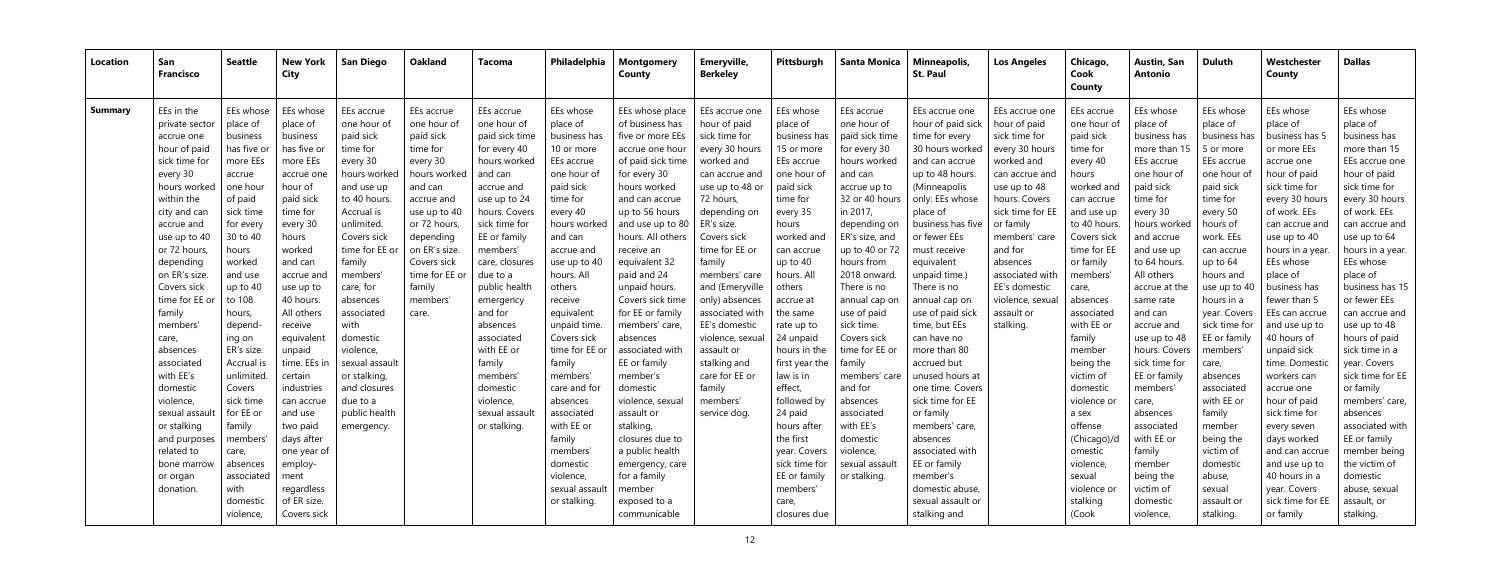| <b>Location</b> | San<br><b>Francisco</b>                                                                               | <b>Seattle</b>                                                                                             | <b>New York</b><br><b>City</b>                                                                              | <b>San Diego</b>                                                                                                                                       | <b>Oakland</b>                                                                                        | Tacoma                                                                                                            | Philadelphia                                                                                             | <b>Montgomery</b><br>County                                                                     | Emeryville,<br><b>Berkeley</b>                                                                                                                                                                                                                                                                                                   | Pittsburgh                                                                                                                | <b>Santa Monica</b>                                                                                                                           | Minneapolis,<br><b>St. Paul</b>                                                                                                                                                                                                                 | <b>Los Angeles</b>                                                                                                             | Chicago,<br>Cook<br>County                                                                                                                                                                                                                                                    | Austin, San<br><b>Antonio</b>                                                                                                                                                                                                                    | <b>Duluth</b>                                                                                          | Westchester<br>County                                                                                    | <b>Dallas</b>                                                                                                        |
|-----------------|-------------------------------------------------------------------------------------------------------|------------------------------------------------------------------------------------------------------------|-------------------------------------------------------------------------------------------------------------|--------------------------------------------------------------------------------------------------------------------------------------------------------|-------------------------------------------------------------------------------------------------------|-------------------------------------------------------------------------------------------------------------------|----------------------------------------------------------------------------------------------------------|-------------------------------------------------------------------------------------------------|----------------------------------------------------------------------------------------------------------------------------------------------------------------------------------------------------------------------------------------------------------------------------------------------------------------------------------|---------------------------------------------------------------------------------------------------------------------------|-----------------------------------------------------------------------------------------------------------------------------------------------|-------------------------------------------------------------------------------------------------------------------------------------------------------------------------------------------------------------------------------------------------|--------------------------------------------------------------------------------------------------------------------------------|-------------------------------------------------------------------------------------------------------------------------------------------------------------------------------------------------------------------------------------------------------------------------------|--------------------------------------------------------------------------------------------------------------------------------------------------------------------------------------------------------------------------------------------------|--------------------------------------------------------------------------------------------------------|----------------------------------------------------------------------------------------------------------|----------------------------------------------------------------------------------------------------------------------|
|                 |                                                                                                       | sexual<br>assault or<br>stalking,<br>and<br>closures<br>due to a<br>public<br>health<br>emer-<br>gency.    | time for EE<br>or family<br>members'<br>care and<br>closures<br>due to a<br>public<br>health<br>emergency.  |                                                                                                                                                        |                                                                                                       |                                                                                                                   |                                                                                                          | disease and the<br>birth, adoption,<br>or foster<br>placement of a<br>child.                    |                                                                                                                                                                                                                                                                                                                                  | to a public<br>health<br>emergency<br>and care for<br>a family<br>member<br>exposed to<br>a commun-<br>icable<br>disease. |                                                                                                                                               | closures due to<br>a public health<br>emergency or<br>other<br>unexpected<br>cause, such as<br>inclement<br>weather or loss<br>of power,<br>heating or<br>water.                                                                                |                                                                                                                                | County), or<br>closures due<br>to a public<br>health<br>emergency.                                                                                                                                                                                                            | sexual<br>assault, or<br>stalking.                                                                                                                                                                                                               |                                                                                                        | members' care,<br>closures of<br>school or<br>business due to<br>a public health<br>emergency;           |                                                                                                                      |
| Impact          | Approx.<br>59,000<br>workers<br>formerly<br>without sick<br>time gained<br>it through<br>this law.xii | Approx.<br>150,000<br>workers<br>formerly<br>without<br>sick time<br>gained it<br>through<br>this law.xiii | Approx.<br>1,200,000<br>workers<br>formerly<br>without<br>sick time<br>gained it<br>through<br>this law.xiv | Approx.<br>433,500<br>workers<br>received<br>more<br>expansive<br>protections<br>than those<br>provided<br>under<br>California's<br>law. <sup>xv</sup> | Approx.<br>56,000<br>workers<br>formerly<br>without sick<br>time gained<br>it through<br>this law.xvi | Approx.<br>40,000<br>workers<br>formerly<br>without sick<br>time gained i<br>through this<br>law. <sup>xvii</sup> | Approx.<br>200,000<br>workers<br>formerly<br>without sick<br>time gained<br>it through<br>this law.xviii | Approx. 90,000<br>workers formerly<br>without sick<br>time gained it<br>through this<br>law.xix | Approx. 5,000<br>workers in<br>Emeryville<br>received more<br>expansive<br>protections<br>than those<br>provided under<br>California's<br>law. <sup>xx</sup> Approx.<br><b>18,500 workers</b><br>in Berkeley<br>received more<br>expansive<br>protections<br>than those<br>provided under<br>California's<br>law. <sup>xxi</sup> | Approx.<br>50,000<br>workers<br>formerly<br>without sick<br>time gained<br>it through<br>this law.xxii                    | Approx.<br>11,900<br>workers will<br>receive more<br>expansive<br>protections<br>than those<br>provided<br>under<br>California's<br>law.xxiii | Approx. 62,000<br>workers in<br>Minneapolis<br>formerly without<br>sick time gained<br>it through this<br>law.xxiv Approx.<br>68,300 workers<br>in St. Paul<br>formerly without   law.xxvi<br>sick time will<br>gain it through<br>this law.xxv | Approx.<br>650,000<br>workers will<br>receive more<br>expansive<br>protections<br>than those<br>provided under<br>California's | Approx.<br>460,000<br>workers in<br>Chicago<br>formerly<br>without sick<br>time gained<br>it through<br>this law. xxvii<br>Approx.<br>440,000<br>workers in<br>Cook<br>County<br>formerly<br>without paid<br>sick time<br>gained it<br>through this<br>law. <sup>xxviii</sup> | Approx.<br>223,000<br>workers in<br>Austin<br>formerly<br>without sick<br>time gained<br>it through<br>this law.xxix<br>Approx.<br>345,000<br>workers in<br>San Antonio<br>formerly<br>without sick<br>time gained<br>it through<br>this law.xxx | Approx.<br>19,000<br>workers<br>formerly<br>without sick<br>time gained<br>it through<br>this law.xxxi | Approx.<br>123,000<br>workers<br>formerly<br>without sick<br>time gained it<br>through this<br>law.xxxii | Approx.<br>302,000 Dallas<br>workers<br>formerly<br>without sick<br>time will gain it<br>through this<br>law. xxxiii |
| Exemptions      |                                                                                                       | Does not                                                                                                   | Does not                                                                                                    | Does not                                                                                                                                               | Does not                                                                                              | Does not                                                                                                          | Does not                                                                                                 | Does not apply                                                                                  | Does not apply                                                                                                                                                                                                                                                                                                                   | Does not                                                                                                                  | Does not                                                                                                                                      | Does not apply                                                                                                                                                                                                                                  | Does not apply                                                                                                                 | Does not                                                                                                                                                                                                                                                                      | Does not                                                                                                                                                                                                                                         | Does not                                                                                               | Does not apply                                                                                           | Does not apply                                                                                                       |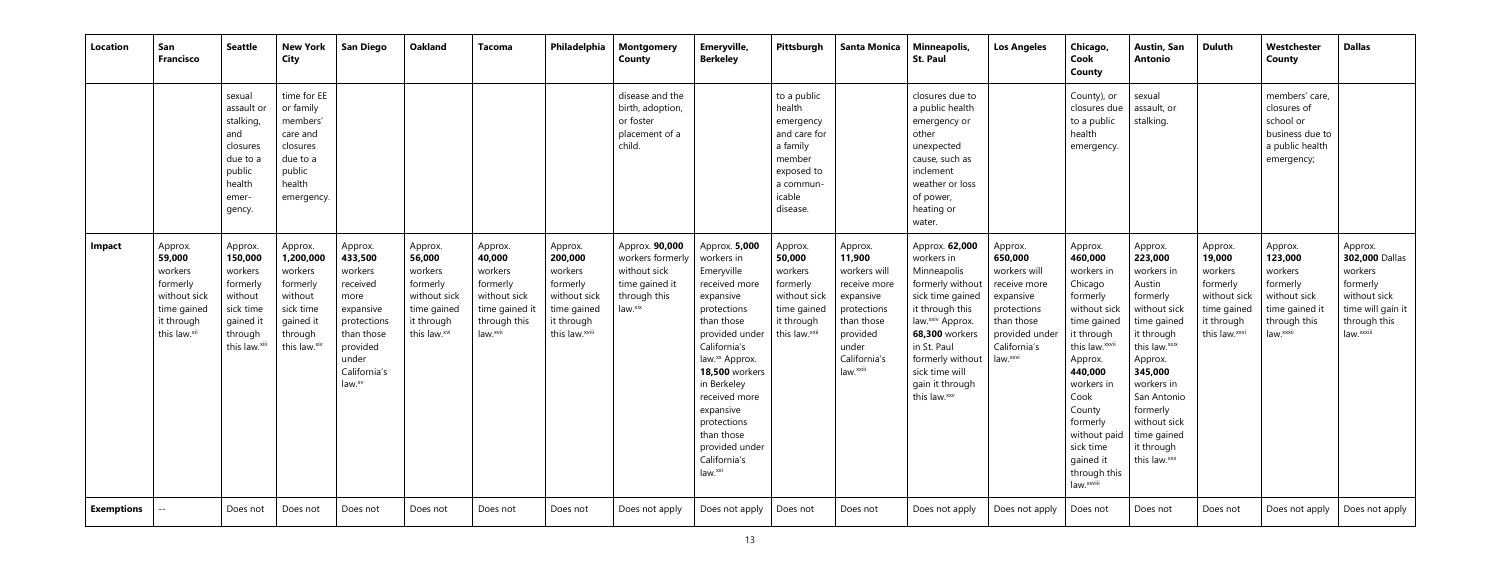| Location | San<br><b>Francisco</b> | <b>Seattle</b>                                                                                                                                                 | <b>New York</b><br>City                                                                                                                                                                            | <b>San Diego</b>                                                                                                                                                                                                                                                          | <b>Oakland</b>                                                                                                                               | Tacoma                                                                                                                                                                                                | Philadelphia                                                                                                                                                                                                                                     | <b>Montgomery</b><br>County                                                                                                                                                                                                                                                                                                                                                                                                       | Emeryville,<br><b>Berkeley</b>                                                                                                                 | Pittsburgh                                                                                                                                     | <b>Santa Monica</b>                                                                                                                                                                                          | Minneapolis,<br><b>St. Paul</b>                                                                                                                                                                                                        | <b>Los Angeles</b>                                                                                                                                                                                                                                                                                 | Chicago,<br>Cook<br>County                                                                                                                                                                                                                                   | <b>Austin, San</b><br><b>Antonio</b>                                                                                   | <b>Duluth</b>                                                                                                                                                                                                                                   | Westchester<br>County                                                                                                                                                                                                                                                                                                                           | <b>Dallas</b>                                                                                                                                                                                           |
|----------|-------------------------|----------------------------------------------------------------------------------------------------------------------------------------------------------------|----------------------------------------------------------------------------------------------------------------------------------------------------------------------------------------------------|---------------------------------------------------------------------------------------------------------------------------------------------------------------------------------------------------------------------------------------------------------------------------|----------------------------------------------------------------------------------------------------------------------------------------------|-------------------------------------------------------------------------------------------------------------------------------------------------------------------------------------------------------|--------------------------------------------------------------------------------------------------------------------------------------------------------------------------------------------------------------------------------------------------|-----------------------------------------------------------------------------------------------------------------------------------------------------------------------------------------------------------------------------------------------------------------------------------------------------------------------------------------------------------------------------------------------------------------------------------|------------------------------------------------------------------------------------------------------------------------------------------------|------------------------------------------------------------------------------------------------------------------------------------------------|--------------------------------------------------------------------------------------------------------------------------------------------------------------------------------------------------------------|----------------------------------------------------------------------------------------------------------------------------------------------------------------------------------------------------------------------------------------|----------------------------------------------------------------------------------------------------------------------------------------------------------------------------------------------------------------------------------------------------------------------------------------------------|--------------------------------------------------------------------------------------------------------------------------------------------------------------------------------------------------------------------------------------------------------------|------------------------------------------------------------------------------------------------------------------------|-------------------------------------------------------------------------------------------------------------------------------------------------------------------------------------------------------------------------------------------------|-------------------------------------------------------------------------------------------------------------------------------------------------------------------------------------------------------------------------------------------------------------------------------------------------------------------------------------------------|---------------------------------------------------------------------------------------------------------------------------------------------------------------------------------------------------------|
|          |                         | apply to<br>new ERs<br>with fewer<br>than 250<br>EEs;<br>businesse<br>s have a<br>period of<br>24 months<br>after the<br>hire date<br>of first EE<br>to comply | apply to<br>EEs of any<br>govern-<br>mental<br>entity;<br>work-study<br>students;<br>independ-<br>  ent<br>contract-<br>ors; certain<br>physical,<br>occupa-<br>tional and<br>speech<br>therapists | apply to EEs<br>employed at<br>less than<br>minimum<br>wage;<br>publicly<br>subsidized<br>short-term<br>youth<br>employment<br>program EEs;<br>any student<br>EE, camp<br>counselor, or<br>program<br>counselor of<br>an organized<br>camp;<br>independent<br>contractors | apply to EEs<br>who work<br>less than two<br>hours in a<br>week in<br>Oakland; EEs<br>not entitled<br>to minimum<br>wage under<br>Calif. law | apply to EEs of<br>any<br>governmental<br>entity; work-<br>study<br>participant;<br>independent<br>contractors;<br>self-<br>employed; EEs<br>who work less<br>than 80 hours<br>in a year in<br>Tacoma | apply to EEs<br>covered by a<br>CBA;<br>independent<br>contractors;<br>seasonal<br>workers;<br>adjunct<br>professors;<br>temporary<br>workers;<br>interns; pool<br>EEs, EEs who<br>work less<br>than 40<br>hours in a<br>year in<br>Philadelphia | to EEs of any<br>non-county<br>qovernmental<br>entity; EEs who<br>have an irregular<br>work schedule,<br>who must<br>contact ER for<br>assignments and<br>begin work<br>within 48 hours<br>of contact, who<br>have no<br>obligation to<br>work for ER<br>without contact,<br>and who are not<br>employed<br>through a temp<br>agency; EEs who<br>regularly work<br>less than eight<br>hours a week;<br>independent<br>contractors | to EEs who<br>work less than<br>two hours in a<br>year in the city;<br>EEs not entitled<br>to minimum<br>wage under<br>Calif. law <sup>6</sup> | apply to<br>seasonal<br>EEs; state<br>and federal<br>employees;<br>independ-<br>ent<br>contractors;<br>construction<br>EEs covered<br>by a CBA | apply to EEs<br>who work less<br>than two<br>hours in a<br>week in Santa<br>Monica; EEs of<br>any<br>governmental<br>entity; hotel<br>workers; EEs<br>not entitled to<br>minimum<br>wage under<br>Calif. law | to EEs who work<br>less than 80<br>hours in a year<br>in the city for<br>their employer;<br>independent<br>contractors; EEs<br>of the federal,<br>state, county or<br>local<br>government<br>(but does apply<br>to City<br>employees). | to EEs who<br>work less than<br>two hours a<br>week in Los<br>Angeles for<br>their ER; EEs<br>not entitled to<br>minimum wage<br>under Calif. law;<br>EEs who have<br>not worked for<br>the same ER for<br>at least 30 days $\vert$ city<br>within a year of<br>commence-<br>ment of<br>employment | apply to EEs<br>who have<br>worked less<br>than 80<br>hours for an<br>ER in a 120-<br>day period;<br>EEs who<br>perform less<br>than two<br>hours of<br>work within<br>boundaries<br>in a two-<br>week<br>period;<br>construction<br>EEs covered<br>by a CBA | apply to EEs<br>who are city,<br>state or<br>federal<br>employees;<br>independent<br>contractors;<br>unpaid<br>interns | apply to EEs<br>of any<br>government<br>entity;<br>independ-<br>ent<br>contractors;<br>student<br>interns; or<br>seasonal<br>employees;<br>EEs entitled<br>to benefits<br>under<br>federal<br>Railroad<br>Unemploy-<br>ment<br>Insurance<br>Act | to EEs who<br>work less than<br>80 hours in a<br>calendar year;<br>work<br>performed as<br>part of a work<br>study program;<br>EEs<br>compensated<br>by or through<br>qualified<br>scholarships;<br>EEs whose work<br>is performed as<br>a participant in<br>a work<br>experience<br>program<br>established by<br>a social services<br>district | to EEs who<br>work fewer<br>than 80 hours<br>in a calendar<br>year in the city<br>of Dallas;<br>independent<br>contractors;<br>unpaid interns;<br>EEs who are<br>city, state or<br>federal<br>employees |

<sup>&</sup>lt;sup>6</sup> Berkeley covers EEs who are not entitled to minimum wage but who are participants in a Welfare-to-Work program.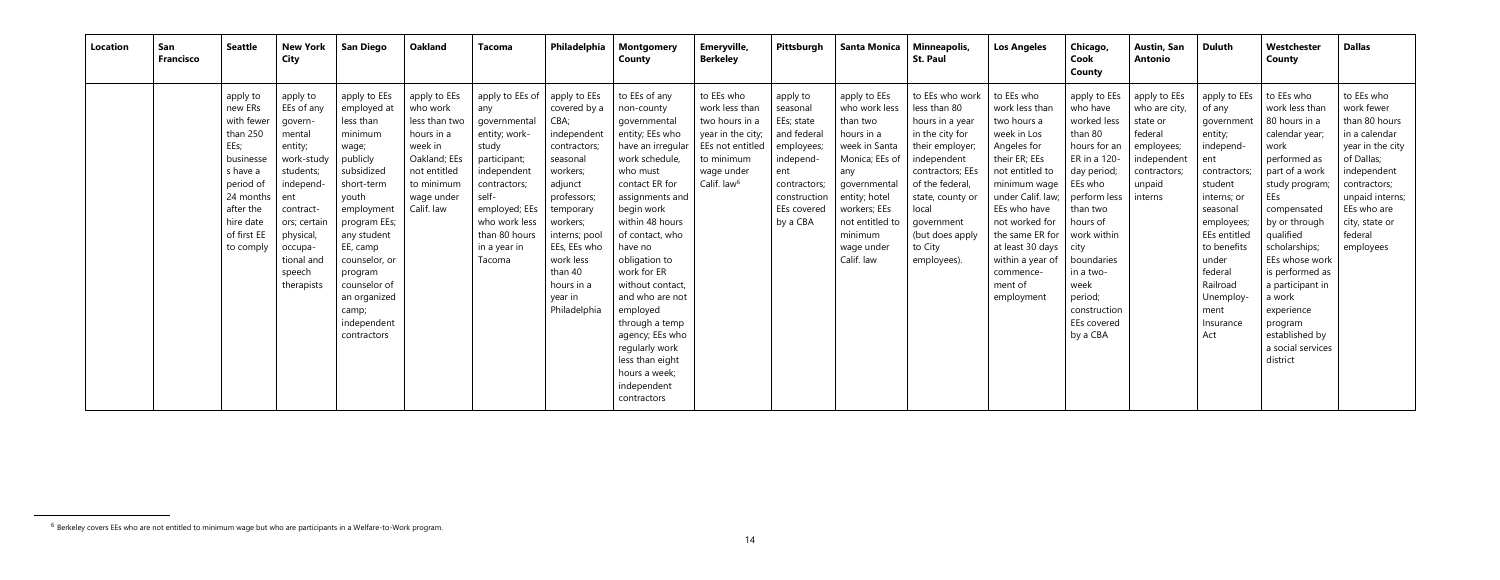| Location                                                       | San<br><b>Francisco</b>                                                                                                                                                             | <b>Seattle</b>                                                                                                                                                                                                                                                                                                                                                      | <b>New York</b><br>City                                                                                                                                                                                                                                                                                                                                                                             | <b>San Diego</b>                                                                                            | <b>Oakland</b>                                                                                                                                                                      | Tacoma                                                      | Philadelphia                                                                                                                                                                                                                 | <b>Montgomery</b><br><b>County</b>                                                                                                                                                                                                                                                                             | Emeryville,<br><b>Berkeley</b>                                                                                                                                                                                                                                                | Pittsburgh                                                                                                                                                                                                                                                                                                                                                             | <b>Santa Monica</b>                                                                                                                                                                                                                                                                     | Minneapolis,<br><b>St. Paul</b>                                                                                                                                                                                                                                                                                                                                                                                                                                                                                                                | <b>Los Angeles</b>                                          | Chicago,<br>Cook<br>County                                     | <b>Austin, San</b><br><b>Antonio</b>                                                                                                                                               | <b>Duluth</b>                                                                                                                   | Westchester<br>County                                                                                                                                                                                                                                                                                                                                                                                                                                               | <b>Dallas</b>                                                                                                                                                                    |
|----------------------------------------------------------------|-------------------------------------------------------------------------------------------------------------------------------------------------------------------------------------|---------------------------------------------------------------------------------------------------------------------------------------------------------------------------------------------------------------------------------------------------------------------------------------------------------------------------------------------------------------------|-----------------------------------------------------------------------------------------------------------------------------------------------------------------------------------------------------------------------------------------------------------------------------------------------------------------------------------------------------------------------------------------------------|-------------------------------------------------------------------------------------------------------------|-------------------------------------------------------------------------------------------------------------------------------------------------------------------------------------|-------------------------------------------------------------|------------------------------------------------------------------------------------------------------------------------------------------------------------------------------------------------------------------------------|----------------------------------------------------------------------------------------------------------------------------------------------------------------------------------------------------------------------------------------------------------------------------------------------------------------|-------------------------------------------------------------------------------------------------------------------------------------------------------------------------------------------------------------------------------------------------------------------------------|------------------------------------------------------------------------------------------------------------------------------------------------------------------------------------------------------------------------------------------------------------------------------------------------------------------------------------------------------------------------|-----------------------------------------------------------------------------------------------------------------------------------------------------------------------------------------------------------------------------------------------------------------------------------------|------------------------------------------------------------------------------------------------------------------------------------------------------------------------------------------------------------------------------------------------------------------------------------------------------------------------------------------------------------------------------------------------------------------------------------------------------------------------------------------------------------------------------------------------|-------------------------------------------------------------|----------------------------------------------------------------|------------------------------------------------------------------------------------------------------------------------------------------------------------------------------------|---------------------------------------------------------------------------------------------------------------------------------|---------------------------------------------------------------------------------------------------------------------------------------------------------------------------------------------------------------------------------------------------------------------------------------------------------------------------------------------------------------------------------------------------------------------------------------------------------------------|----------------------------------------------------------------------------------------------------------------------------------------------------------------------------------|
| <b>Accrual Rate</b><br>and<br><b>Maximum</b><br><b>Accrual</b> | SB (1-9 EEs):<br>One hour for<br>every 30<br>hours<br>worked, up<br>to 40 hours<br><b>LB</b> (10 or<br>more EEs):<br>One hour for<br>every 30<br>hours<br>worked, up<br>to 72 hours | <b>Tier 1 (5-</b><br>49 FTEs):<br>One hour<br>for every<br>40 hours<br>worked,<br>can use up<br>to 40<br>hours<br><b>Tier 2 (50-</b><br>249 FTEs):<br>One hour<br>for every<br>40 hours<br>worked,<br>can use up<br>to 56<br>hours<br>Tier 3<br>(250 or<br>more<br>FTEs): One<br>hour for<br>every 30<br>hours<br>worked,<br>can use up<br>to 72<br>hours<br>Tier 3 | SB (1-4<br>$EEs$ <sup>7</sup> : One<br>hour of<br>unpaid<br>time off for<br>every 30<br>hours<br>worked, up<br>to 40 hours<br>LB(5 or<br>more EEs):<br>One hour<br>of paid<br>time off for<br>every 30<br>hours<br>worked, up<br>to 40 hours<br><b>Domestic</b><br><b>Workers:</b><br>Receive<br>two days of<br>paid time<br>off after<br>one year<br>worked,<br>then<br>continue to<br>receive two | One hour for<br>every 30<br>hours<br>worked, can<br>use up to 40<br>hours, accrue<br>unlimited <sup>8</sup> | SB (1-9 EEs):<br>One hour for<br>every 30<br>hours<br>worked, up<br>to 40 hours<br><b>LB</b> (10 or<br>more EEs):<br>One hour for<br>every 30<br>hours<br>worked, up<br>to 72 hours | One hour for<br>every 40 hours<br>worked, up to<br>24 hours | SB (1-9 EEs):<br>One hour of<br>unpaid time<br>off for every<br>40 hours<br>worked, up<br>to 40 hours<br><b>LB</b> (10 or<br>more EEs):<br>One hour of<br>paid time of<br>for every 40<br>hours<br>worked, up<br>to 40 hours | SB (1-4 EEs):<br>One hour of<br>time off for<br>every 30 hours<br>worked, can<br>accrue up to 32<br>paid hours and<br>24 unpaid hours,<br>use up to 80<br>hours<br>LB (5 or more<br>EEs): One hour<br>of paid time off<br>for every 30<br>hours worked,<br>can accrue up to<br>56 hours, use up<br>to 80 hours | SB (1-55 EEs in<br>Emeryville/1-<br>24 EEs in<br>Berkeley): One<br>hour for every<br>30 hours<br>worked, up to<br>48 hours<br>LB (56 or more<br><b>EEs</b> in<br>Emeryville/25<br>or more EEs in<br>Berkeley): One<br>hour for every<br>30 hours<br>worked, up to<br>72 hours | SB (1-14<br>EEs): One<br>hour of time<br>off for every<br>35 hours<br>worked.<br>During first<br>year in<br>effect, EEs<br>can accrue<br>up to 24<br>unpaid<br>hours; after<br>one year,<br>EEs can<br>accrue up to<br>24 paid<br>hours<br>LB (15 or<br>more EEs):<br>One hour of<br>paid time<br>off for every<br>35 hours<br>worked, can<br>accrue up to<br>40 hours | SB (1-25 EEs):<br>One hour for<br>every 30 hours<br>worked, up to<br>32 hours in<br>2017 and up<br>to 40 hours<br>from 2018<br>onward<br>LB (26 or<br>more EEs):<br>One hour for<br>every 30 hours<br>worked, up to<br>40 hours in<br>2017 and up<br>to 72 hours<br>from 2018<br>onward | SB (1-5 EEs) in<br><b>Minneapolis:</b><br>One hour of<br>unpaid time off<br>for every 30<br>hours worked,<br>up to 48 hours<br>LB (6 or more<br>EEs) in<br><b>Minneapolis</b><br>and all ERs in St.<br>Paul: One hour<br>of paid time off<br>for every 30<br>hours worked,<br>up to 48 hours<br><b>NOTE</b><br>(Minneapolis<br>only): For five<br>years after the<br>law's effective<br>date, new ERs in<br>their first year of<br>business (other<br>than chain<br>establishments)<br>are only<br>required to<br>provide unpaid<br>sick time. | One hour for<br>every 30 hours<br>worked, up to<br>48 hours | One hour<br>for every 40<br>hours<br>worked, up<br>to 40 hours | SB (1-15<br>EEs): one<br>hour for<br>every 30<br>hours<br>worked, up<br>to 48 hours<br>LB (more<br>than 15 EEs):<br>one hour for<br>every 30<br>hours<br>worked, up<br>to 64 hours | One hour<br>for every 50<br>hours<br>worked. Can<br>accrue up to<br>64 hours;<br>can use and<br>carry over<br>up to 40<br>hours | <b>SB</b> $(1-4$ EEs):<br>One hour of<br>unpaid time of<br>for every 30<br>hours worked,<br>up to 40 hours.<br>LB (5 or more<br>EEs): One hour<br>for every 30<br>hours worked<br>can accrue and<br>use up to 40<br>hours.<br><b>Domestic</b><br>workers: can<br>accrue one<br>hour of paid<br>time for every<br>seven days<br>worked<br>Sick time that<br>has not been<br>used can be<br>carried over to<br>the following<br>year, provided<br>that the<br>maximum | SB (1-15 EEs):<br>one hour for<br>every 30 hours<br>worked, up to<br>48 hours<br>LB (more than<br><b>15 EEs): one</b><br>hour for every<br>30 hours<br>worked, up to<br>64 hours |

 $^7$  For certain chain businesses and franchises, all workers in the chain/franchise are counted together to determine if it is considered a SB.

 $^8$  The definition of "employer" exempts people who receive in-home support services.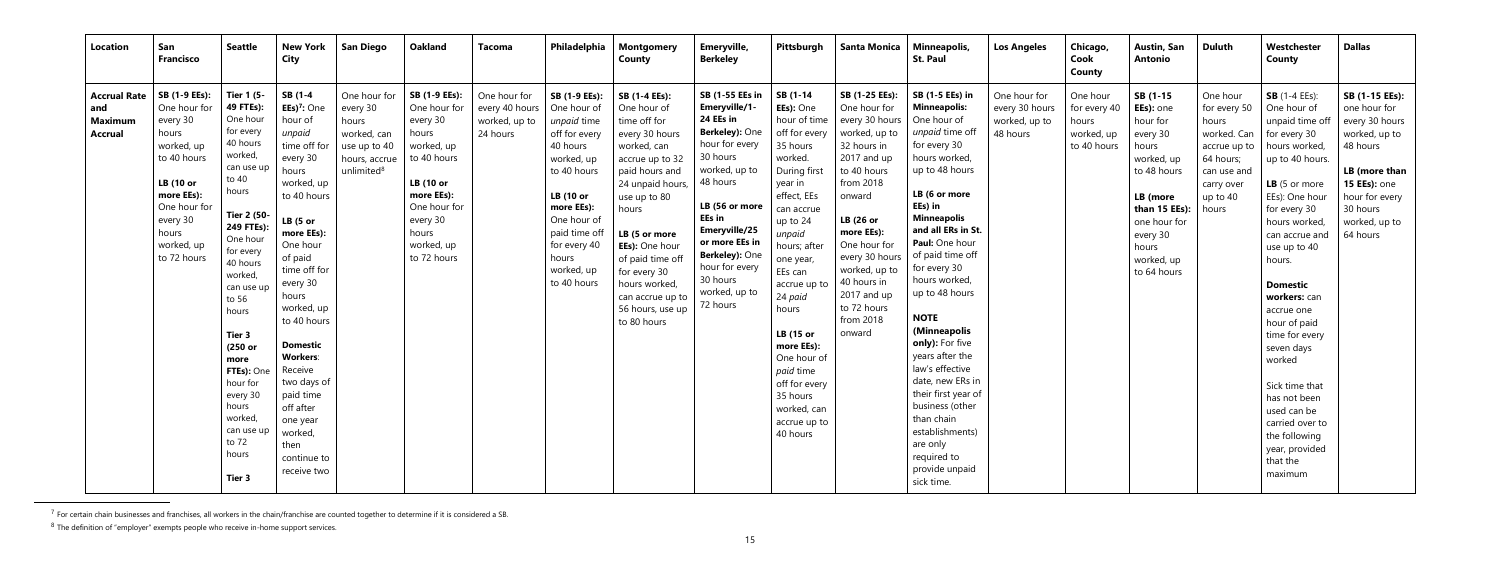| Location                                                                | San<br><b>Francisco</b>                                                                                                                               | Seattle                                                                                                                    | <b>New York</b><br><b>City</b>                                                                                                                                  | <b>San Diego</b>                                                                                                                                     | <b>Oakland</b>                                                                                                                                                                                                                  | <b>Tacoma</b>                                                                                                                                    | Philadelphia                                                                                                                                                             | <b>Montgomery</b><br>County                                                                                                       | Emeryville,<br><b>Berkeley</b>                                                                                                                 | Pittsburgh                                                                                                                                                 | <b>Santa Monica</b>                                                                                                                             | Minneapolis,<br><b>St. Paul</b>                                                                                                                                                                                                     | <b>Los Angeles</b>                                                                                                                              | Chicago,<br>Cook<br>County                                                                                                                                                               | Austin, San<br><b>Antonio</b>                                                                                | <b>Duluth</b>                                                                                                                                          | Westchester<br>County                                                                                                         | <b>Dallas</b>                                                                                                                                                                                       |
|-------------------------------------------------------------------------|-------------------------------------------------------------------------------------------------------------------------------------------------------|----------------------------------------------------------------------------------------------------------------------------|-----------------------------------------------------------------------------------------------------------------------------------------------------------------|------------------------------------------------------------------------------------------------------------------------------------------------------|---------------------------------------------------------------------------------------------------------------------------------------------------------------------------------------------------------------------------------|--------------------------------------------------------------------------------------------------------------------------------------------------|--------------------------------------------------------------------------------------------------------------------------------------------------------------------------|-----------------------------------------------------------------------------------------------------------------------------------|------------------------------------------------------------------------------------------------------------------------------------------------|------------------------------------------------------------------------------------------------------------------------------------------------------------|-------------------------------------------------------------------------------------------------------------------------------------------------|-------------------------------------------------------------------------------------------------------------------------------------------------------------------------------------------------------------------------------------|-------------------------------------------------------------------------------------------------------------------------------------------------|------------------------------------------------------------------------------------------------------------------------------------------------------------------------------------------|--------------------------------------------------------------------------------------------------------------|--------------------------------------------------------------------------------------------------------------------------------------------------------|-------------------------------------------------------------------------------------------------------------------------------|-----------------------------------------------------------------------------------------------------------------------------------------------------------------------------------------------------|
|                                                                         |                                                                                                                                                       | with paid<br>time off<br>(PTO)<br>policy:<br>One hour<br>for every<br>30 hours<br>worked,<br>can use up<br>to 108<br>hours | days/year                                                                                                                                                       |                                                                                                                                                      |                                                                                                                                                                                                                                 |                                                                                                                                                  |                                                                                                                                                                          |                                                                                                                                   |                                                                                                                                                |                                                                                                                                                            |                                                                                                                                                 | <b>NOTE (St. Paul</b><br>only): New ERs<br>are only<br>required to<br>provide unpaid<br>sick time for a<br>period of six<br>months after the<br>hire date of their<br>first EE. This<br>provision<br>sunsets on<br>January 1, 2023. |                                                                                                                                                 |                                                                                                                                                                                          |                                                                                                              |                                                                                                                                                        | amount of sick<br>time for any<br>given year<br>remains at 40<br>hours.                                                       |                                                                                                                                                                                                     |
| <b>Waiting</b><br><b>Period for</b><br><b>Accrual and</b><br><b>Use</b> | Accrual<br>begins at<br>commence-<br>ment of<br>employment;<br>accrued<br>hours may be<br>used 90 days<br>after<br>commence-<br>ment of<br>employment | Accrued<br>hours may<br>be used<br>180 days<br>after<br>comm-<br>encement<br>of<br>employ-<br>ment                         | Accrual<br>begins at<br>commence<br>-ment of<br>employme<br>nt; accrued<br>hours may<br>be used<br>120 days<br>after<br>comm-<br>encement<br>of employ-<br>ment | Accrual<br>begins at<br>commence<br>ment of<br>employment;<br>accrued<br>hours may be<br>used 90 days<br>after<br>commence-<br>ment of<br>employment | Accrual<br>begins on<br>March 2,<br>2015, and<br>can be used<br>immediately;<br>if hired after,<br>accrual<br>begins at<br>commence-<br>ment of<br>employment<br>and hours<br>may be used<br>90 days after<br>commence-<br>ment | Accrual begins<br>at commence-<br>ment of<br>employment;<br>accrued hours<br>may be used<br>180 days after<br>commence-<br>ment of<br>employment | Accrual<br>begins at<br>commence-<br>ment of<br>employment;<br>accrued<br>hours may be $\vert$ days after<br>used 90 days<br>after<br>commence-<br>ment of<br>employment | Accrual begins<br>at commence-<br>ment of<br>employment;<br>accrued hours<br>may be used 90<br>commence-<br>ment of<br>employment | Accrual begins<br>at commence-<br>ment of<br>employment;<br>accrued hours<br>may be used<br>90 days after<br>commencemen<br>t of<br>employment | Accrual<br>begins at<br>commence-<br>ment of<br>employ-<br>ment;<br>accrued<br>hours may<br>be used 90<br>days after<br>commence-<br>ment of<br>employment | Accrual begins<br>at commence-<br>ment of<br>employment;<br>accrued hours<br>may be used<br>90 days after<br>commence-<br>ment of<br>employment | Accrual begins<br>at<br>commencement<br>of employment;<br>accrued hours<br>may be used 90<br>days after<br>commencement<br>of employment                                                                                            | Accrual begins<br>at commence-<br>ment of<br>employment;<br>accrued hours<br>may be used 90<br>days after<br>commence-<br>ment of<br>employment | Accrual<br>begins on<br>first<br>calendar<br>day after<br>commence-<br>ment of<br>employmen<br>t; accrued<br>hours may<br>be used 180<br>days after<br>commence-<br>ment of<br>employmen | Accrual<br>begins on<br>the first day<br>of<br>employment;<br>accrued<br>hours may be<br>used<br>immediately | Accrual<br>begins on<br>the first day<br>of employ-<br>ment;<br>accrued<br>hours may<br>be used 90<br>days after<br>commence-<br>ment of<br>employment | Accrual begins<br>on the first day<br>of employment<br>or 90 days after<br>law goes into<br>effect,<br>whichever is<br>later. | Accrual begins<br>on the first day<br>of<br>employment;<br>accrued hours<br>may be used<br>immediately;<br>employers may<br>require<br>employees to<br>wait 60 days<br>before using<br>accrued time |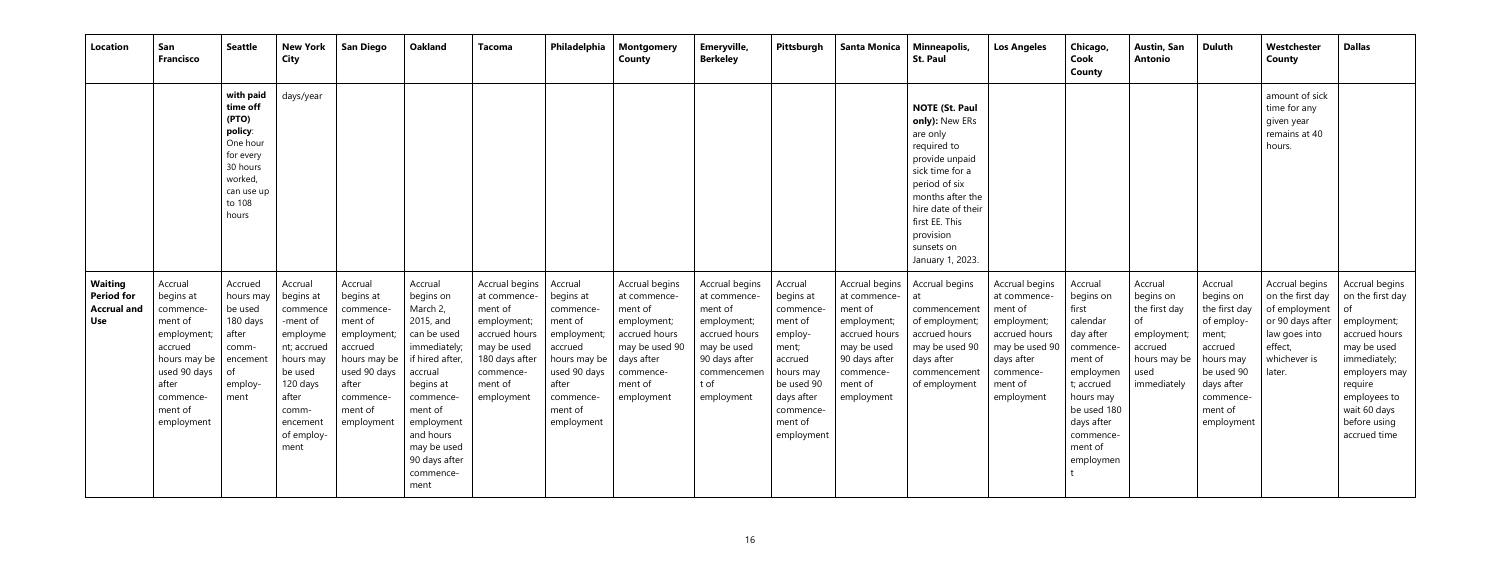| <b>Location</b>                                                                                        | San<br><b>Francisco</b>                                                                                                                                                                                                                                               | Seattle                                                       | <b>New York</b><br><b>City</b>                                                                                                    | <b>San Diego</b>                                                                                                                                                                                                                                      | <b>Oakland</b>                                                                                                                                                                                                                                 | Tacoma                                                                                                                          | Philadelphia                                                                                                                                                                                                                                               | <b>Montgomery</b><br>County                                                                                                                                                                                                   | Emeryville,<br><b>Berkeley</b>                                                                                                                                                                                                     | Pittsburgh                                                                                                                                                                                                                                                                                                                                                                                                                                | Santa Monica                                                                                                                                                                                                                                                                         | Minneapolis,<br><b>St. Paul</b>                                                                                                                                                                                                                                                                                                       | <b>Los Angeles</b>                                                                                                                                                                                                                                                                                                                                                                                                                            | Chicago,<br>Cook<br>County                                                                                                                                                                                                                                                                                                                    | <b>Austin, San</b><br><b>Antonio</b>                                                                                                                    | Duluth                                                                                                                                                                                                                                                                                                                                                                                                                                 | Westchester<br>County                                                                                                                                                                                                                                                                                                                                                                                                                                      | <b>Dallas</b>                                                                                                                                           |
|--------------------------------------------------------------------------------------------------------|-----------------------------------------------------------------------------------------------------------------------------------------------------------------------------------------------------------------------------------------------------------------------|---------------------------------------------------------------|-----------------------------------------------------------------------------------------------------------------------------------|-------------------------------------------------------------------------------------------------------------------------------------------------------------------------------------------------------------------------------------------------------|------------------------------------------------------------------------------------------------------------------------------------------------------------------------------------------------------------------------------------------------|---------------------------------------------------------------------------------------------------------------------------------|------------------------------------------------------------------------------------------------------------------------------------------------------------------------------------------------------------------------------------------------------------|-------------------------------------------------------------------------------------------------------------------------------------------------------------------------------------------------------------------------------|------------------------------------------------------------------------------------------------------------------------------------------------------------------------------------------------------------------------------------|-------------------------------------------------------------------------------------------------------------------------------------------------------------------------------------------------------------------------------------------------------------------------------------------------------------------------------------------------------------------------------------------------------------------------------------------|--------------------------------------------------------------------------------------------------------------------------------------------------------------------------------------------------------------------------------------------------------------------------------------|---------------------------------------------------------------------------------------------------------------------------------------------------------------------------------------------------------------------------------------------------------------------------------------------------------------------------------------|-----------------------------------------------------------------------------------------------------------------------------------------------------------------------------------------------------------------------------------------------------------------------------------------------------------------------------------------------------------------------------------------------------------------------------------------------|-----------------------------------------------------------------------------------------------------------------------------------------------------------------------------------------------------------------------------------------------------------------------------------------------------------------------------------------------|---------------------------------------------------------------------------------------------------------------------------------------------------------|----------------------------------------------------------------------------------------------------------------------------------------------------------------------------------------------------------------------------------------------------------------------------------------------------------------------------------------------------------------------------------------------------------------------------------------|------------------------------------------------------------------------------------------------------------------------------------------------------------------------------------------------------------------------------------------------------------------------------------------------------------------------------------------------------------------------------------------------------------------------------------------------------------|---------------------------------------------------------------------------------------------------------------------------------------------------------|
| Family<br><b>Members</b><br>Covered<br><b>Other Than</b><br>Self, Child,<br><b>Spouse or</b><br>Parent | Domestic<br>partner;<br>sibling;<br>grandparent<br>grandchild;<br>child or<br>parent of<br>spouse or<br>domestic<br>partner; legal<br>ward; legal<br>guardian;<br>person with<br>whom EE is in<br>a relationship<br>of in loco<br>parentis;<br>"designated<br>person' | Domestic<br>partner;<br>grand-<br>parent;<br>parent-in<br>law | Domestic<br>partner;<br>sibling;<br>grand-<br>parent;<br>grandchild;<br>child or<br>parent of<br>spouse or<br>domestic<br>partner | Domestic<br>partner;<br>sibling;<br>grandparen<br>grandchild;<br>child or<br>parent of a<br>spouse or<br>domestic<br>partner; legal<br>ward; legal<br>guardian;<br>person with<br>whom EE was<br>or is in a<br>relationship<br>of in loco<br>parentis | Domestic<br>partner;<br>sibling;<br>grandparent<br>grandchild;<br>child of<br>domestic<br>partner; legal<br>ward; legal<br>quardian;<br>person with<br>whom EE is<br>in a<br>relationship<br>of in loco<br>parentis;<br>"designated<br>person" | Domestic<br>partner;<br>grandparent;<br>legal ward;<br>person with<br>whom EE is in<br>a relationship<br>of in loco<br>parentis | Life partner;<br>sibling;<br>spouse of<br>sibling;<br>grandparent<br>grandchild;<br>parent-in-<br>law; legal<br>ward; legal<br>guardian;<br>spouse of<br>grandparent<br>person with<br>whom EE<br>was or is in a<br>relationship<br>of in loco<br>parentis | Sibling;<br>grandparent;<br>grandchild;<br>spouse of<br>sibling or<br>grandparent;<br>legal ward; legal<br>quardian; child<br>for whom the EE<br>is primary<br>caregiver; EE's<br>primary<br>caregiver when<br>EE was a minor | Domestic<br>partner; sibling;<br>grandparent;<br>grandchild;<br>legal ward;<br>legal guardian<br>of EE or<br>spouse; person<br>with whom EE<br>was or is in a<br>relationship of<br>in loco<br>parentis;<br>"designated<br>person" | Domestic<br>partner;<br>sibling;<br>grand-<br>parent;<br>grandchild<br>child or<br>parent of<br>spouse or<br>domestic<br>partner;<br>grand-<br>parent's<br>spouse or<br>domestic<br>partner;<br>legal ward;<br>legal<br>quardian of<br>EE or<br>spouse or<br>domestic<br>partner;<br>person with<br>whom EE<br>was or is in<br>a relation-<br>ship of in<br>loco parent<br>is; any<br>person for<br>whom EE<br>has received<br>permission | Domestic<br>partner;<br>sibling;<br>grandparent;<br>grandchild;<br>legal ward;<br>parent of<br>spouse or<br>domestic<br>partner; legal<br>quardian of<br>EE, spouse or<br>domestic<br>partner;<br>person with<br>whom EE was<br>or is in a<br>relationship of<br>in loco<br>parentis | Domestic<br>partner; sibling;<br>parent-in-law;<br>grandchild;<br>grandparent<br>Minneapolis<br>only: Guardian;<br>ward; members<br>of the EE's<br>household<br>St. Paul only:<br>Individual<br>related to the EE<br>by blood or<br>affinity whose<br>close associatio<br>with the EE is<br>equivalent to a<br>family<br>relationship | Domestic<br>partner; sibling;<br>grandparent;<br>grandchild;<br>legal ward;<br>parent of<br>spouse or<br>domestic<br>partner; legal<br>quardian of EE,<br>spouse or<br>domestic<br>partner; person<br>with whom EE<br>was or is in a<br>relationship of<br>in loco<br>parentis;<br>individual<br>related to the<br>EE by blood or<br>affinity or<br>whose close<br>association<br>with the EE is<br>equivalent to a<br>family<br>relationship | Domestic<br>partner;<br>legal<br>quardian;<br>legal ward;<br>parent of<br>spouse or<br>domestic<br>partner;<br>sibling;<br>grandparent<br>; grandchild;<br>person<br>related by<br>blood or<br>whose close<br>association<br>with EE is<br>equivalent<br>to a family<br>relationship;<br>child to<br>whom EE<br>stands in<br>loco<br>parentis | Any other<br>individual<br>related by<br>blood or<br>whose close<br>association<br>with the<br>employee is<br>equivalent of<br>a family<br>relationship | Domestic<br>partner,<br>legal ward;<br>child for<br>whom EE is<br>a legal<br>quardian;<br>sibling,<br>stepsibling,<br>foster<br>sibling,<br>stepparent,<br>parent-in-<br>law,<br>grandchild,<br>foster<br>grandchild,<br>grand-<br>parent,<br>step-grand-<br>parent, any<br>other<br>individual<br>related by<br>blood or<br>whose close<br>association<br>with the<br>employee is<br>the<br>equivalent<br>of a family<br>relationship | Domestic<br>partner,<br>grandparent,<br>grandchild,<br>sibling; person<br>related by<br>blood of<br>affinity; child or<br>parent of EEs<br>spouse;<br>persons who<br>have a child in<br>common,<br>regardless of<br>whether<br>persons have<br>been married<br>or lived<br>together at any<br>time; persons<br>who are or<br>have been in an<br>intimate<br>relationship<br>regardless of<br>whether such<br>persons have<br>lived together<br>at any time | Any other<br>individual<br>related by<br>blood or whose<br>close<br>association<br>with the<br>employee is<br>equivalent of a<br>family<br>relationship |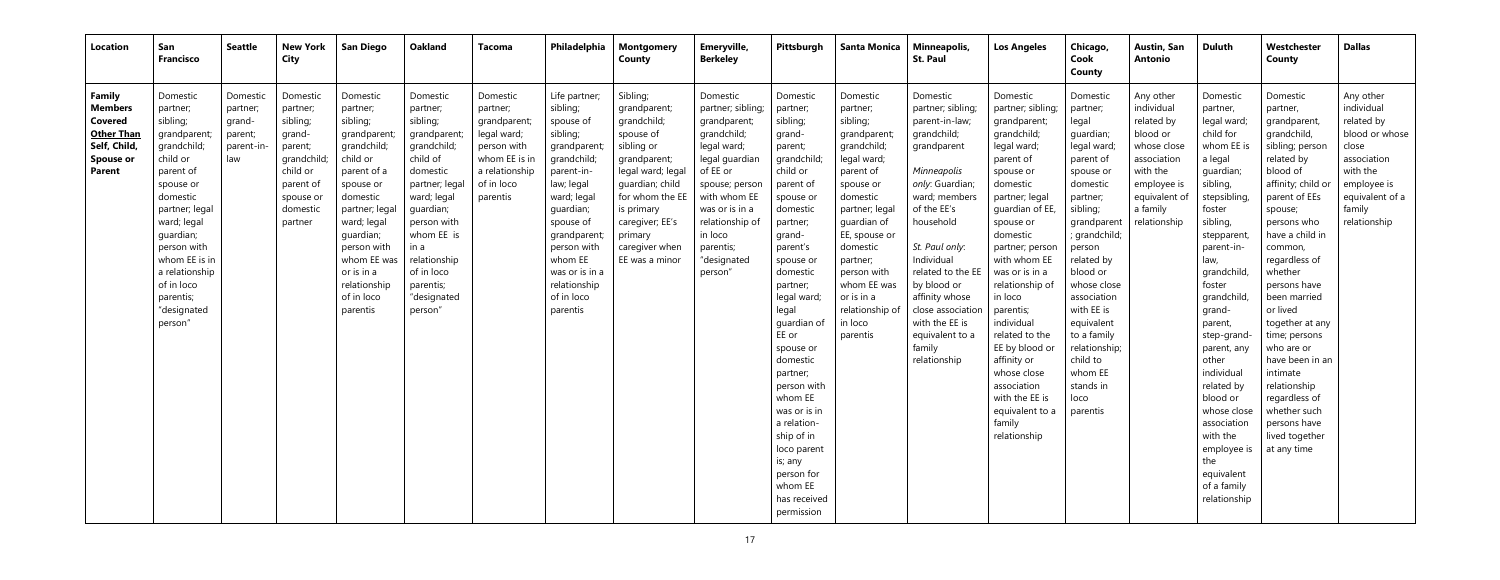| Location                                                                                                                                           | San<br><b>Francisco</b>                                                                                                                                                  | Seattle                                                                                                                                                                                                            | <b>New York</b><br><b>City</b>                                                                            | <b>San Diego</b>                                                                                                                                                                                             | <b>Oakland</b> | Tacoma                                                                                                                                                                | Philadelphia                                                                                     | <b>Montgomery</b><br>County                                                                                                                                                                                                                                                                                                                                                                                                | Emeryville,<br><b>Berkeley</b>                                                                                                                                                                   | Pittsburgh                                                                                                                                                                                                  | <b>Santa Monica</b>                                                       | Minneapolis,<br><b>St. Paul</b>                                                                                                                                                                                                                                                                                                                                                                        | <b>Los Angeles</b>                                                 | Chicago,<br>Cook<br>County                                                                                                                                                                                                                                                                                     | Austin, San<br>Antonio                                                                                                                                                                                                                                           | <b>Duluth</b>                                                                                                            | Westchester<br>County                                                                            | <b>Dallas</b>                                                                                                                                                                                                                                                      |
|----------------------------------------------------------------------------------------------------------------------------------------------------|--------------------------------------------------------------------------------------------------------------------------------------------------------------------------|--------------------------------------------------------------------------------------------------------------------------------------------------------------------------------------------------------------------|-----------------------------------------------------------------------------------------------------------|--------------------------------------------------------------------------------------------------------------------------------------------------------------------------------------------------------------|----------------|-----------------------------------------------------------------------------------------------------------------------------------------------------------------------|--------------------------------------------------------------------------------------------------|----------------------------------------------------------------------------------------------------------------------------------------------------------------------------------------------------------------------------------------------------------------------------------------------------------------------------------------------------------------------------------------------------------------------------|--------------------------------------------------------------------------------------------------------------------------------------------------------------------------------------------------|-------------------------------------------------------------------------------------------------------------------------------------------------------------------------------------------------------------|---------------------------------------------------------------------------|--------------------------------------------------------------------------------------------------------------------------------------------------------------------------------------------------------------------------------------------------------------------------------------------------------------------------------------------------------------------------------------------------------|--------------------------------------------------------------------|----------------------------------------------------------------------------------------------------------------------------------------------------------------------------------------------------------------------------------------------------------------------------------------------------------------|------------------------------------------------------------------------------------------------------------------------------------------------------------------------------------------------------------------------------------------------------------------|--------------------------------------------------------------------------------------------------------------------------|--------------------------------------------------------------------------------------------------|--------------------------------------------------------------------------------------------------------------------------------------------------------------------------------------------------------------------------------------------------------------------|
|                                                                                                                                                    |                                                                                                                                                                          |                                                                                                                                                                                                                    |                                                                                                           |                                                                                                                                                                                                              |                |                                                                                                                                                                       |                                                                                                  |                                                                                                                                                                                                                                                                                                                                                                                                                            |                                                                                                                                                                                                  | from ER to<br>care                                                                                                                                                                                          |                                                                           |                                                                                                                                                                                                                                                                                                                                                                                                        |                                                                    |                                                                                                                                                                                                                                                                                                                |                                                                                                                                                                                                                                                                  |                                                                                                                          |                                                                                                  |                                                                                                                                                                                                                                                                    |
| <b>Safe Time</b><br>Coverage,<br>Coverage<br>for Public<br>Health<br><b>Emergency</b><br><u>and/or</u><br>Coverage<br>for Other<br><b>Purposes</b> | <b>SAFE:</b><br>Coverage for<br>EE's DV,<br>sexual assault<br>or stalking<br>Other:<br>Coverage for<br>EE's or family<br>member's<br>bone marrov<br>or organ<br>donation | <b>SAFE:</b><br>Coverage<br>for EE's or<br>family<br>member's<br>DV, sexual<br>assault or<br>stalking<br>PHE:<br>Coverage<br>for closure<br>of place of<br>business<br>or child's<br>school or<br>place of<br>care | PHE:<br>Coverage<br>for closure<br>of place of<br>business or<br>child's<br>school or<br>place of<br>care | <b>SAFE:</b><br>Coverage for<br>EE's or family<br>member's<br>DV, sexual<br>assault or<br>stalking<br>PHE:<br>Coverage for<br>closure of<br>place of<br>business or<br>child's school<br>or place of<br>care | $- -$          | <b>SAFE:</b><br>Coverage for<br>EE or family<br>member's DV<br>PHE:<br>Coverage for<br>closure of<br>place of<br>business or<br>child's school<br>or place of<br>care | <b>SAFE:</b><br>Coverage for<br>EE or family<br>member's<br>DV, sexual<br>assault or<br>stalking | <b>SAFE:</b> Coverage<br>for EE's or family<br>member's DV,<br>sexual assault or<br>stalking<br><b>PHE:</b> Coverage<br>for closure of<br>place of<br>business or<br>child's school or<br>place of care;<br>coverage to care<br>for a family<br>member<br>exposed to a<br>communicable<br>disease<br><b>Parental:</b><br>Coverage for<br>birth of a child,<br>adoption or<br>foster care<br>placement;<br>coverage to care | <b>SAFE</b><br>(Emeryville<br>only):<br>Coverage for<br>EE's DV, sexual<br>assault or<br>stalking<br><b>Other</b><br>(Emeryville<br>only): Care for<br>EE's or family<br>member's<br>service dog | PHE:<br>Coverage<br>for closure<br>of place of<br>business or<br>child's<br>school or<br>place of<br>care;<br>coverage to<br>care for a<br>family<br>member<br>exposed to<br>a communi-<br>cable<br>disease | <b>SAFE:</b><br>Coverage for<br>EE's DV, sexual<br>assault or<br>stalking | <b>SAFE: Coverage</b><br>for EE or family<br>member's<br>domestic abuse,<br>sexual assault or<br>stalking<br>PHE: Coverage<br>for closure of<br>place of<br>business or<br>family member's<br>school or place<br>of care<br>Other:<br>Coverage for<br>unexpected<br>closure of family<br>member's<br>school or place<br>of care due to<br>inclement<br>weather, or loss<br>of power,<br>heating, water | SAFE:<br>Coverage for<br>EE's DV, sexual<br>assault or<br>stalking | <b>SAFE:</b><br>Coverage<br>for EE or<br>family<br>member<br>being the<br>victim of<br>domestic<br>violence or<br>a sex<br>offense<br>(Chicago)/<br>sexual<br>violence or<br>stalking<br>(Cook<br>County)<br>PHE:<br>Coverage<br>for closure<br>of place of<br>business or<br>child's<br>school or<br>place of | SAFE:<br>Coverage for<br>EE or family<br>member<br>needing to<br>seek<br>relocation,<br>obtain<br>services of a<br>victim<br>services<br>organiza-<br>tion, or<br>legal/court<br>ordered<br>action related<br>to DV, abuse,<br>sexual<br>assault, or<br>stalking | <b>SAFE:</b><br>Coverage<br>for EE's or<br>family<br>member's<br>domestic<br>abuse,<br>sexual<br>assault, or<br>stalking | PHE: Coverage<br>for closure of<br>place of<br>business or<br>child's school<br>or place of care | <b>SAFE:</b><br>Coverage for<br>EE or family<br>members<br>needing to<br>seek relocation,<br>obtain services<br>of a victim<br>services<br>organization,<br>or legal/court<br>ordered action<br>related to<br>domestic<br>abuse, sexual<br>assault, or<br>stalking |
|                                                                                                                                                    |                                                                                                                                                                          |                                                                                                                                                                                                                    |                                                                                                           |                                                                                                                                                                                                              |                |                                                                                                                                                                       |                                                                                                  | for a newborn,<br>newly adopted,                                                                                                                                                                                                                                                                                                                                                                                           |                                                                                                                                                                                                  |                                                                                                                                                                                                             |                                                                           | or other reason                                                                                                                                                                                                                                                                                                                                                                                        |                                                                    | care                                                                                                                                                                                                                                                                                                           |                                                                                                                                                                                                                                                                  |                                                                                                                          |                                                                                                  |                                                                                                                                                                                                                                                                    |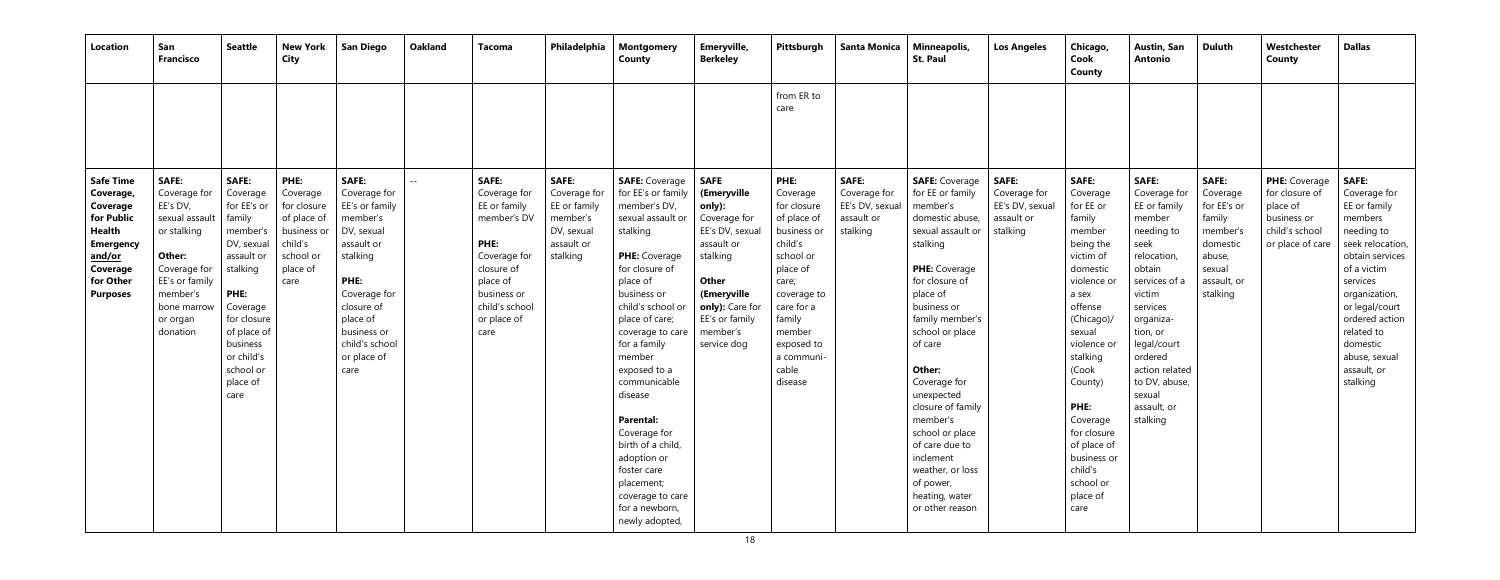| <b>Location</b>                                                             | San<br><b>Francisco</b>                                                                                   | <b>Seattle</b>                                                                                                       | <b>New York</b><br><b>City</b>                                                                                                 | <b>San Diego</b>                                                                         | <b>Oakland</b>                                                                                            | <b>Tacoma</b>                                                                                           | Philadelphia                                          | <b>Montgomery</b><br><b>County</b>                                                                                                   | Emeryville,<br><b>Berkeley</b>                                                                          | Pittsburgh                                                                                                                         | <b>Santa Monica</b>                                                                                     | Minneapolis,<br><b>St. Paul</b>                                                                                                                                                         | <b>Los Angeles</b>                                          | Chicago,<br>Cook<br>County                                                                                                                                                                                                                                                                   | Austin, San<br><b>Antonio</b>                                                                   | <b>Duluth</b>                                               | Westchester<br>County                                                                                                                                      | <b>Dallas</b>                                                                                   |
|-----------------------------------------------------------------------------|-----------------------------------------------------------------------------------------------------------|----------------------------------------------------------------------------------------------------------------------|--------------------------------------------------------------------------------------------------------------------------------|------------------------------------------------------------------------------------------|-----------------------------------------------------------------------------------------------------------|---------------------------------------------------------------------------------------------------------|-------------------------------------------------------|--------------------------------------------------------------------------------------------------------------------------------------|---------------------------------------------------------------------------------------------------------|------------------------------------------------------------------------------------------------------------------------------------|---------------------------------------------------------------------------------------------------------|-----------------------------------------------------------------------------------------------------------------------------------------------------------------------------------------|-------------------------------------------------------------|----------------------------------------------------------------------------------------------------------------------------------------------------------------------------------------------------------------------------------------------------------------------------------------------|-------------------------------------------------------------------------------------------------|-------------------------------------------------------------|------------------------------------------------------------------------------------------------------------------------------------------------------------|-------------------------------------------------------------------------------------------------|
|                                                                             |                                                                                                           |                                                                                                                      |                                                                                                                                |                                                                                          |                                                                                                           |                                                                                                         |                                                       | or newly placed<br>child within one<br>year of birth,<br>adoption, or<br>placement                                                   |                                                                                                         |                                                                                                                                    |                                                                                                         |                                                                                                                                                                                         |                                                             | Other: If ER<br>is covered<br>by federal<br>Family and<br>Medical<br>Leave Act<br>(FMLA), EE<br>can carry<br>over up to<br>40 hours of<br>unused<br>time, in<br>addition to<br>any other<br>carryover<br>allowed<br>under the<br>ordinance,<br>to use<br>exclusively<br>for FMLA<br>purposes |                                                                                                 |                                                             |                                                                                                                                                            |                                                                                                 |
| <b>Treatment</b><br>of Collective<br><b>Bargaining</b><br><b>Agreements</b> | Does not<br>apply if CBA<br>expressly<br>waives<br>requirements<br>in clear and<br>unambig-<br>uous terms | Does not<br>apply if<br>CBA<br>expressly<br>waives<br>require-<br>ments in<br>clear and<br>unambig<br>uous<br>terms; | Does not<br>diminish<br>obligations<br>under CBAs<br>that<br>provide<br>greater<br>benefits;<br>does not<br>apply to<br>EEs in | Does not<br>diminish<br>obligations<br>under CBAs<br>that provide<br>greater<br>benefits | Does not<br>apply if CBA<br>expressly<br>waives<br>requirements<br>in clear and<br>unambig-<br>uous terms | Does not<br>apply if CBA<br>expressly<br>waives<br>requirements<br>in clear and<br>unambiguous<br>terms | Does not<br>apply to<br>workers<br>covered by<br>CBAs | Does not<br>diminish<br>obligations<br>under CBAs that<br>provide paid<br>leave benefits<br>that meet the<br>minimum<br>requirements | Does not apply<br>if CBA<br>expressly<br>waives<br>requirements<br>in clear and<br>unambiguous<br>terms | Does not<br>diminish<br>obligations<br>under CBAs<br>that provide<br>greater<br>benefits;<br>does not<br>apply to any<br>member of | Does not<br>apply if CBA<br>expressly<br>waives<br>requirements<br>in clear and<br>unambiguous<br>terms | Does not apply<br>to EEs in<br>construction<br>industry who<br>receive at least<br>the prevailing<br>wage rate or<br>rate established<br>by a registered<br>apprenticeship<br>agreement | Does not<br>specifically<br>mention<br>treatment of<br>CBAs | Does not<br>affect<br>validity or<br>change<br>terms of<br>CBA already<br>in force;<br>after<br>effective<br>date, does<br>not apply if                                                                                                                                                      | ER and labor<br>organization<br>may agree<br>via written<br>contract to<br>modify yearly<br>cap | Does not<br>specifically<br>mention<br>treatment of<br>CBAs | Does not<br>diminish<br>obligations<br>under CBAs<br>that provide<br>more generous<br>earned sick<br>time to an<br>employee than<br>required by the<br>law | ER and labor<br>organization<br>may agree via<br>written<br>contract to<br>modify yearly<br>cap |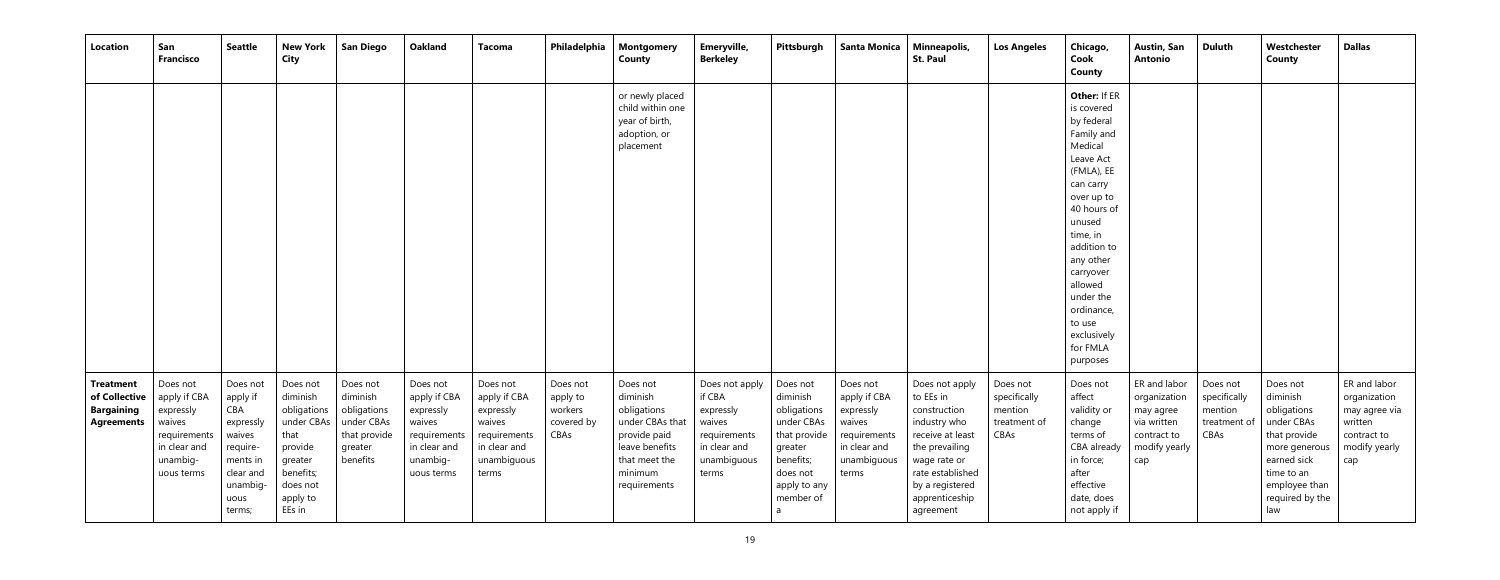| Location                                              | San<br><b>Francisco</b>                                                                                                      | <b>Seattle</b>                                                                                   | <b>New York</b><br>City                                                                                                                                                                                                                                                                                                  | <b>San Diego</b>                                                                             | <b>Oakland</b>                                                                                 | <b>Tacoma</b>                                                                                     | Philadelphia                                                                 | <b>Montgomery</b><br>County                                                                                                 | Emeryville,<br><b>Berkeley</b>                                                                      | Pittsburgh                                                          | <b>Santa Monica</b>                                                                     | Minneapolis,<br><b>St. Paul</b>                                                                                                                                                             | <b>Los Angeles</b>                                                                     | Chicago,<br>Cook<br>County                                                                                                                                               | Austin, San<br><b>Antonio</b>                                         | <b>Duluth</b>                                                         | Westchester<br>County                                                                        | <b>Dallas</b>                                                                       |
|-------------------------------------------------------|------------------------------------------------------------------------------------------------------------------------------|--------------------------------------------------------------------------------------------------|--------------------------------------------------------------------------------------------------------------------------------------------------------------------------------------------------------------------------------------------------------------------------------------------------------------------------|----------------------------------------------------------------------------------------------|------------------------------------------------------------------------------------------------|---------------------------------------------------------------------------------------------------|------------------------------------------------------------------------------|-----------------------------------------------------------------------------------------------------------------------------|-----------------------------------------------------------------------------------------------------|---------------------------------------------------------------------|-----------------------------------------------------------------------------------------|---------------------------------------------------------------------------------------------------------------------------------------------------------------------------------------------|----------------------------------------------------------------------------------------|--------------------------------------------------------------------------------------------------------------------------------------------------------------------------|-----------------------------------------------------------------------|-----------------------------------------------------------------------|----------------------------------------------------------------------------------------------|-------------------------------------------------------------------------------------|
|                                                       |                                                                                                                              | does not<br>diminish<br>obliga-<br>tions<br>under<br>CBAs that<br>provide<br>greater<br>benefits | construct-<br>ion or<br>grocery<br>industry if<br>CBA<br>expressly<br>waives<br>require-<br>ment; for<br>other EEs,<br>does not<br>apply if<br>CBA<br>expressly<br>waives<br>require-<br>ments and<br>provides a<br>compar-<br>able<br>benefit;<br>does not<br>apply to<br>existing<br>CBAs until<br>their<br>expiration |                                                                                              |                                                                                                |                                                                                                   |                                                                              |                                                                                                                             |                                                                                                     | construction<br>union<br>covered by<br>a CBA                        |                                                                                         | Minneapolis<br>only: Does not<br>specifically<br>mention<br>treatment of<br>CBAs<br>St. Paul only:<br>Does not<br>diminish<br>obligations<br>under CBAs that<br>provide greater<br>benefits |                                                                                        | CBA<br>explicitly<br>waives<br>requirement<br>s in clear<br>and<br>unambig-<br>uous terms;<br>does not<br>apply to EE<br>construction<br>industry<br>covered by<br>a CBA |                                                                       |                                                                       |                                                                                              |                                                                                     |
| Applicability<br>to ER's<br><b>Existing</b><br>Policy | No additional No<br>time required $\vert$ additional<br>if ER provides $ $ time<br>paid time<br>that meets<br>bill's accrual | required if<br>ER.<br>provides                                                                   | No<br>additional<br>time<br>required if<br>ER<br>provides                                                                                                                                                                                                                                                                | No additional<br>time required<br>if ER provides<br>paid time<br>that meets<br>Act's accrual | No additional<br>time required<br>if ER provides<br>paid time<br>that meets<br>bill's accrual, | No additional<br>time required<br>if ER provides<br>paid time that<br>meets bill's<br>accrual and | No additional<br>if ER provides<br>paid time<br>that meets<br>bill's accrual | No additional<br>time required $ $ time required if<br>ER provides paid<br>time that meets<br>bill's accrual<br>requirement | No additional<br>time required if<br>ER provides<br>paid time that<br>meets Act's<br>accrual, carry | No<br>additional<br>time<br>required if<br>ER provides<br>paid time | Does not<br>prevent ER<br>from adopting<br>or retaining<br>leave policy<br>that is more | Does not<br>prevent ER from<br>adopting or<br>retaining leave<br>policy that<br>meets or                                                                                                    | Does not<br>prevent ER<br>from retaining<br>leave policy<br>that the Office<br>of Wage | No<br>additional<br>paid leave<br>required if<br>ER provides<br>paid time                                                                                                | Does not<br>prevent ER<br>from<br>adopting<br>benefits that<br>exceed | Does not<br>prevent ER<br>from<br>adopting<br>benefits that<br>exceed | Does not<br>prevent ER<br>from allowing<br>for a faster<br>accrual rate or<br>providing more | Does not<br>prevent ER<br>from adopting<br>benefits that<br>exceed<br>requirements; |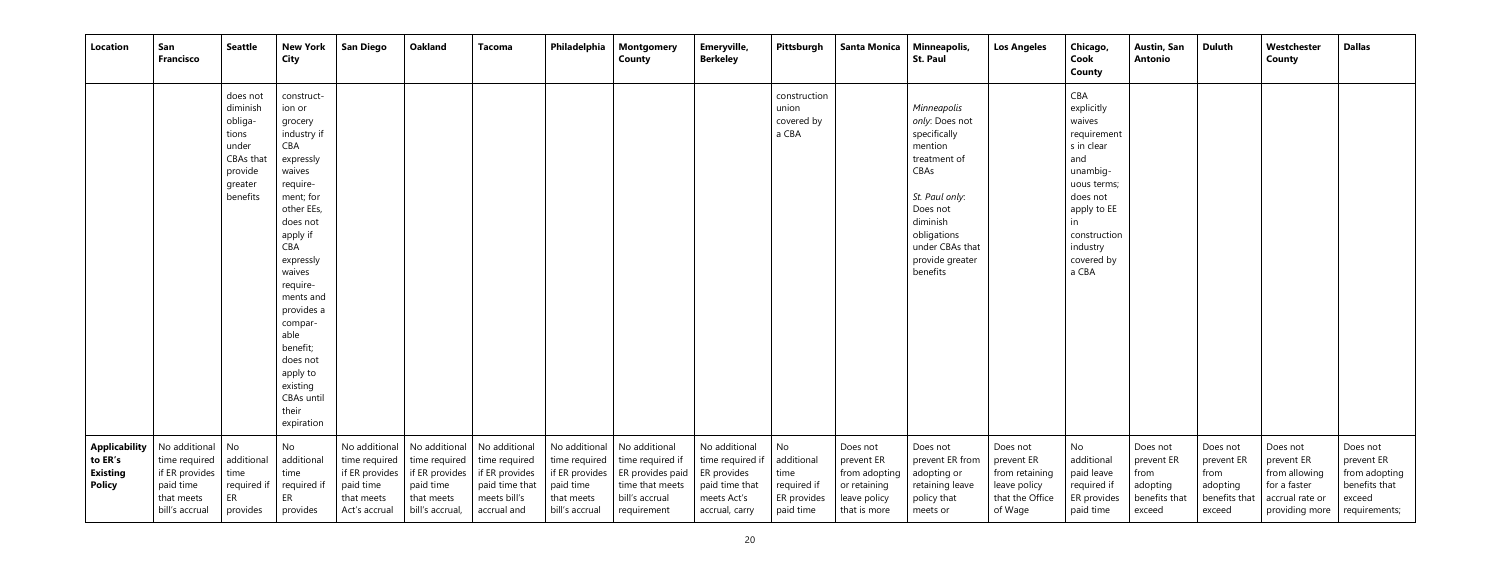| Location | San<br><b>Francisco</b>                                            | <b>Seattle</b>                                                                                                                                                               | <b>New York</b><br><b>City</b>                                                                                                                       | <b>San Diego</b>                                                                                                      | <b>Oakland</b>                                                                                                                      | Tacoma                                                                                                                                               | Philadelphia                                                               | <b>Montgomery</b><br>County | Emeryville,<br><b>Berkeley</b>                                                                                                                | Pittsburgh                                                                                                                                | <b>Santa Monica</b> | Minneapolis,<br><b>St. Paul</b>                                                                                                                                                                                                                                                                                                                                                                                                                                                                           | <b>Los Angeles</b>                                                                                                         | Chicago,<br>Cook<br>County                                         | Austin, San<br><b>Antonio</b>                                                                                                                                                            | <b>Duluth</b>                                                                                                                                        | Westchester<br>County                                                                                                                                                                                                                                                                                | <b>Dallas</b>                                                                                                                                                  |
|----------|--------------------------------------------------------------------|------------------------------------------------------------------------------------------------------------------------------------------------------------------------------|------------------------------------------------------------------------------------------------------------------------------------------------------|-----------------------------------------------------------------------------------------------------------------------|-------------------------------------------------------------------------------------------------------------------------------------|------------------------------------------------------------------------------------------------------------------------------------------------------|----------------------------------------------------------------------------|-----------------------------|-----------------------------------------------------------------------------------------------------------------------------------------------|-------------------------------------------------------------------------------------------------------------------------------------------|---------------------|-----------------------------------------------------------------------------------------------------------------------------------------------------------------------------------------------------------------------------------------------------------------------------------------------------------------------------------------------------------------------------------------------------------------------------------------------------------------------------------------------------------|----------------------------------------------------------------------------------------------------------------------------|--------------------------------------------------------------------|------------------------------------------------------------------------------------------------------------------------------------------------------------------------------------------|------------------------------------------------------------------------------------------------------------------------------------------------------|------------------------------------------------------------------------------------------------------------------------------------------------------------------------------------------------------------------------------------------------------------------------------------------------------|----------------------------------------------------------------------------------------------------------------------------------------------------------------|
|          | requirement<br>and that can<br>be used for<br>the same<br>purposes | paid time<br>that meets<br>Act's use<br>and<br>accrual<br>require-<br>ments and<br>that can<br>be used<br>for the<br>same<br>purposes<br>and under<br>the same<br>conditions | paid time<br>that meets<br>bill's<br>require-<br>ments and<br>that can be<br>used for<br>the same<br>purposes<br>and under<br>the same<br>conditions | and use<br>requirements<br>and that can<br>be used for<br>the same<br>purposes and<br>under the<br>same<br>conditions | carry over<br>and use<br>requirements<br>and that can<br>be used for<br>the same<br>purposes and<br>under the<br>same<br>conditions | use<br>requirements,<br>that can be<br>used for the<br>same<br>purposes and<br>under the<br>same<br>conditions,<br>and is<br>approved by<br>the city | requirement<br>and meets all<br>other<br>conditions of<br>the<br>ordinance |                             | over, and use<br>requirements<br>and that can be<br>used for the<br>same purposes<br>and (Emeryville<br>only) under the<br>same<br>conditions | that meets<br>bill's accrual<br>requirement<br>and that can<br>be used for<br>the same<br>purposes<br>and under<br>the same<br>conditions | generous            | exceeds and<br>does not<br>otherwise<br>conflict with<br>bill's minimum<br>standards and<br>requirements<br>Minneapolis<br>only: No<br>additional time<br>required if ER<br>provides paid<br>time that meets<br>bill's minimum<br>standards and<br>requirements<br>St. Paul only: No<br>additional time<br>required if ER<br>provides paid<br>time that meets<br>bill's accrual and<br>carry over<br>requirements<br>and that can be<br>used for the<br>same purposes<br>and under the<br>same conditions | Standards<br>determines is<br>overall more<br>generous even<br>if it does not<br>meet all of the<br>bill's<br>requirements | off in<br>amount and<br>manner that<br>meets bill's<br>requirement | require-<br>ments; no<br>additional<br>time required<br>if ER already<br>provides time<br>available to<br>an EE that<br>meets bill's<br>accrual,<br>purpose and<br>usage<br>requirements | require-<br>ment; ER<br>not required<br>to provide<br>additional<br>leave if<br>existing<br>policy meets<br>require-<br>ments for<br>time and<br>use | sick time than<br>provided in the<br>law. ER can<br>provide<br>combined paid<br>sick time and<br>paid personal<br>time and be in<br>compliance, so<br>long as sick<br>time can be<br>used freely,<br>with no<br>advance notice<br>necessary and<br>no restrictions<br>other than<br>those in the law | no additional<br>time required if<br>ER already<br>provides time<br>available to EEs<br>that meet's<br>bill's accrual,<br>purpose and<br>usage<br>requirements |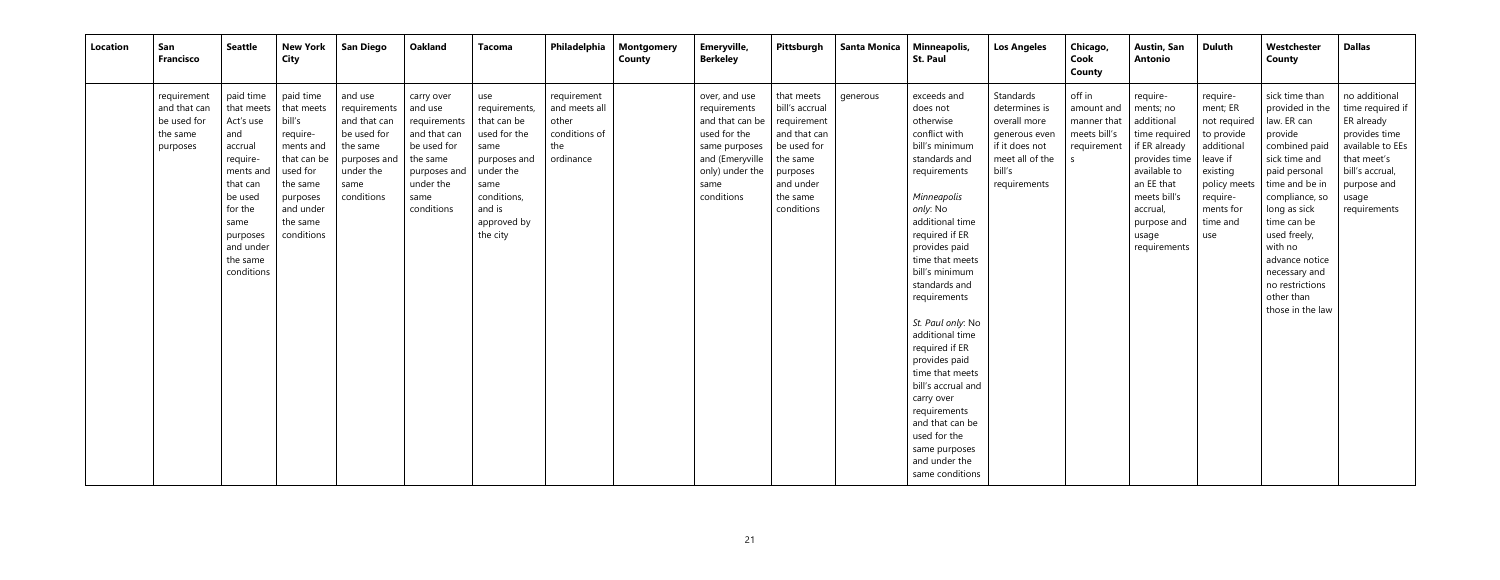| Location                                             | San<br><b>Francisco</b>                                                                                                                                                      | Seattle                                                                                                                         | <b>New York</b><br><b>City</b>                                                                                                                                                                                                         | <b>San Diego</b>                                                                                                                                                                             | Oakland                                               | Tacoma                                                                                                                                                                                                                                                                                                                 | Philadelphia                                                                                                                                                                                                                                            | Montgomery<br>County                                                                                                                                                                                                                                                           | Emeryville,<br><b>Berkeley</b>                                                                                                                                                                                                                                                                                                                                                                                                  | Pittsburgh                                                                                                                                                                                                                                                                                                    | <b>Santa Monica</b>                                                                                                                                                                                                                                                                                                                                                                                                           | Minneapolis,<br><b>St. Paul</b>                                                                                                                                                                                                                                                                                                                                                                                                                                                                                                   | <b>Los Angeles</b>                                                                                                                                                                                                                           | Chicago,<br>Cook<br>County                                                                                                                                                                                                                                                                                                     | <b>Austin, San</b><br><b>Antonio</b>                                                                                                                                                                                                                                                                                                                                                                                                                | <b>Duluth</b>                                                                                                                                                                                                                                                                                       | Westchester<br>County                                                                                                                                                                                                                                                                                                                                                                                                                                                                                   | <b>Dallas</b>                                                                                                                                                                                                                                                                                                                                                                                                            |
|------------------------------------------------------|------------------------------------------------------------------------------------------------------------------------------------------------------------------------------|---------------------------------------------------------------------------------------------------------------------------------|----------------------------------------------------------------------------------------------------------------------------------------------------------------------------------------------------------------------------------------|----------------------------------------------------------------------------------------------------------------------------------------------------------------------------------------------|-------------------------------------------------------|------------------------------------------------------------------------------------------------------------------------------------------------------------------------------------------------------------------------------------------------------------------------------------------------------------------------|---------------------------------------------------------------------------------------------------------------------------------------------------------------------------------------------------------------------------------------------------------|--------------------------------------------------------------------------------------------------------------------------------------------------------------------------------------------------------------------------------------------------------------------------------|---------------------------------------------------------------------------------------------------------------------------------------------------------------------------------------------------------------------------------------------------------------------------------------------------------------------------------------------------------------------------------------------------------------------------------|---------------------------------------------------------------------------------------------------------------------------------------------------------------------------------------------------------------------------------------------------------------------------------------------------------------|-------------------------------------------------------------------------------------------------------------------------------------------------------------------------------------------------------------------------------------------------------------------------------------------------------------------------------------------------------------------------------------------------------------------------------|-----------------------------------------------------------------------------------------------------------------------------------------------------------------------------------------------------------------------------------------------------------------------------------------------------------------------------------------------------------------------------------------------------------------------------------------------------------------------------------------------------------------------------------|----------------------------------------------------------------------------------------------------------------------------------------------------------------------------------------------------------------------------------------------|--------------------------------------------------------------------------------------------------------------------------------------------------------------------------------------------------------------------------------------------------------------------------------------------------------------------------------|-----------------------------------------------------------------------------------------------------------------------------------------------------------------------------------------------------------------------------------------------------------------------------------------------------------------------------------------------------------------------------------------------------------------------------------------------------|-----------------------------------------------------------------------------------------------------------------------------------------------------------------------------------------------------------------------------------------------------------------------------------------------------|---------------------------------------------------------------------------------------------------------------------------------------------------------------------------------------------------------------------------------------------------------------------------------------------------------------------------------------------------------------------------------------------------------------------------------------------------------------------------------------------------------|--------------------------------------------------------------------------------------------------------------------------------------------------------------------------------------------------------------------------------------------------------------------------------------------------------------------------------------------------------------------------------------------------------------------------|
| <b>Enforcemen</b><br>t Agency &<br><b>Mechanisms</b> | San Francisco<br>Office of<br>Labor<br>Standards<br>Enforcement<br>EE may file a<br>complaint;<br>agency will<br>adjudicate<br>and<br>administer<br>penalties<br>against ERs | Seattle<br>Office for<br>Civil<br>Rights; EEs<br>may file a<br>complaint;<br>adjudica-<br>tion<br>before<br>hearing<br>examiner | <b>NYC</b><br>Depart-<br>ment of<br>Consume<br>Affairs<br>(DCA); EEs<br>may file a<br>complaint;<br>ER can<br>settle<br>violation<br>with DCA<br>without<br>hearing;<br>hearing is<br>before<br>DCA's<br>Adjudica-<br>tion<br>Tribunal | City Council<br>will designate<br>the<br>enforcement<br>office; EEs<br>may file a<br>complaint;<br>civil penalties<br>against ER<br>ranging from<br>\$100-\$2,000/<br>violation or<br>person | Not yet<br>determined;<br>EEs may file a<br>complaint | Tacoma<br>finance<br>director; EEs<br>may file a<br>charge;<br>agency may<br>issue citation<br>order credit of<br>or payment of<br>unlawfully<br>withheld paid<br>sick days with<br>one percent<br>interest for<br>payment per<br>month and<br>fines up to<br>$$250$ or up to<br>twice the<br>value of<br>unpaid leave | Not yet<br>determined;<br>EEs may file a<br>complaint;<br>agency will<br>investigate<br>ERs, provide<br>ERs 60 days<br>to remedy<br>violation, and<br>conduct<br>mediation;<br>relief<br>includes fines<br>and<br>reinstate-<br>ment and<br>restitution | Montgomery<br>County Office of<br>Human Rights,<br>Executive<br>Director; EEs<br>may file a<br>complaint;<br>agency will<br>investigate claim<br>and must<br>attempt<br>conciliation;<br>relief includes<br>damages and<br>equitable relief;<br>EE may appeal<br>to commission | Not yet<br>determined;<br>city may<br>promulgate<br>quidelines and<br>rules for<br>implementatio<br>n and<br>enforcement;<br>EEs may file a<br>complaint;<br>(Emeryville<br>only) city may<br>investigate ERs;<br>relief includes<br>fines between<br>\$500-<br>\$1,000/EE; city<br>may file claim<br>before a court<br>of competent<br>jurisdiction;<br>relief includes<br>injunctive relief<br>damages and<br>civil penalties | Office of the<br>City<br>Controller<br>or a<br>Department<br>or entity<br>designated<br>by the<br>mayor; EEs<br>may file a<br>complaint;<br>agency will<br>investigate<br>claim; relief<br>includes<br>fines up to<br>\$100/off-<br>ense for<br>willful<br>violators<br>reinstate-<br>ment and<br>restitution | Not specified;<br>penalties for<br>misdemeanor<br>violations<br>include fines<br>between<br>$$150-$<br>\$500/violation<br>and/or<br>imprisonment<br>in the County<br>Jail for up to<br>six months;<br>penalties for<br>infractions<br>include fines<br>of \$100-<br>\$250/viola-<br>tion; each day<br>of violation is<br>considered a<br>separate<br>offense;<br>violators may<br>be subject to<br>administrative<br>citation | Minneapolis<br>Department of<br>Civil Rights, St.<br>Paul<br>Department of<br>Human Rights<br>and Equal<br>Economic<br>Opportunity; EEs<br>may file a<br>complaint within<br>365 days of<br>violation;<br>department may<br>investigate<br>reported or<br>suspected<br>violations;<br>investigation<br>may require a<br>fact finding<br>conference or<br>other process;<br>director may<br>order relief,<br>including<br>reinstatement,<br>payment of<br>unlawfully<br>withheld paid<br>sick time,<br>liquidated<br>damages up to | Office of<br>Wage<br>Standards of<br>the Bureau of<br>Contract<br>Admin-<br>istration;<br>agency may<br>promulgate<br>quidelines and<br>rules for<br>implementa<br>tion, but<br>enforcement<br>mechanism is<br>not specifically<br>addressed | Chicago<br>Department<br>of Business<br>Affairs and<br>Consumer<br>Protection;<br>Cook<br>County<br>Commission<br>on Human<br>Rights;<br>violators in<br>Chicago<br>subject to<br>fines of<br>\$500-<br>\$1,000/viola<br>-tion;<br>violators in<br>Cook<br>County<br>subject to<br>fines of<br>$$100-$<br>\$500/viola-<br>tion | City of Austin<br>Equal<br>Employment<br>Opportunity/<br>Fair Housing<br>Office;<br>agency must<br>seek<br>voluntary<br>compliance<br>before<br>collecting a<br>civil penalty;<br>civil penalty<br>of up to<br>\$500/viola-<br>tion; EEs may<br>file complaint<br>within two<br>years of<br>violation.<br>San Antonio<br>Metropolitan<br>health<br>District; EE<br>may file<br>complaint<br>with<br>Department;<br>Department<br>may<br>investigate | Duluth City<br>Clerk's<br>office has<br>full<br>authority to<br>implement<br>administer<br>and enforce<br>ordinance;<br>investigate<br>reports of<br>violations.<br>Relief<br>includes<br>reinstate-<br>ment and<br>back pay<br>crediting<br>paid sick<br>time,<br>administra-<br>tive<br>penalties | The<br>Department of<br>Weights and<br>Measures -<br>Consumer<br>Protection shal<br>establish<br>process to<br>receive<br>complaints;<br>Department<br>shall<br>investigate any<br>complaint; if<br>Department<br>finds probable<br>cause to<br>support that a<br>violation has<br>occurred, it<br>shall attempt a<br>resolution.<br>Penalties for<br>violations<br>include<br>payment to EE<br>of three times<br>the wages that<br>should have<br>been paid or<br>\$250<br>whichever is<br>greater for | The city<br>manager shall<br>designate a<br>department to<br>implement,<br>administer and<br>enforce the<br>law; the<br>department will<br>investigate<br>reports of<br>violations; EEs<br>may file a<br>complaint<br>within two<br>years of a<br>suspected<br>violation;<br>agency must<br>seek voluntary<br>compliance<br>before<br>collecting a<br>civil penalty;<br>civil penalty of<br>up to \$500 per<br>violation |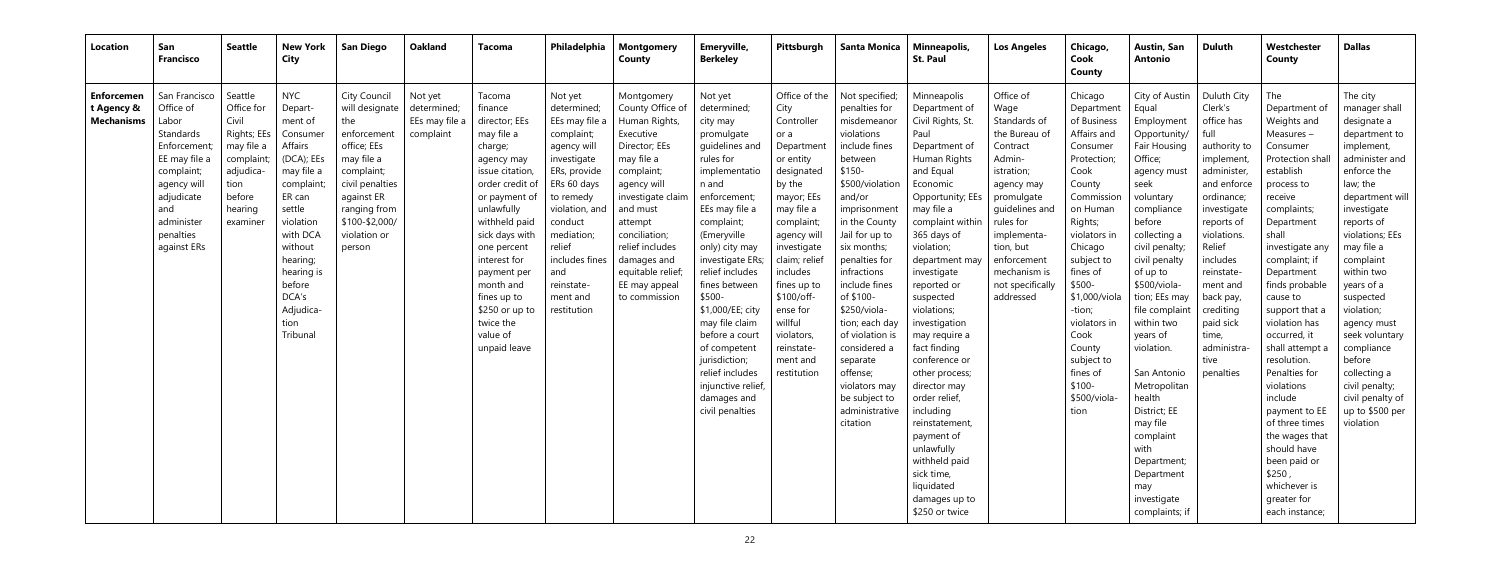| Location | San<br><b>Francisco</b> | <b>Seattle</b> | <b>New York</b><br><b>City</b> | <b>San Diego</b> | <b>Oakland</b> | <b>Tacoma</b> | Philadelphia   Montgomery<br><b>County</b> | Emeryville,<br><b>Berkeley</b> | Pittsburgh | Santa Monica | Minneapolis,<br><b>St. Paul</b>                                                                                                                                                                                                                                                                                                                                                                                                                                                                                                                                                                  | <b>Los Angeles</b> | Chicago,<br>Cook<br>County | <b>Austin, San</b><br><b>Antonio</b>                                                                                        | Duluth | Westchester<br><b>County</b>                                                                                                                      | <b>Dallas</b> |
|----------|-------------------------|----------------|--------------------------------|------------------|----------------|---------------|--------------------------------------------|--------------------------------|------------|--------------|--------------------------------------------------------------------------------------------------------------------------------------------------------------------------------------------------------------------------------------------------------------------------------------------------------------------------------------------------------------------------------------------------------------------------------------------------------------------------------------------------------------------------------------------------------------------------------------------------|--------------------|----------------------------|-----------------------------------------------------------------------------------------------------------------------------|--------|---------------------------------------------------------------------------------------------------------------------------------------------------|---------------|
|          |                         |                |                                |                  |                |               |                                            |                                |            |              | the amount of<br>unpaid wages,<br>whichever is<br>greater. If the ER<br>does not comply<br>with depart-<br>ment's final<br>determination,<br>department may<br>refer action to<br>city attorney to<br>bring suit for<br>both legal and<br>equitable relief<br>Minneapolis<br>only:<br>Administrative<br>penalties<br>payable to EE of<br>up to \$1,500 per<br>violation;<br>administrative<br>fines payable to<br>the city of up to<br>\$50 for each day<br>a violation<br>continued after<br>ER received<br>notice and was<br>given time to<br>comply; EE may<br>appeal to an<br>administrative |                    |                            | Department<br>finds<br>violation,<br>agency may<br>seek<br>voluntary<br>compliance<br>before<br>collecting<br>civil penalty |        | payment to EE<br>of \$500 for<br>each instance<br>of unlawful<br>denial of sick<br>time request;<br>additional relief<br>as deemed<br>appropriate |               |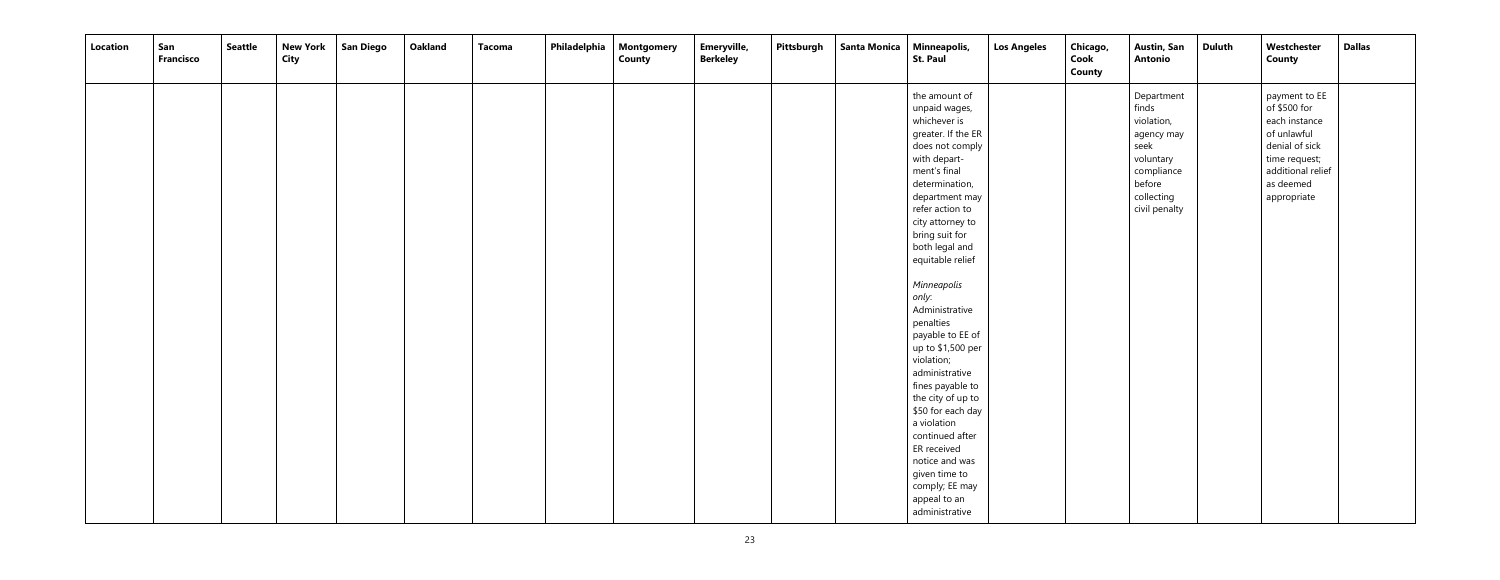| <b>Location</b>                             | San<br><b>Francisco</b>                                                   | <b>Seattle</b> | <b>New York</b><br><b>City</b> | <b>San Diego</b>                                                         | <b>Oakland</b><br><b>Tacoma</b>                                                                                                                                                                                                                              | Philadelphia                                                                                                                                                                                                                                                                           | Montgomery<br>County                              | Emeryville,<br><b>Berkeley</b>                                                                                                                  | Pittsburgh | <b>Santa Monica</b>                                                                                                                                                                                                                                                                                          | Minneapolis,<br><b>St. Paul</b>                                                                                                                                                                                                                                                                                                | <b>Los Angeles</b> | Chicago,<br>Cook<br>County                                                                                                                                                                                                                   | <b>Austin, San</b><br><b>Antonio</b> | <b>Duluth</b>                                                                                                                                                                                                                          | Westchester<br>County                                                                                                                                                                                                           | <b>Dallas</b> |
|---------------------------------------------|---------------------------------------------------------------------------|----------------|--------------------------------|--------------------------------------------------------------------------|--------------------------------------------------------------------------------------------------------------------------------------------------------------------------------------------------------------------------------------------------------------|----------------------------------------------------------------------------------------------------------------------------------------------------------------------------------------------------------------------------------------------------------------------------------------|---------------------------------------------------|-------------------------------------------------------------------------------------------------------------------------------------------------|------------|--------------------------------------------------------------------------------------------------------------------------------------------------------------------------------------------------------------------------------------------------------------------------------------------------------------|--------------------------------------------------------------------------------------------------------------------------------------------------------------------------------------------------------------------------------------------------------------------------------------------------------------------------------|--------------------|----------------------------------------------------------------------------------------------------------------------------------------------------------------------------------------------------------------------------------------------|--------------------------------------|----------------------------------------------------------------------------------------------------------------------------------------------------------------------------------------------------------------------------------------|---------------------------------------------------------------------------------------------------------------------------------------------------------------------------------------------------------------------------------|---------------|
|                                             |                                                                           |                |                                |                                                                          |                                                                                                                                                                                                                                                              |                                                                                                                                                                                                                                                                                        |                                                   |                                                                                                                                                 |            |                                                                                                                                                                                                                                                                                                              | hearing officer.<br>St. Paul only:<br>Administrative<br>fines payable to<br>the City up to<br>\$1,000; and<br>fines payable to<br>EE up to \$1,000<br>or 10 percent of<br>unpaid wages,<br>whichever is<br>greater                                                                                                             |                    |                                                                                                                                                                                                                                              |                                      |                                                                                                                                                                                                                                        |                                                                                                                                                                                                                                 |               |
| <b>Private</b><br><b>Right of</b><br>Action | Yes; may sue<br>for back pay,<br>damages,<br>and/or<br>reinstate-<br>ment | No             | No                             | Yes; may sue<br>for back pay,<br>damages<br>and/or<br>reinstate-<br>ment | $\overline{\phantom{a}}$ No<br>Yes; may sue<br>private ERs in<br>court, which<br>can impose<br>fines or<br>penalties up<br>to<br>\$1000/viola-<br>tion or any<br>further relief<br>including<br>back pay,<br>reinstate-<br>ment, and<br>injunctive<br>relief | Yes; may sue<br>in court of<br>competent<br>jurisdiction<br>after<br>exhausting<br>administra-<br>tive remedies<br>for relief<br>including<br>payment of<br>unlawfully<br>withheld paid<br>sick days, lost<br>wages and<br>benefits,<br>reinstate-<br>ment, back<br>pay,<br>injunctive | Yes; may sue in<br>an appropriate<br>court of law | Yes; may sue in<br>court, which<br>can impose<br>relief including<br>reinstatement,<br>back pay,<br>injunctive relief<br>and civil<br>penalties | No.        | Yes; may sue<br>in court of<br>competent<br>jurisdiction for<br>legal and<br>equitable<br>relief<br>including<br>payment of<br>unlawfully<br>withheld sick<br>time, back<br>pay, penalties<br>of up to \$100<br>per person for<br>each day their<br>rights were<br>violated,<br>reinstatement,<br>injunctive | Minneapolis<br>only: Yes; may<br>appeal final<br>administrative<br>decision to<br>Minnesota Court<br>of Appeals<br>St. Paul only:<br>Yes; may bring<br>civil action in<br>district court<br>and may recover<br>damages,<br>including<br>reasonable<br>attorney's fees,<br>and may receive<br>injunctive and<br>other equitable | Not specified      | Yes; may<br>bring civil<br>action in<br>court and<br>recover<br>three times<br>the value of<br>any unpaid<br>sick time<br>denied or<br>lost in<br>damages,<br>with<br>interest,<br>along with<br>costs and<br>reasonable<br>attorney<br>fees | Not specified                        | Yes; once all<br>other<br>remedies<br>are<br>exhausted, a<br>person<br>injured by a<br>violation<br>may bring a<br>civil action<br>in court to<br>recover<br>damages;<br>can receive<br>injunctive<br>and other<br>equitable<br>relief | Yes; in lieu of<br>filing a<br>complaint with<br>the<br>Department of<br>Weights and<br>Measures, any<br>person can file<br>a claim in court<br>no later than<br>one year after<br>the occurrence<br>of an alleged<br>violation | Not specified |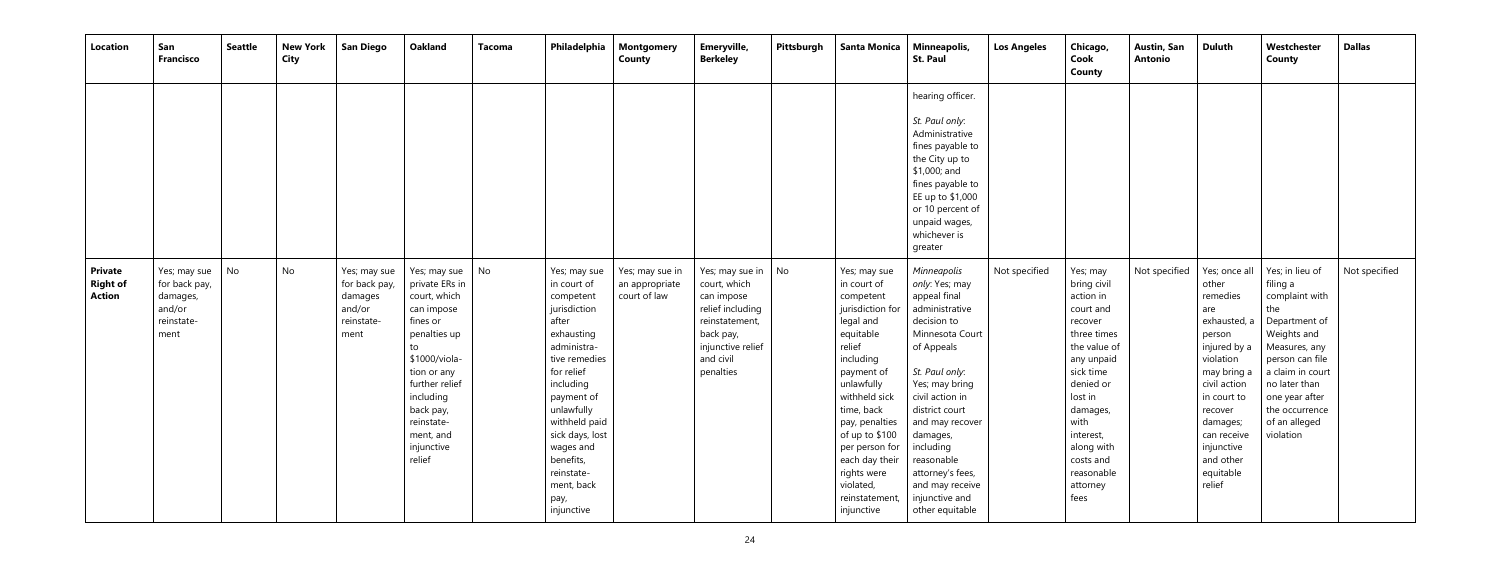| Location | San<br><b>Francisco</b> | Seattle | <b>New York</b><br><b>City</b> | San Diego | Oakland | <b>Tacoma</b> |                                                                             | Philadelphia   Montgomery<br>County | Emeryville,<br><b>Berkeley</b> | Pittsburgh | Santa Monica                                                                                                                  | Minneapolis,<br>St. Paul | <b>Los Angeles</b> | Chicago,<br>Cook<br><b>County</b> | <b>Austin, San</b><br>Antonio | Duluth | Westchester<br><b>County</b> | <b>Dallas</b> |
|----------|-------------------------|---------|--------------------------------|-----------|---------|---------------|-----------------------------------------------------------------------------|-------------------------------------|--------------------------------|------------|-------------------------------------------------------------------------------------------------------------------------------|--------------------------|--------------------|-----------------------------------|-------------------------------|--------|------------------------------|---------------|
|          |                         |         |                                |           |         |               | relief,<br>liquidated<br>damages up<br>to \$2000, and<br>attorney's<br>fees |                                     |                                |            | relief,<br>reasonable<br>attorney's fees<br>and costs;<br>monies and<br>penalties are<br>trebled for<br>willful<br>violations | relief                   |                    |                                   |                               |        |                              |               |

- ill Approximately 6.5 million workers gained access to paid sick days after the initial California law passed; the number of new workers who will gain access following the law's 2016 expansion is estimated to be around 400 *California Healthline.* Retrieved 11 April 2016, from http://californiahealthline.org/news/paid-sick-leave-for-home-health-workers-returns-to-legislature/
- iv Yes on Question 4: Earned sick time for all. (2014, October 25). Boston Globe. Retrieved 17 August 2015, from http://www.bostonglobe.com/opinion/editorials/2014/10/25/yes-question-earned-sick-time-for-all/xZVQO8Ewcne3VE
- y Joshi, S., & Milli, J. (2015, January). Access to Paid Sick Days in Oregon. Institute for Women's Policy Research Publication. Retrieved 17 August 2015, from http://www.iwpr.org/initiatives/family-leave-paid-sick-days
- vi Vermont Department of Labor. (2014, January). *2013 Fringe Benefit Study*. Retrieved 25 February 2016, fro[m http://www.vtlmi.info/2013FringeBenefitStudy.pdf](http://www.vtlmi.info/2013FringeBenefitStudy.pdf)
- vii Institute for Women's Policy Research (2015, May). Workers' Access to Paid Sick Days in the States. Retrieved November 2, 2016, from http://www.nationalpartnership.org/research-library/work-family/psd/workers-access-to
- viii Economic Opportunity Institute (2016, January). Why Washington Needs Paid Sick Leave. Retrieved 2 November 2016, fro[m http://www.eoionline.org/work-family/paid-sick-days/why-washington-needs-paid-sick-leave/](http://www.eoionline.org/work-family/paid-sick-days/why-washington-needs-paid-sick-leave/)
- ix Rhode Island Office of the Governor. (2017, September). Raimondo Signs Legislation Guaranteeing Paid Sick Leave for Rhode Island Employees [Press release]. Retrieved 29 September 2017, from http://www.ri.gov/press/view/
- x Institute for Women's Policy Research (2017, January). *Access to Paid Sick Time in Maryland*. Retrieved 16 January, 2018, from https://iwpr.org/wp-content/uploads/2017/02/B364-MD-Paid-Sick-Time-Access-6.pdf
- xi Institute for Women's Policy Research (2011, March). Access to Paid Sick Days in the States, 2010. Retrieved 30 April 2018, from https://iwpr.org/wp-content/uploads/wpallimport/files/iwpr-export/publications/B294.pdf.
- xii This reflects the number of workers who gained access to paid sick days after the initial San Francisco law passed. Drago, R., & Lovell, V. (2011, February). San Francisco's Paid Sick Leave Ordinance: Outcomes for Empl

xiii Go Hollo, T. (2013, March). Personal communication. (Senior Policy Associate, Economic Opportunity Institute).

- xiv Rankin, N. (2014, February). Personal communication. (Vice President, Community Service Society of New York); New York City Department of Consumer Affairs. (2015, June). NYC'S Paid Sick Leave Law: First Year Milestones w Williams, C. (2014, February). Access to Earned Sick Leave in San Diego. Institute for Women's Policy Research Publication. Retrieved 16 June 2016, from http://www.iwpr.org/publications/pubs/access-to-earned-sick-leave-i
- xvi Alcid, S. (2014, November 3). Oakland! Vote YES on Measure FF for Paid Sick Days**.** *MomsRising.* Retrieved 17 August 2015, from <http://www.momsrising.org/blog/oakland-vote-yes-on-measure-ff-for-paid-sick-days>
- xvii Healthy Tacoma. *Benefits for Tacoma*. Retrieved 17 August 2015, fro[m http://healthytacoma.net/benefits-for-tacoma/](http://healthytacoma.net/benefits-for-tacoma/)
- xviii Philadelphia Earned Sick Days. (2014, December 10). FACT SHEET: Promoting Healthy Families and Workplaces, The 2015 Earned Sick Days Bill. Retrieved 17 August 2015, from http://www.phillyearnedsickdays.com/p/fact-she
- xix Turque, B. (2015, June 23). Montgomery County joins other localities providing paid sick leave. Washington Post. Retrieved 17 August 2015, from http://www.washingtonpost.com/local/md-politics/montgomery-county-joins-ot
- xx U.S. Census Bureau. (2015). 2010-2014 American Community Survey 5-Year Estimates, Geographies: Emeryville city, California, Table DP03: Selected Economic Characteristics. Retrieved 10 June 2016, from http://factfinder.c
- xxi Unpublished analysis by the Institute for Women's Policy Research using the 2014 American Community Survey and the 2012-2014 National Health Interview Survey, September 20, 2016.
- xxii Murtha, T. (2015, August). Victory! [Pittsburgh](https://womenslawproject.wordpress.com/2015/08/03/victory-pittsburgh-passes-earned-paid-sick-days/) Passes Earned Paid Sick Days. Women's Law Project. Retrieved 17 August 2015, from https://womenslawproject.wordpress.com/2015/08/03/victory-pittsburgh-passes-earned-paid-
- xxiii Unpublished analysis by the Institute for Women's Policy Research using the 2014 American Community Survey and the 2012-2014 National Health Interview Survey, September 20, 2016.
- xxiv Minneapolis Health Department. (2015, August). Access to paid sick leave among working Minneapolis residents. Retrieved 8 June 2016, from http://www.minneapolismn.gov/www/groups/public/@health/documents/webcontent/wcm
- xxv Xia, J. (2016, February). Access to Paid Sick Time in St. Paul, Minnesota. Institute for Women's Policy Research Publication. Retrieved 9 September 2016, from http://www.iwpr.org/publications/pubs/access-to-paid-sick-t
- xxvi Milli, J., & Ulbina, D. (2015, April). Access to Paid Sick Time in Los Angeles, California. Institute for Women's Policy Research Publication. Retrieved 13 June 2016, from http://www.iwpr.org/publications/pubs/access-
- xxvii Josephs, M. (2016, September). Personal communication. (Director of Equal Opportunity Policy, Women Employed).
- <sup>2006</sup> lllinois Department of Employment Security. (n.d.). Where Workers Work 2016 (p. 13). Retrieved 4 October 2016, from http://www.ides.illinois.gov/LMI/Where%20Work/2015.PDF; Williams, C., & Hayes, J. (2014, February). sector workers without paid sick days in the Chicago metropolitan area)
- xxix Work Strong Austin. Sick of This: Every Worker in Austin Should Earn Paid Sick Days. Retrieved 20 February 2018, from http://bettertexasblog.org/wp-content/uploads/2018/01/EO\_2017\_AustinPaidSickLeave.pdf

<sup>&</sup>lt;sup>1</sup> Kamen, M. (2013, April). Personal communication. (Community Organizer, Jews United for Justice); Williams C., & Hayes, J. (2013, October). Valuing Good Health in the District of Columbia: The Costs and Benefits of the ii Farrell, L. (2013, May). Personal communication. (Executive Director, Connecticut Working Families).